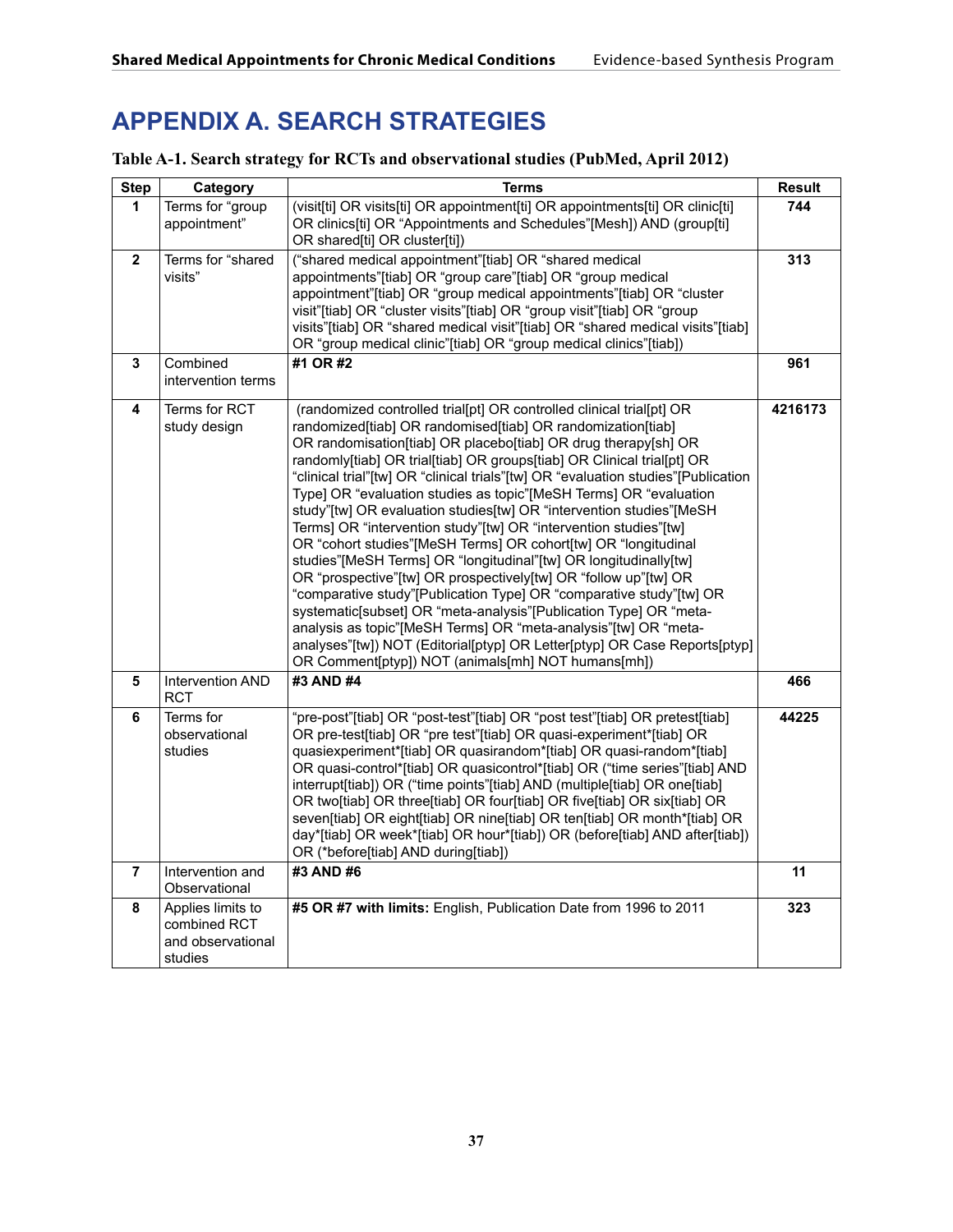# **APPENDIX B. EXCLUDED STUDIES**

All articles listed below were reviewed in their full-text version and excluded for the reason indicated. An alphabetical reference list follows the table.

| <b>Table B-1. Excluded studies with reasons</b> |  |  |
|-------------------------------------------------|--|--|
|-------------------------------------------------|--|--|

| <b>Reference</b>                           | Not full<br>publication,<br>peer- | Not study<br>population | Not eligible<br>study   | Comparator<br>not of | Intervention<br>does not<br>meet | Not an<br>outcome<br>of interest |
|--------------------------------------------|-----------------------------------|-------------------------|-------------------------|----------------------|----------------------------------|----------------------------------|
|                                            | reviewed, or<br>primary data      | of interest             | design                  | interest             | protocol<br>definition           | reported at<br>$\geq$ 3 months   |
| AHRQ, 2003 (943)                           | X                                 |                         |                         |                      |                                  |                                  |
| AHRQ, 2007 (844)                           | $\overline{\mathsf{x}}$           |                         |                         |                      |                                  |                                  |
| Anonymous, 1996 (946)                      | $\overline{\mathsf{x}}$           |                         |                         |                      |                                  |                                  |
| Anonymous, 2001 (913)                      | $\overline{\mathsf{x}}$           |                         |                         |                      |                                  |                                  |
| Anonymous, 2001 (944)                      | X                                 |                         |                         |                      |                                  |                                  |
| Anonymous, 2003 (351)                      | X                                 |                         |                         |                      |                                  |                                  |
| Antonucci, 2008 (835)                      | X                                 |                         |                         |                      |                                  |                                  |
| Barud, 2006 (730)                          |                                   |                         | X                       |                      |                                  |                                  |
| Block, 2010 (747)                          | $\overline{\mathsf{x}}$           |                         |                         |                      |                                  |                                  |
| Bray, 2005 (299)                           |                                   |                         | X                       |                      |                                  |                                  |
| Bronson, 2004 (1331)                       |                                   |                         | $\overline{\mathsf{x}}$ |                      |                                  |                                  |
| Brooks, 2007 (265)                         |                                   |                         | $\overline{\mathsf{x}}$ |                      |                                  |                                  |
| Campbell, 2007 (518)                       |                                   | X                       |                         |                      |                                  |                                  |
| Clancy, 2003 (347)                         |                                   |                         |                         |                      |                                  | X                                |
| Clancy, 2007 (259)                         |                                   |                         |                         |                      |                                  | X                                |
| Conrad, 2008 (775)                         |                                   | $\overline{X}$          |                         |                      |                                  |                                  |
| Desouza, 2010 (157)                        |                                   |                         | X                       |                      |                                  |                                  |
| Anonymous, 2001 (373)                      | X                                 |                         |                         |                      |                                  |                                  |
| Dontje, 2011 (607)                         |                                   |                         | X                       |                      |                                  |                                  |
| Falck-Ytter, 2009 (1286)                   | $\overline{\mathsf{x}}$           |                         |                         |                      |                                  |                                  |
| Geller, 2011 (142)                         |                                   |                         | X                       |                      |                                  |                                  |
| Harris, 2010 (178)                         |                                   | X                       |                         |                      |                                  |                                  |
| Jaber, 2006 (780)                          | X                                 |                         |                         |                      |                                  |                                  |
| Jeanfreau, 2008 (732)                      | $\overline{\mathsf{x}}$           |                         |                         |                      |                                  |                                  |
| Anonymous, 2002 (955)                      | X                                 |                         |                         |                      |                                  |                                  |
| Katz, 1975 (596)                           | X                                 |                         |                         |                      |                                  |                                  |
| Kirsh, 2006 (1312)                         | Χ                                 |                         |                         |                      |                                  |                                  |
| Krywkowski-Mohn, 2009                      | $\overline{\mathsf{x}}$           |                         |                         |                      |                                  |                                  |
| (1508)                                     |                                   |                         |                         |                      |                                  |                                  |
| Lin, 2008 (214)                            |                                   |                         | X                       |                      |                                  |                                  |
| Loney-Hutchinson, 2009                     |                                   |                         | $\overline{\mathsf{x}}$ |                      |                                  |                                  |
| (703)                                      |                                   |                         |                         |                      |                                  |                                  |
| Mackay, 2011 (649)                         |                                   | $\overline{\mathsf{x}}$ |                         |                      |                                  |                                  |
| Masley, 2001 (386)                         |                                   |                         |                         |                      | Χ                                |                                  |
| Mayo Clinic Proceedings,                   |                                   |                         |                         |                      | $\overline{\mathsf{x}}$          |                                  |
| 2008 (507)                                 |                                   |                         |                         |                      |                                  |                                  |
| McCulloch, 1998 (410)                      |                                   |                         | X                       |                      |                                  |                                  |
| McHugh, 1998 (420)                         |                                   |                         | $\overline{X}$          |                      | X                                |                                  |
| Miller, 329 (329)                          | X                                 |                         |                         |                      |                                  |                                  |
| Murray, 2005 (313)<br>Ostroff, 2010 (1278) | $\overline{\mathsf{x}}$           |                         |                         |                      |                                  |                                  |
| Palaniappan, 2011 (135)                    |                                   | X                       |                         |                      |                                  |                                  |
| Peterson, 2007 (929)                       | $\overline{X}$                    |                         |                         |                      |                                  |                                  |
| Porta, 2004 (326)                          |                                   |                         |                         |                      |                                  | X                                |
| Reiber, 2004 (328)                         |                                   |                         |                         |                      | X                                |                                  |
|                                            |                                   |                         |                         |                      |                                  |                                  |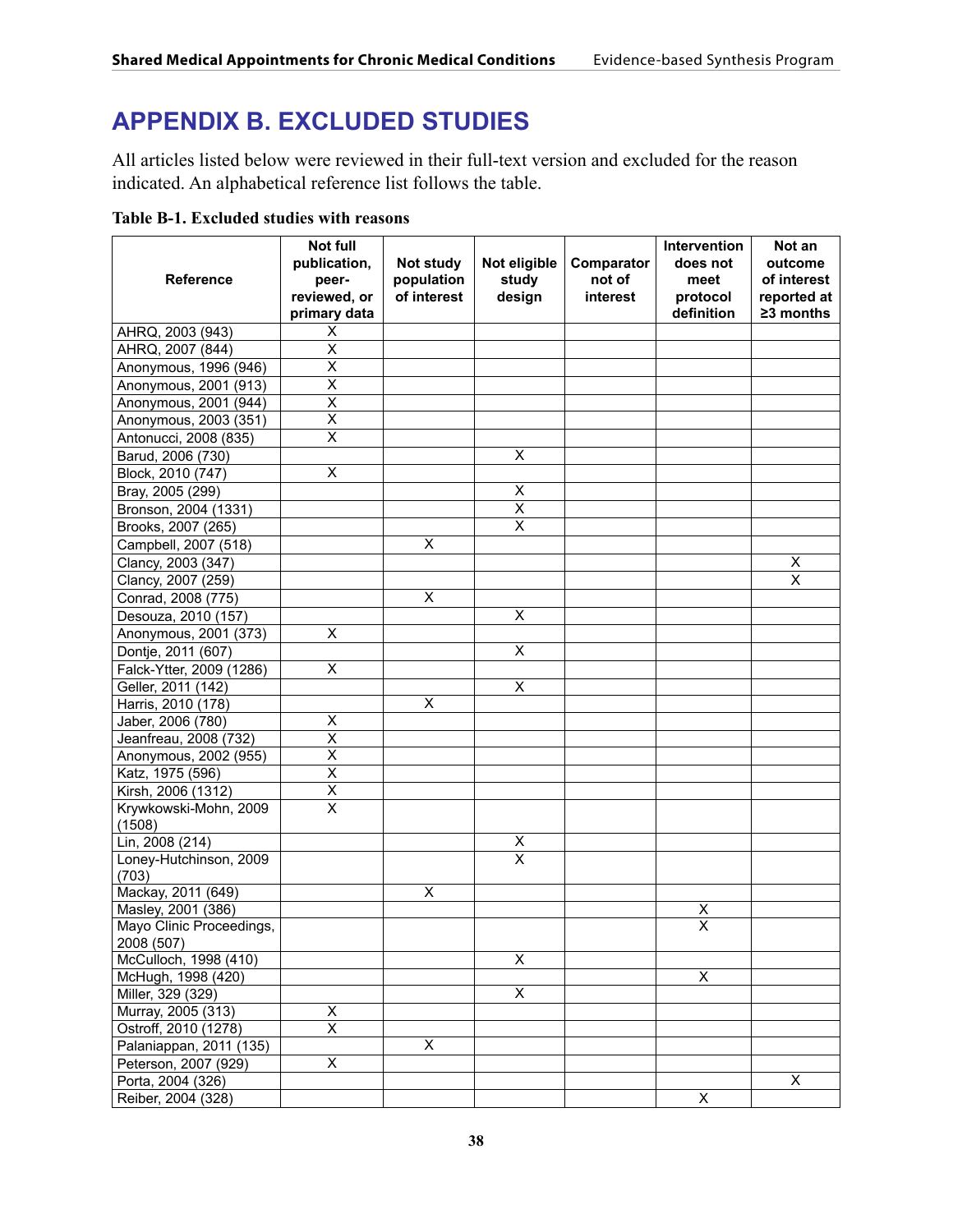| <b>Reference</b>                 | <b>Not full</b><br>publication,<br>peer-<br>reviewed, or<br>primary data | Not study<br>population<br>of interest | Not eligible<br>study<br>design | Comparator<br>not of<br>interest | <b>Intervention</b><br>does not<br>meet<br>protocol<br>definition | Not an<br>outcome<br>of interest<br>reported at<br>$\geq$ 3 months |
|----------------------------------|--------------------------------------------------------------------------|----------------------------------------|---------------------------------|----------------------------------|-------------------------------------------------------------------|--------------------------------------------------------------------|
| Rivard, 2009 (498)               | X                                                                        |                                        |                                 |                                  |                                                                   |                                                                    |
| Rossi, 2011 (1269)               | $\overline{\mathsf{x}}$                                                  |                                        |                                 |                                  |                                                                   |                                                                    |
| Salinas, 2006 (1308)             | $\overline{x}$                                                           |                                        |                                 |                                  |                                                                   |                                                                    |
| Salinas-Martinez, 2009<br>(1282) | $\pmb{\times}$                                                           |                                        |                                 |                                  |                                                                   |                                                                    |
| Sanchez, 2011 (608)              |                                                                          |                                        | X                               |                                  |                                                                   |                                                                    |
| Scott, 1998 (426)                | Χ                                                                        |                                        |                                 |                                  |                                                                   |                                                                    |
| Shahady, 2008 (795)              | $\overline{\mathsf{x}}$                                                  |                                        |                                 |                                  |                                                                   |                                                                    |
| Shahady, 2010 (465)              | X                                                                        |                                        |                                 |                                  |                                                                   |                                                                    |
| Stoner, 2001 (375)               |                                                                          |                                        |                                 |                                  | $\overline{\mathsf{x}}$                                           |                                                                    |
| Taveira, 2008 (1686)             |                                                                          |                                        | X                               |                                  |                                                                   |                                                                    |
| Thompson, 2000 (875)             | X                                                                        |                                        |                                 |                                  |                                                                   |                                                                    |
| Thompson, 2001 (389)             |                                                                          | X                                      |                                 |                                  |                                                                   |                                                                    |
| Trento, 2006 (291)               |                                                                          |                                        |                                 |                                  |                                                                   | X                                                                  |
| Trento, 2008 (1291)              | $\overline{\mathsf{x}}$                                                  |                                        |                                 |                                  |                                                                   |                                                                    |
| Trento, 2008 (238)               |                                                                          |                                        |                                 |                                  |                                                                   | X                                                                  |
| Trento, 2009 (1283)              | X                                                                        |                                        |                                 |                                  |                                                                   |                                                                    |
| Trento, 2009 (1284)              | $\overline{\mathsf{x}}$                                                  |                                        |                                 |                                  |                                                                   |                                                                    |
| Trento, 2009 (904)               |                                                                          |                                        |                                 | X                                |                                                                   |                                                                    |
| Vachon, 2007 (237)               |                                                                          |                                        | X                               |                                  |                                                                   |                                                                    |
| Vinci, 2006 (1311)               | Χ                                                                        |                                        |                                 |                                  |                                                                   |                                                                    |
| Watkinson, 2004 (976)            | $\overline{\mathsf{x}}$                                                  |                                        |                                 |                                  |                                                                   |                                                                    |
| Watts, 2009 (1582)               |                                                                          |                                        | X                               |                                  |                                                                   |                                                                    |
| Weber, 2004 (1333)               | X                                                                        |                                        |                                 |                                  |                                                                   |                                                                    |
| Westheimer, 2009 (666)           |                                                                          |                                        | $\mathsf X$                     |                                  |                                                                   |                                                                    |
| Wheelock, 2009 (211)             |                                                                          |                                        | $\overline{\mathsf{x}}$         |                                  |                                                                   |                                                                    |
| Worth, 1990 (557)                |                                                                          |                                        |                                 |                                  | X                                                                 |                                                                    |
| Yehle, 2007 (689)                | X                                                                        |                                        |                                 |                                  |                                                                   |                                                                    |
| Yehle, 2009 (213)                |                                                                          |                                        |                                 |                                  |                                                                   | X                                                                  |
| Yu, 2010 (165)                   |                                                                          |                                        |                                 |                                  | X                                                                 |                                                                    |

# **LIST OF EXCLUDED STUDIES**

Agency for Healthcare Research and Quality. Group visits to primary care doctors by disadvantaged diabetes patients result in better diabetes care than individual visits. *AHRQ Research Activities*. 2003(278):14-14.

Agency for Healthcare Research and Quality. Studies examine medication adherence and group medical visits among persons with high blood pressure. *AHRQ Research Activities*. 2007(326):16-17.

Anonymous. Colorado HMO trades traditional doctor visits for group clinics. *Disease State Management*. 1996;2(2):13-17.

Anonymous. DIGMAs (drop-in group medical appointments): satisfaction Rx for doctors and patients. *Hosp Peer Rev*. 2001;26(6):81-2.

Anonymous. Researchers find new value in group visit concept among chronically ill adults. *Disease Management Advisor*. 2001;7(8):121-125.

Anonymous. Take steps to ensure group visits are successful: start with chronic patient groups. *Patient Education Management*. 2001;8(8):92.

Anonymous. Group appointments for seniors continue to prove their worth. *Senior Care Management*. 2002;5(4):57-59.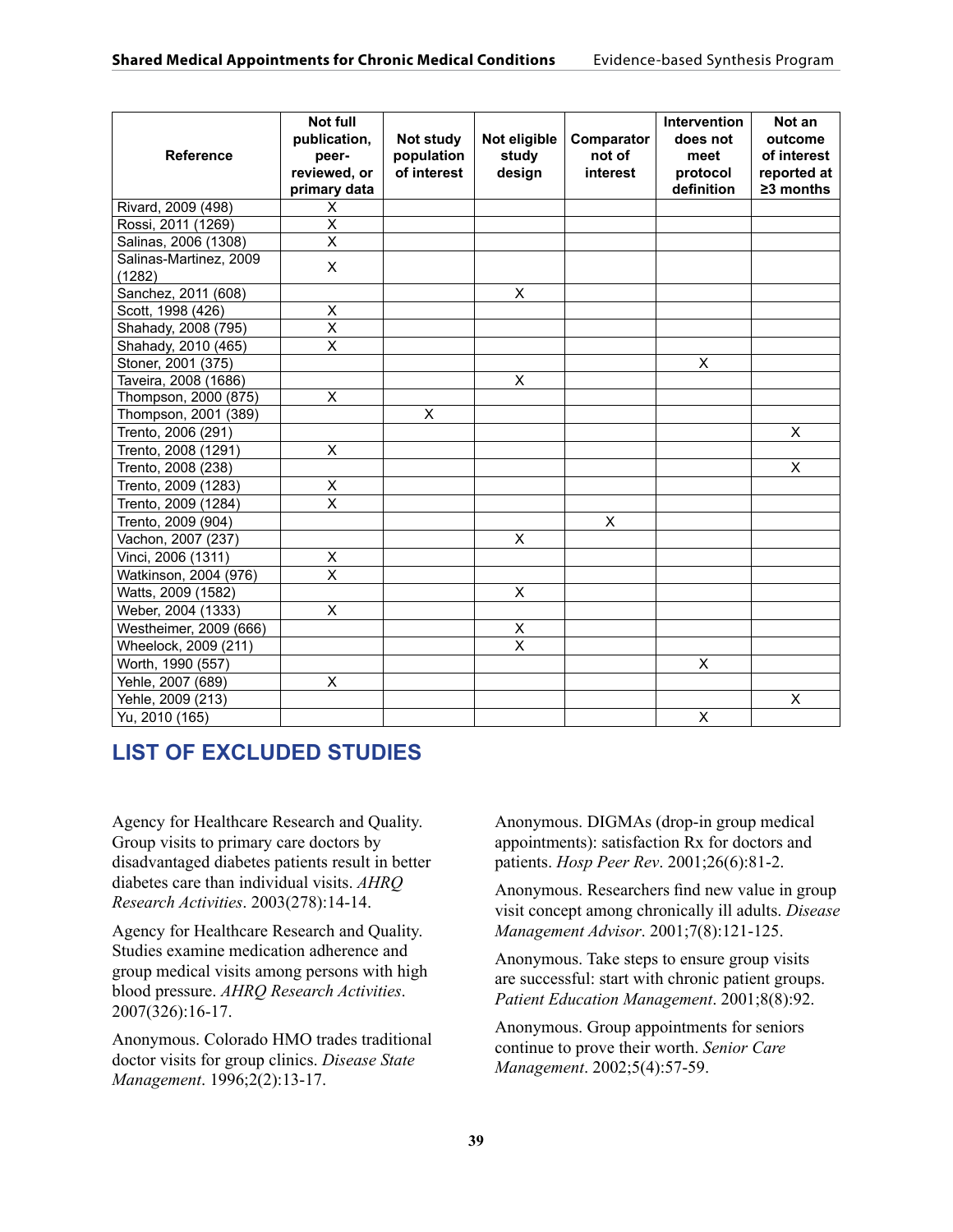Anonymous. Shared medical appointments save money for capitated groups. *Capitation Manag Rep*. 2003;10(2):20-4, 17.

Antonucci J. A new approach to group visits: helping high-need patients make behavioral change. *Fam Pract Manag*. 2008;15(4):A6-8.

Barud S, Marcy T, Armor B, et al. Development and implementation of group medical visits at a family medicine center. *Am J Health Syst Pharm*. 2006;63(15):1448-1452.

Block JP. Outcomes research in review. Group visits for the treatment of hypertension among diabetics: success without a pill? *Journal of Clinical Outcomes Management*. 2010;17(8):343.

Bray P, Roupe M, Young S, et al. Feasibility and effectiveness of system redesign for diabetes care management in rural areas: the eastern North Carolina experience. *Diabetes Educ*. 2005;31(5):712-8.

Bronson DL, Maxwell RA. Shared medical appointments. Increasing patient access without increasing physician hours. *Cleve Clin J Med*.  $2004;71(5):369-+$ .

Brooks AD, Rihani RS, Derus CL. Pharmacist membership in a medical group's diabetes health management program. *Am J Health Syst Pharm*. 2007;64(6):617-21.

Campbell BB, Gosselin D. High patient satisfaction amongst males participating in men's educational group appointments (MEGA) for routine physical exams. *Journal of Men's Health and Gender*. 2007;4(3):266-270.

Clancy DE, Cope DW, Magruder KM, et al. Evaluating group visits in an uninsured or inadequately insured patient population with uncontrolled type 2 diabetes. *Diabetes Educ*. 2003;29(2):292-302.

Clancy DE, Yeager DE, Huang P, et al. Further evaluating the acceptability of group visits in an uninsured or inadequately insured patient population with uncontrolled type 2 diabetes. *Diabetes Educ*. 2007;33(2):309-14.

Conrad D, Fishman P, Grembowski D, et al. Access intervention in an integrated, prepaid group practice: effects on primary care physician productivity. *Health Serv Res*. 2008;43(5 Part 2):1888-1905.

Desouza CV, Rentschler L, Haynatzki G. The effect of group clinics in the control of diabetes. *Prim Care Diabetes*. 2010;4(4):251-4.

Dontje K, Forrest K. Implementing Group Visits: Are They Effective to Improve Diabetes Self-Management Outcomes? *Journal for Nurse Practitioners*. 2011;7(7):571-577.

Falck-Ytter CD, Ellert R, Denise K, et al. Effect of a Diabetes Group Clinic Using Shared Medical Visits on Outcomes for Diabetic Patients Cared for in an Urban Resident Clinic. *J Gen Intern Med*. 2009;24:252-252.

Geller JS, Orkaby A, Cleghorn GD. Impact of a group medical visit program on Latino health-related quality of life. *Explore (NY)*. 2011;7(2):94-9.

Harris MD. Shared medical appointments after cardiac surgery-the process of implementing a novel pilot paradigm to enhance comprehensive postdischarge care. *J Cardiovasc Nurs*. 2010;25(2):124-9.

Jaber J, Braksmajer A, Trilling J. Group Visits for Chronic Illness Care: Models, Benefits and Challenges. *Fam Pract Manag*. 2006;13(1):37-40.

Jeanfreau S. Group visit intervention to improve diabetes care -- a program utilizing group visits led by a nurse practitioner to improve outcomes for the medically underserved in diabetes care. *Southern Online Journal of Nursing Research*. 2008;8(2):2p.

Katz G, Hollander FL. From clinic to group practice. *Hospitals*. 1975;49(5):67-71.

Kirsh S, Watts S, Aron D, et al. Integrating residency training and diabetes shared medical appointments. *J Gen Intern Med*. 2006;21:74-75.

Krzywkowski-Mohn SM. Diabetic control and patient perception of the scheduled in group medical appointment at the Cincinnati veterans administration medical center. ProQuest Information & Learning; 2009.

Lin A, Cavendish J, Boren D, et al. A pilot study: reports of benefits from a 6-month, multidisciplinary, shared medical appointment approach for heart failure patients. *Mil Med*. 2008;173(12):1210-3.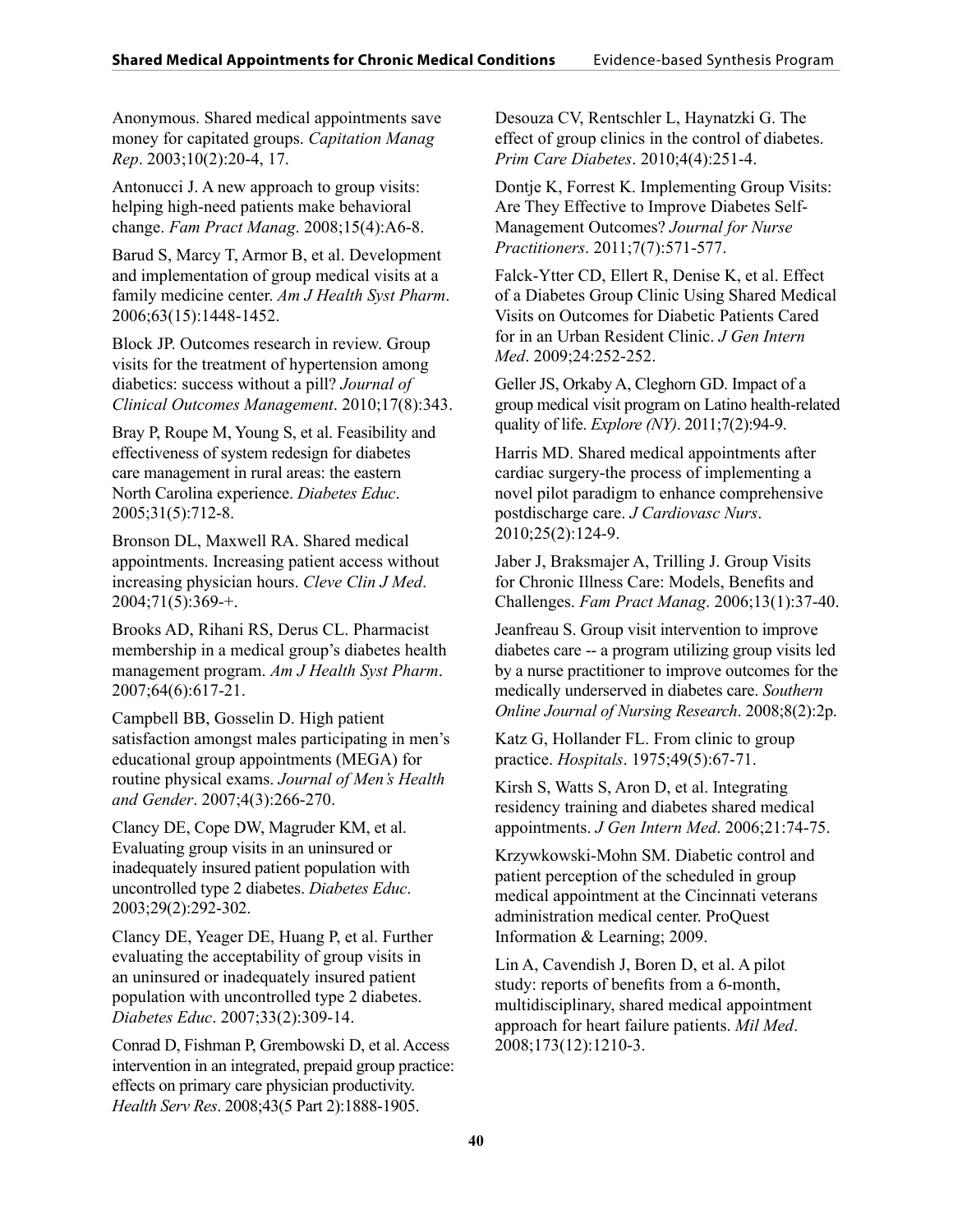Loney-Hutchinson LM, Provilus AD, Jean-Louis G, et al. Group visits in the management of diabetes and hypertension: effect on glycemic and blood pressure control. *Current Diabetes Reports*. 2009;9(3):238-242.

Mackay FD. Well Woman's Group Medical Appointment: For screening and preventive care. *Can Fam Physician*. 2011;57(4):e125-7.

Masley S, Phillips S, Copeland JR. Group office visits change dietary habits of patients with coronary artery disease-the dietary intervention and evaluation trial (D.I.E.T.). *J Fam Pract*. 2001;50(3):235-9.

Mayo Clinic Proceedings. Chronic care model and shared care in diabetes: Randomized trial of an electronic decision support system (Mayo Clinic Proceedings (2008) 83, 7, (747-757)). *Mayo Clin Proc*. 2008;83(10):1189.

McCulloch DK, Price MJ, Hindmarsh M, et al. A population-based approach to diabetes management in a primary care setting: early results and lessons learned. *Eff Clin Pract*. 1998;1(1):12-22.

McHugh F, Lindsay G. A study of nurse-led shared care for coronary patients. *Nurs Stand*. 1998;12(45):33.

Miller D, Zantop V, Hammer H, et al. Group medical visits for low-income women with chronic disease: a feasibility study. *J Womens Health (Larchmt)*. 2004;13(2):217-25.

Murray JL, Everson K. Group medical visits and lifestyle modifications. *J Fam Pract*. 2005;54(1):64.

Ostroff ABM, Sundel S, Bradley S, et al. Group Visits: A Model to Improve Patient Self-Management in Geriatric Ambulatory Practice. *J Am Geriatr Soc*. 2010;58:228-228.

Palaniappan LP, Muzaffar AL, Wang EJ, et al. Shared medical appointments: promoting weight loss in a clinical setting. *J Am Board Fam Med*. 2011;24(3):326-8.

Peterson C, Chicano K, Capone-Swearer D, et al. Shared medical appointments. *Nurse Practitioner World News*. 2007;12(6):16-16.

Porta M, Trento M. ROMEO: rethink organization to improve education and outcomes. *Diabet Med*. 2004;21(6):644-5.

Reiber GE, Au D, McDonell M, et al. Diabetes quality improvement in Department of Veterans Affairs Ambulatory Care Clinics: a grouprandomized clinical trial. *Diabetes Care*. 2004;27 Suppl 2:B61-8.

Rivard L, Walker C, Arias A, et al. Group medical visits achieve improvements of clinical outcomes in diverse ethnic, underinsured populations: A project dulce(trademark) disease management intervention. *Diabetes*. 2009;58.

Rossi AM, Tucker AL, Hedelt AC. Cardiovascular Disease Prevention Tailored for Women: Shared Medical Appointments. *J Cardiovasc Nurs*. 2011;26(4):276-277.

Salinas AM, Irizar JF, Garza MG, et al. The cluster visit along with all-inclusive management: A good plan for improving diabetes primary care effectiveness? *Diabetes*. 2006;55:A552-A552.

Salinas-Martinez AM, Garza-Sagastegui MG, Cobos-Cruz R, et al. Effects of incorporating group visits on the metabolic control of type 2 diabetic patients. *Rev Med Chil*. 2009;137(10):1323-1332.

Sanchez I. Implementation of a Diabetes Selfmanagement Education Program in Primary Care for Adults Using Shared Medical Appointments. *Diabetes Educ*. 2011;37(3):381-391.

Scott J, Gade G, McKenzie M, et al. Cooperative health care clinics: a group approach to individual care. *Geriatrics*. 1998;53(5):68-70, 76-8, 81; quiz 82.

Shahady EJ. Diabetes management: an approach that improves outcomes and reduces costs. *Consultant (00107069)*. 2008;48(4):331.

Shahady EJ. Group visits for diabetes: An innovative way to overcome barriers and achieve quality care. *Cons\_ltant*. 2010;50(11).

Stoner KL, Lasar NJ, Butcher MK, et al. Improving glycemic control: can techniques used in a managed care setting be successfully adapted to a rural fee-for-service practice? *Am J Med Qual*. 2001;16(3):93-8.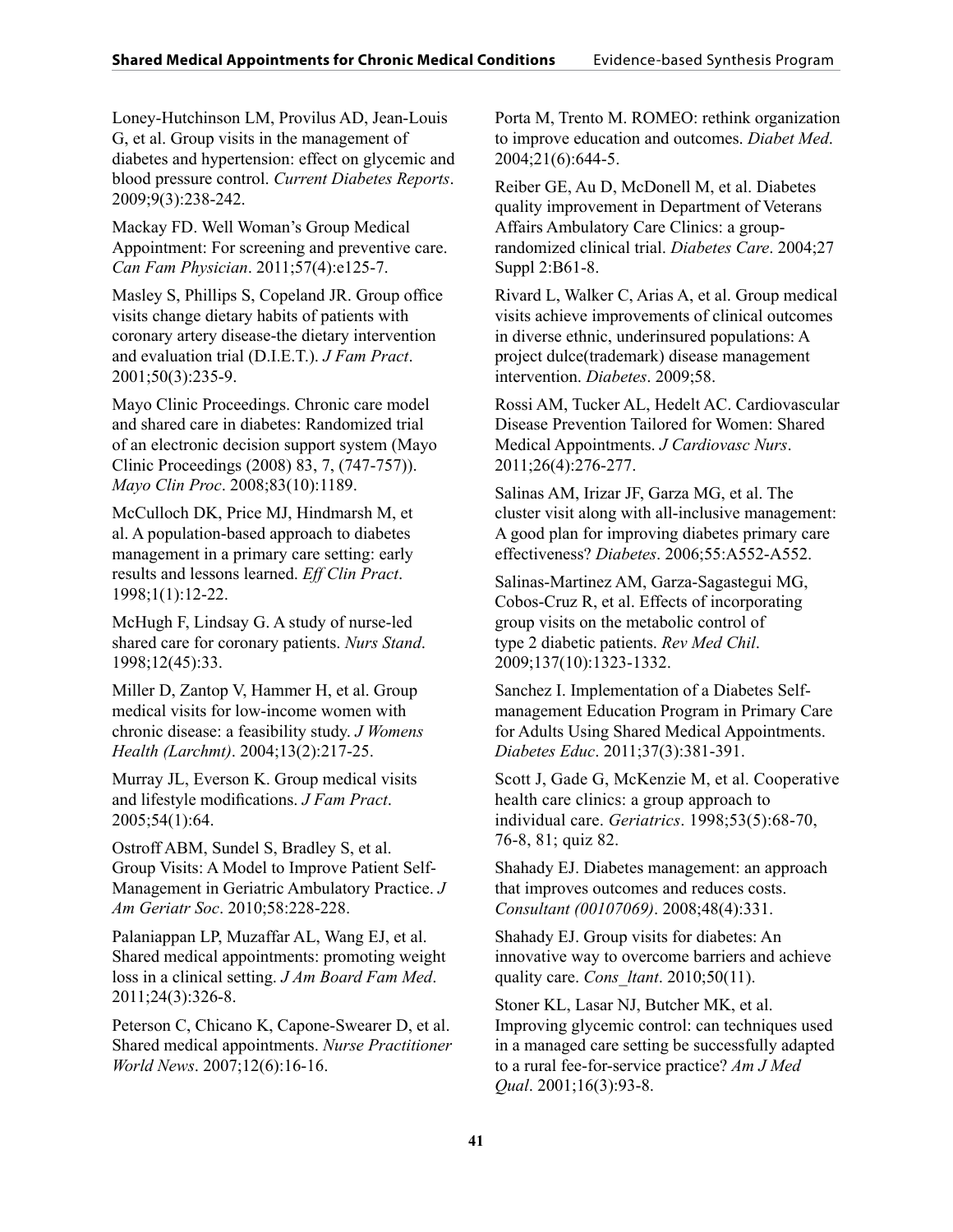Taveira TH, Pirraglia PA, Cohen LB, Wu WC. Efficacy of a pharmacist-led cardiovascular risk reduction clinic for diabetic patients with and without mental health conditions. *Prev Cardiol* 2008 Fall;11(4):195-200.

Thompson E. Physicians. The power of group visits: improved quality of care, increased productivity entice physicians to see up to 15 patients at a time. *Mod Healthc*. 2000;30(23):54.

Thompson M, Gee S, Larson P, et al. Health and loyalty promotion visits for new enrollees: results of a randomized controlled trial. *Patient Educ Couns*. 2001;42(1):53-65.

Trento M. ROMEO (Rethink Organization to iMprove Education and Outcomes). A 4-year multicentre randomised controlled trial of group care for the management of type 2 diabetes. *Diabetologia*. 2008;51:S69-S69.

Trento M, Passera P, Bajardi M, et al. Lifestyle intervention by group care prevents deterioration of Type II diabetes: a 4-year randomized controlled clinical trial. *Diab tologia*. 2002;45(9):1231-9.

Trento M, Passera P, Miselli V, et al. Evaluation of the locus of control in patients with type 2 diabetes after long-term management by group care. *Diabetes Metab*. 2006;32(1):77-81.

Trento M, Porta M. Romeo (Rethink Organization to Improve Education and Outcomes). A 4-Year Multicentre Randomised Controlled Trial of Group Care for the Management of Type 2 Diabetes. *Atherosclerosis Supplements*. 2009;10(2).

Trento M, Sicuro J, Semperbene L, et al. Costefficacy of group care in the management of type 2 diabetes. Economic evaluation of the ROMEO (Rethink Organization to iMprove Education and Outcomes) data set. *Diabetologia*. 2009;52:S391-S391.

Trento M, Tomelini M, Basile M, et al. The locus of control in patients with Type 1 and Type 2 diabetes managed by individual and group care. *Diabet Med*. 2008;25(1):86-90.

Vachon GC, Ezike N, Brown-Walker M, et al. Improving access to diabetes care in an inner-city, community-based outpatient health center with a monthly open-access, multistation group visit program. *J Natl Med Assoc*. 2007;99(12):1327-36.

Vinci LM, Clark J, Buchholz N, et al. Improving diabetes care with nurse practitioner-led group visits and simple case management. *J Gen Intern Med*. 2006;21:72-72.

Watkinson M. Group visits improved concordance with American Diabetes Association practice guidelines in type 2 diabetes. *Evidence Based Nursing*. 2004;7(2):57-57.

Watts SA, Gee J, O'Day ME, et al. Nurse practitioner-led multidisciplinary teams to improve chronic illness care: The unique strengths of nurse practitioners applied to shared medical appointments/group visits. *J Am Acad Nurse Pract*. 2009;21(3):167-172.

Weber V, Bulger J, Sim J. Implementing a group visit model for adult patients with diabetes: A pilot. *J Gen Intern Med*. 2004;19:105-106.

Westheimer JM, Capello J, McCarthy C, et al. Employing a group medical intervention for hypertensive male veterans: an exploratory analysis. *Journal for Specialists in Group Work*. 2009;34(2):151-174.

Wheelock C, Savageau JA, Silk H, et al. Improving the health of diabetic patients through resident-initiated group visits. *Fam Med*. 2009;41(2):116-9.

Worth RC, Nicholson A, Bradley P. Shared care for diabetes in Chester: Preliminary experience with a 'clinic-wide' scheme. *Practical Diabetes*. 1990;7(6):266-268.

Yehle KS. A comparison of standard office visits and shared medical appointments in adults with heart failure. Touro University International; 2007.

Yehle KS, Sands LP, Rhynders PA, et al. The effect of shared medical visits on knowledge and self-care in patients with heart failure: a pilot study. *Heart Lung*. 2009;38(1):25-33.

Yu GC, Beresford R. Implementation of a chronic illness model for diabetes care in a family medicine residency program. *J Gen Intern Med*. 2010;25 Suppl 4:S615-9.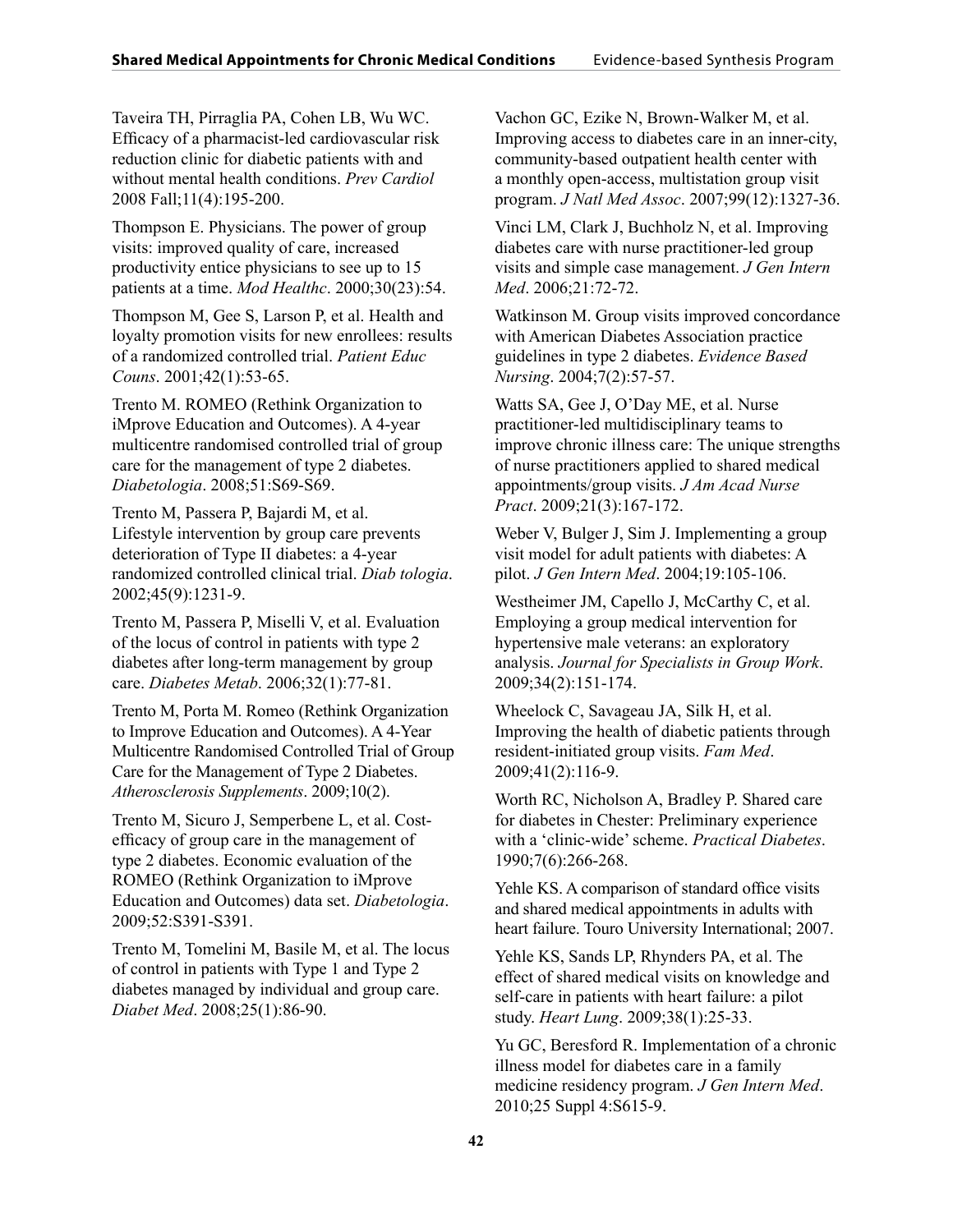# **APPENDIX C. DATA ABSTRACTION ELEMENTS**

Study Characteristics:

- Study Sites and Setting
- Study Design
- Comparator Type
- Enrollment Approach
- Study Enrollment/Study Completion (N's)
- Patient Eligibility Criteria for Study

Population Characteristics:

- Demographic
- • Baseline Biophysical Characteristics

Intervention Components:

- Time period of intervention
- Type of model session and care team
- Number and duration of visits planned
- • Number of health professionals present
- Was the prescribing clinician present?
- Size of patient group
- Were family members/friends invited to participate?
- Were medication changes made during the SMA visit?
- Did any clinician spend time with group members individually?
- Was the contact with the patients over the telephone outside of the SMA?
- Health professionals who conducted the educational session
- Theoretical orientation of the intervention
- Did group member have input on education topics?
- Topics covered during the session
- Strategy used with SMA group
- Were printed materials provided, and were they tailored?

Outcome Components:

- Target conditions
	- o Biophysical markers postintervention values
		- $-HbA1c$
		- Blood Pressures
		- **Lipids**
- Patient and staff experience
- Adherence (medication, visit, and self-management)
- Symptom severity
- Quality of life
- Functional status
- Resource utilization
- Direct cost and total cost
- Adverse effects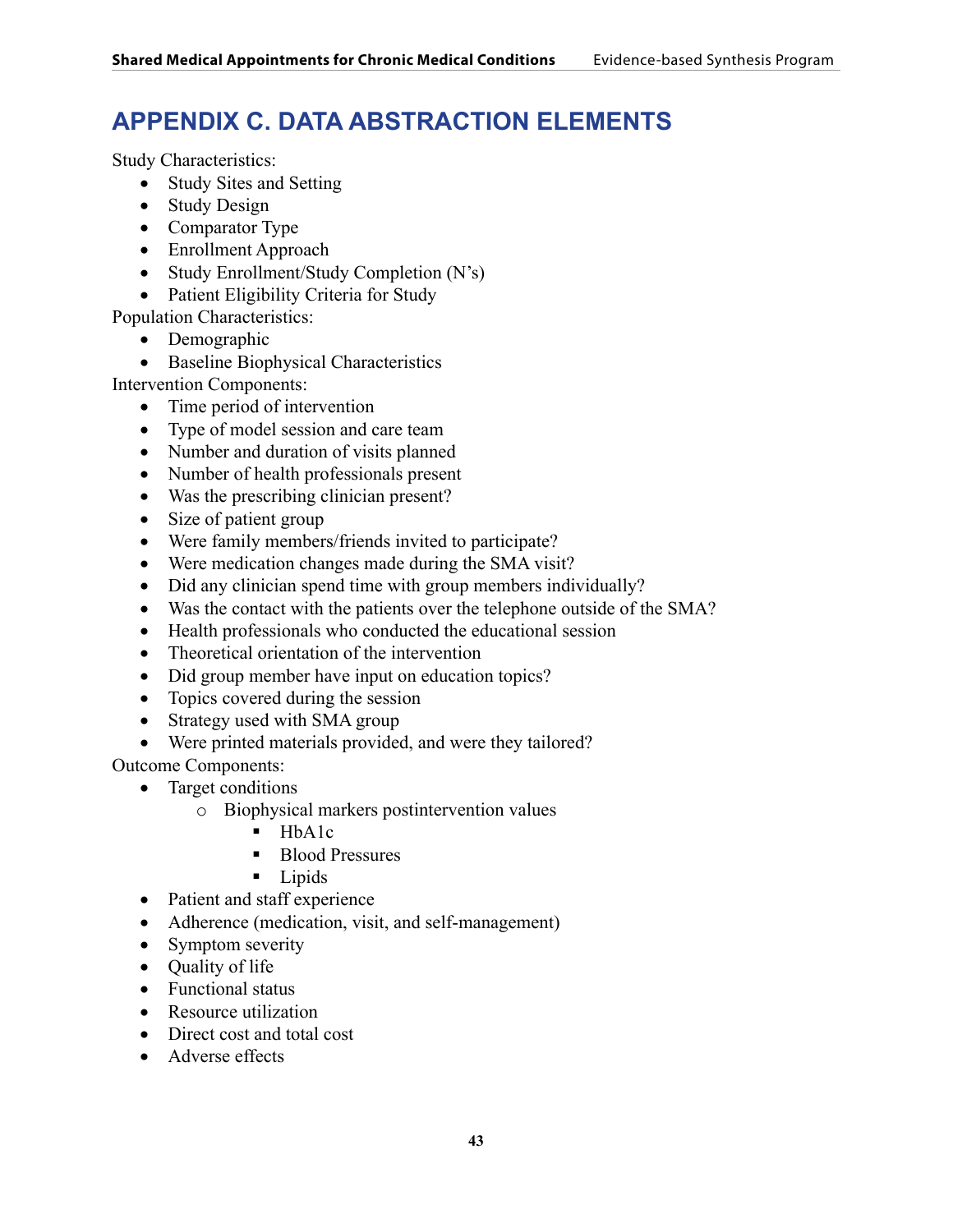# **APPENDIX D. CRITERIA USED IN QUALITY ASSESSMENT**

**General Instructions:**

**For each risk of bias item, rate as "Yes," "No," or "Unclear." After considering each of the quality items, give the study an overall quality rating of good, fair, or poor.**

## **Detailed Quality Items:**

If an item is rated as "No," describe why in the comments column.

## **Randomization and allocation concealment:**

a. *\*Randomization adequate?* Was the allocation sequence adequately generated?

 $\Box$  Yes  $\Box$  No  $\Box$  Not reported/Unclear

b. *\*Allocation concealment?* Was allocation adequately concealed?

 $\Box$  Yes  $\Box$  No  $\Box$  Not reported/Unclear

# **Outcomes:**

a. *\*Outcome assessors blinded (hard outcomes)?* Were *Outcome assessors* blind to treatment assignment for "hard outcomes" such as mortality?

 $\Box$  Yes  $\Box$  No  $\Box$  Not reported/Unclear

- b. *\*Outcome assessors blinded (soft outcomes)?* Were *Outcome assessors* blind to treatment assignment for "soft outcomes" such as symptoms?
	- $\Box$  Yes  $\Box$  No  $\Box$   $\Box$ <sup>Not</sup> reported/Unclear
- c. *Lack of measurement bias?* Were the measures used reliable and valid? If so, choose "Yes," indicating no important measurement bias.

 $\Box$  Yes  $\Box$  No  $\Box$  Not reported/Unclear

# **Data analysis:**

a. *\*All outcomes reported?* Are reports of the study free of suggestion of selective outcome reporting (systematic differences between planned and reported findings)?

 $\Box$  Yes  $\Box$  No  $\Box$  Not reported/Unclear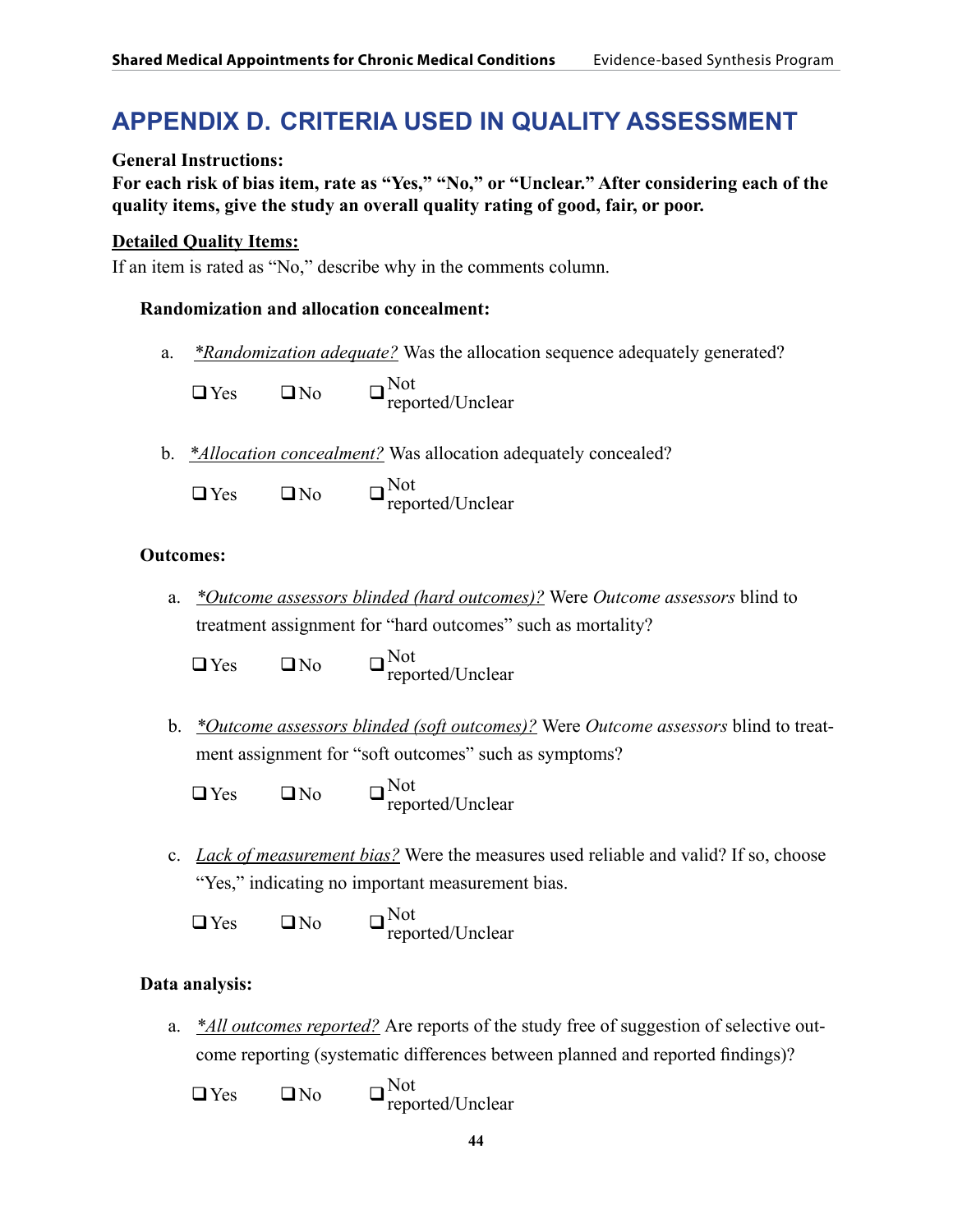b*. \*Incomplete outcome data adequately addressed?*

 $\Box$  Yes (no systematic differences between groups in withdrawals from study and no high overall loss to follow-up; all eligible, randomized patients are included in analysis (ITT)

 $\Box$  No

□ Not reported/Unclear

c. *Adequate power for main effects?*

 $\Box$  Yes  $\Box$  No  $\Box$  Not reported/Unclear

# **Results:**

a. *Other selection bias?* Were systematic differences observed in baseline characteristics and and prognostic factors across the groups compared?

 $\Box$  Yes  $\Box$  No  $\Box$  Not reported/Unclear

b. *\*Comparable groups maintained?* (Includes crossovers, adherence, and contamination). Consider issues of crossover (e.g., from one intervention to another), adherence (major differences in adherence to the interventions being compared), contamination (e.g., some members of control group get intervention), or other systematic differences in care that was provided.

 $\Box$  Yes  $\Box$  No  $\Box$  Not reported/Unclear

# **Conflict of interest:**

a. *Was there the absence of potential important conflict of interest?* The focus here is financial conflict of interest. If no financial conflict of interest (e.g., if funded by government or foundation and authors do not have financial relationships with drug/ device manufacturer), then answer "Yes."

 $\Box$  Yes  $\Box$  No  $\Box$  Not reported/Unclear

\* Items contained in Cochrane Risk of Bias Tool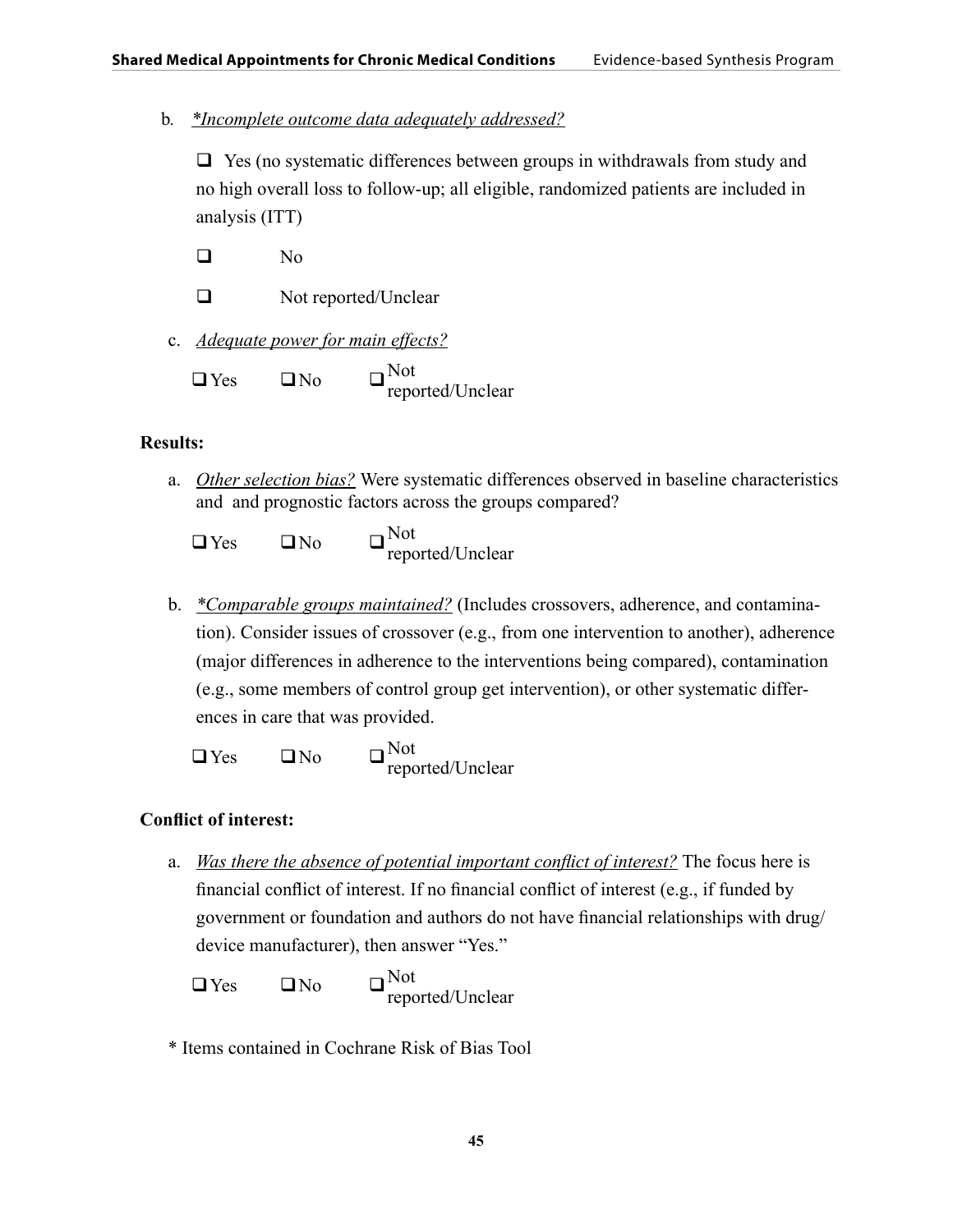## **Overall study rating:**

Choose an item.

Please assign each study an overall quality rating of "Good," "Fair," or "Poor" based on the following definitions:

A "Good" study has the least bias, and results are considered valid. A good study has a clear description of the population, setting, interventions, and comparison groups; uses a valid approach to allocate patients to alternative treatments; has a low dropout rate; and uses appropriate means to prevent bias, measure outcomes, and analyze and report results.

A "Fair" study is susceptible to some bias but probably not enough to invalidate the results. The study may be missing information, making it difficult to assess limitations and potential problems. As the fair-quality category is broad, studies with this rating vary in their strengths and weaknesses. The results of some fair-quality studies are possibly valid, while others are probably valid.

A "Poor" rating indicates significant bias that may invalidate the results. These studies have serious errors in design, analysis, or reporting; have large amounts of missing information; or have discrepancies in reporting. The results of a poor-quality study are at least as likely to reflect flaws in the study design as to indicate true differences between the compared interventions.

Comments:

Form status:

 $\Box$  Fully complete – ready for export

 $\Box$  Not ready for export – should be discussed further/changes reconciled with the abstractor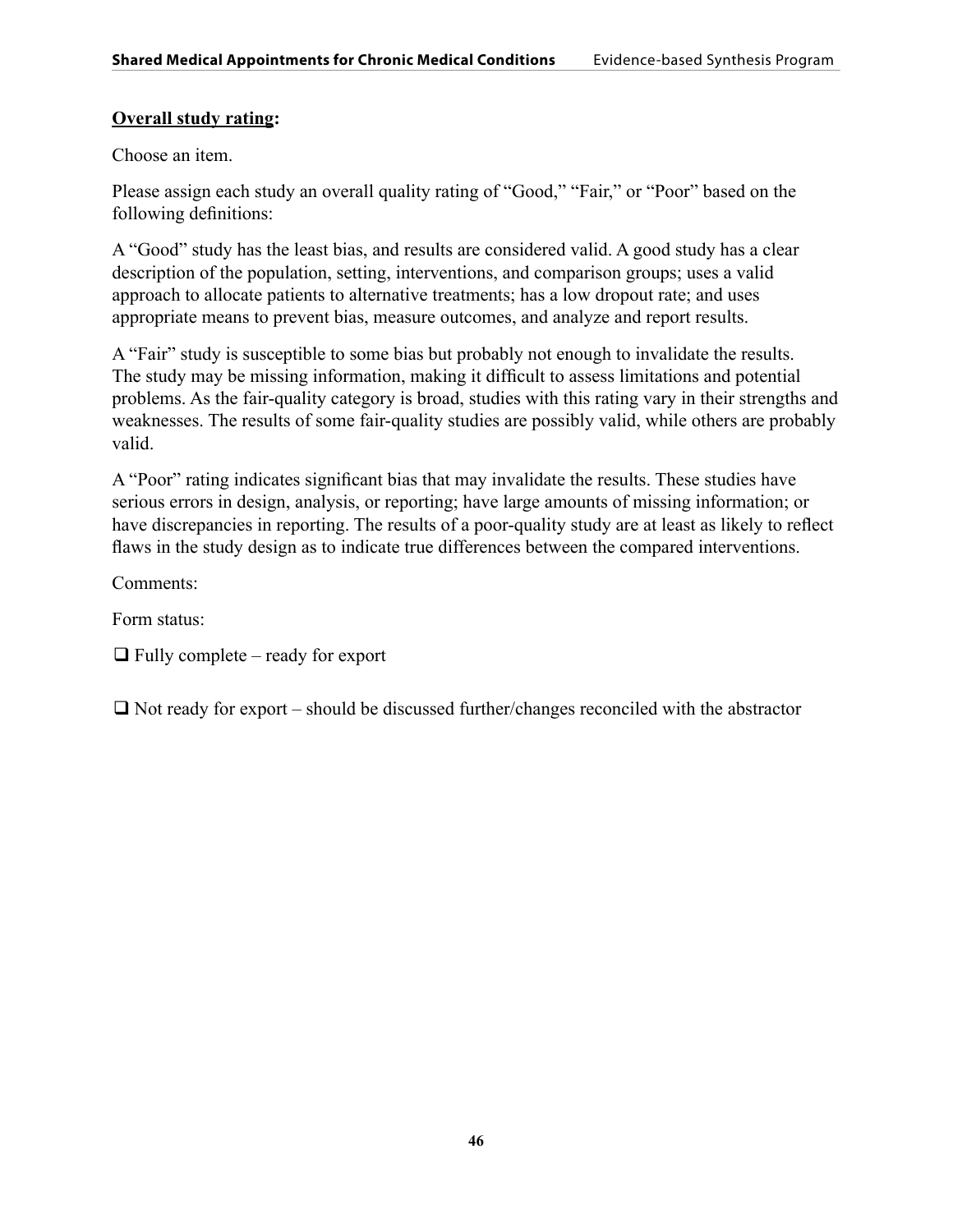# **APPENDIX E. PEER REVIEW COMMENTS**

| <b>Reviewer</b> | <b>Comment</b>                                                                                                                                                                                                                                                                                                                                                                                                                                                                                                                                                                                                                                                                      | <b>Response</b>                                                                                                                               |
|-----------------|-------------------------------------------------------------------------------------------------------------------------------------------------------------------------------------------------------------------------------------------------------------------------------------------------------------------------------------------------------------------------------------------------------------------------------------------------------------------------------------------------------------------------------------------------------------------------------------------------------------------------------------------------------------------------------------|-----------------------------------------------------------------------------------------------------------------------------------------------|
|                 | Question 1: Are the objectives, scope, and methods for this review clearly described?                                                                                                                                                                                                                                                                                                                                                                                                                                                                                                                                                                                               |                                                                                                                                               |
| 1               | Yes. The authors present the objectives and scope in a very succinct<br>fashion. The methods are described in great detail. The key questions<br>for review are very relevant in my opinion. Key question $1(KY1)$ was<br>well defined and the authors found 18 studies to evaluate. However<br>KY2 and 3 are quite broad and not as clearly defined as KY 1. (Page<br>1, line 43, Page 2, Line 2). As there were not enough studies to<br>address these questions, I can only speculate that if the questions were<br>more focused, that the authors would have had better luck. They are<br>to be commended for a thorough and detailed lit review, anyway to<br>answer the call. | Thank you. The key<br>questions were developed<br>in collaboration with our<br>stakeholders.                                                  |
| $\overline{2}$  | Yes. The terms "objectives" and "scope" were not used exactly;<br>however the intent of this section was clearly described. The methods<br>were superbly articulated.                                                                                                                                                                                                                                                                                                                                                                                                                                                                                                               | Thank you.                                                                                                                                    |
| $\mathfrak{Z}$  | Yes. Very clear.                                                                                                                                                                                                                                                                                                                                                                                                                                                                                                                                                                                                                                                                    | Acknowledged                                                                                                                                  |
| $\overline{4}$  | Yes. No comment.                                                                                                                                                                                                                                                                                                                                                                                                                                                                                                                                                                                                                                                                    | Acknowledged                                                                                                                                  |
| 5               | Yes. No comment.                                                                                                                                                                                                                                                                                                                                                                                                                                                                                                                                                                                                                                                                    | Acknowledged                                                                                                                                  |
| 6               | Yes. But comments under question 4.                                                                                                                                                                                                                                                                                                                                                                                                                                                                                                                                                                                                                                                 | Acknowledged                                                                                                                                  |
| 7               | Yes. No comment.                                                                                                                                                                                                                                                                                                                                                                                                                                                                                                                                                                                                                                                                    | Acknowledged                                                                                                                                  |
|                 | Question 2: Is there any indication of bias in our synthesis of the evidence?                                                                                                                                                                                                                                                                                                                                                                                                                                                                                                                                                                                                       |                                                                                                                                               |
| 1               | No. No comment.                                                                                                                                                                                                                                                                                                                                                                                                                                                                                                                                                                                                                                                                     | Acknowledged                                                                                                                                  |
| $\overline{2}$  | No. Risk of bias was evaluated when rating the body of evidence.<br>Threats to internal validity of the systematic review conclusions<br>were accounted for in potential selection bias, performance bias, and<br>attribution and detection bias. Bias was accounted for by using criteria<br>in the quality assessment tool in Appendix D for the review of the<br>literature.                                                                                                                                                                                                                                                                                                     | Thank you.                                                                                                                                    |
| 3               | No. No comment.                                                                                                                                                                                                                                                                                                                                                                                                                                                                                                                                                                                                                                                                     | Acknowledged                                                                                                                                  |
| $\overline{4}$  | No. No comment.                                                                                                                                                                                                                                                                                                                                                                                                                                                                                                                                                                                                                                                                     | Acknowledged                                                                                                                                  |
| 5               | No. No comment.                                                                                                                                                                                                                                                                                                                                                                                                                                                                                                                                                                                                                                                                     | Thank you.                                                                                                                                    |
| 6               | No. But comments under question 4.                                                                                                                                                                                                                                                                                                                                                                                                                                                                                                                                                                                                                                                  | Acknowledged                                                                                                                                  |
| 7               | No. No comment.                                                                                                                                                                                                                                                                                                                                                                                                                                                                                                                                                                                                                                                                     | Acknowledged                                                                                                                                  |
|                 | Question 3: Are there any published or unpublished studies that we may have overlooked?                                                                                                                                                                                                                                                                                                                                                                                                                                                                                                                                                                                             |                                                                                                                                               |
| 1               | No. Not that I am aware of.                                                                                                                                                                                                                                                                                                                                                                                                                                                                                                                                                                                                                                                         | Acknowledged                                                                                                                                  |
| $\overline{c}$  | No. Not that I am aware of.                                                                                                                                                                                                                                                                                                                                                                                                                                                                                                                                                                                                                                                         | Acknowledged                                                                                                                                  |
| $\overline{3}$  | No. No comment.                                                                                                                                                                                                                                                                                                                                                                                                                                                                                                                                                                                                                                                                     | Acknowledged                                                                                                                                  |
| $\overline{4}$  | No. I am not a SME on this topic so I may not be aware of some<br>overlooked studies.                                                                                                                                                                                                                                                                                                                                                                                                                                                                                                                                                                                               | Acknowledged                                                                                                                                  |
| 5               | Yes. I have unpublished retrospective pre-test/post-test study data<br>awaiting consideration for publication from Diabetes Care Journal.<br>$N=1170$ with $\sim 1\%$ A1c level drop.                                                                                                                                                                                                                                                                                                                                                                                                                                                                                               | Thank you for informing<br>us about your data. We<br>were unable to obtain a<br>copy of this manuscript<br>prior to finalizing our<br>report. |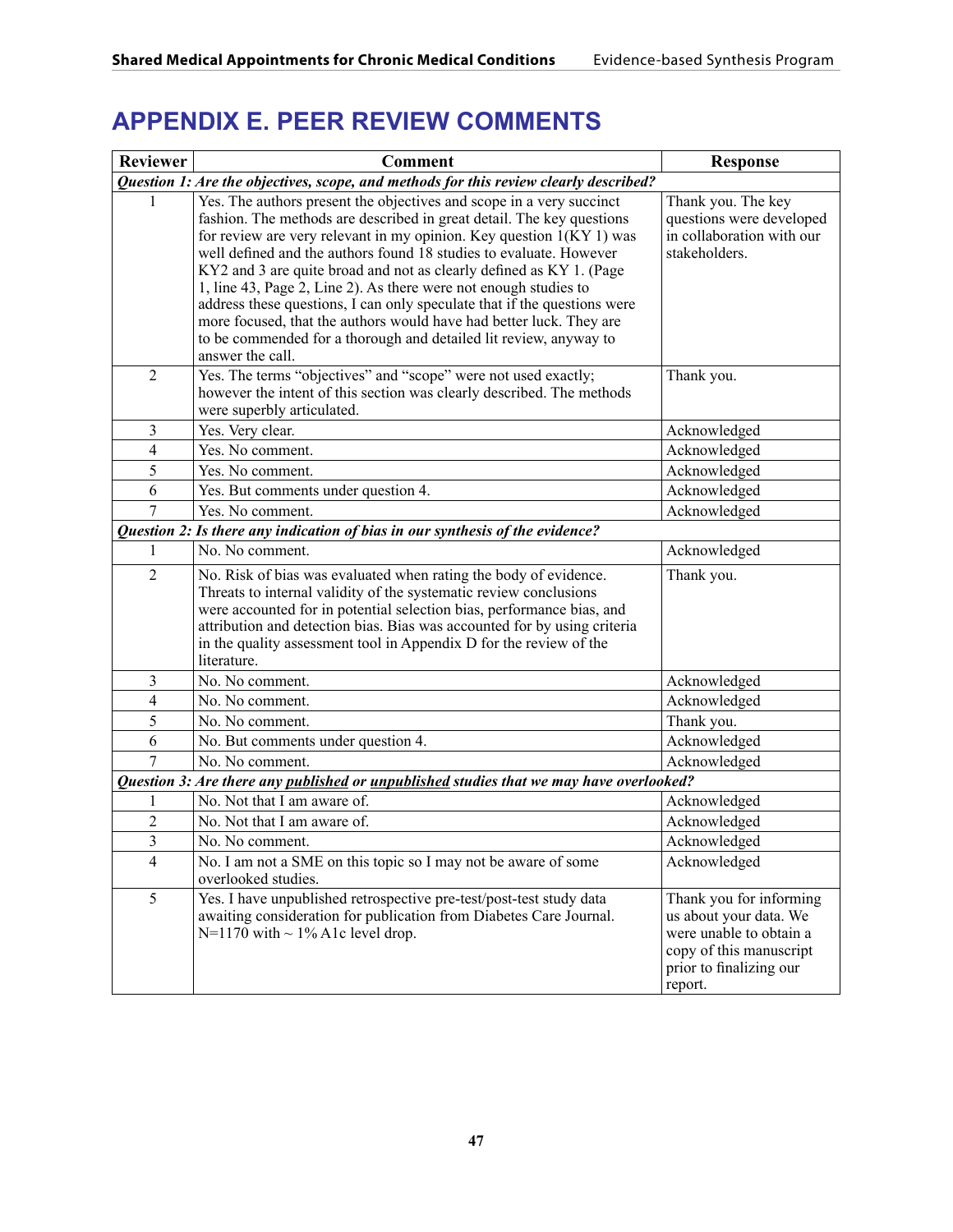| Reviewer       | <b>Comment</b>                                                                                                                                                                                                                                                                                                                                                                                                                                                                                                                                                                                                                                                        | <b>Response</b>                                                                                                                                                                                                                                                                                                                                                                                                                           |
|----------------|-----------------------------------------------------------------------------------------------------------------------------------------------------------------------------------------------------------------------------------------------------------------------------------------------------------------------------------------------------------------------------------------------------------------------------------------------------------------------------------------------------------------------------------------------------------------------------------------------------------------------------------------------------------------------|-------------------------------------------------------------------------------------------------------------------------------------------------------------------------------------------------------------------------------------------------------------------------------------------------------------------------------------------------------------------------------------------------------------------------------------------|
| 6              | No. I am not aware of any, but I would be surprised if I knew of them<br>from routine practice while the authors used a rigorous process.<br>They do not include the many group interventions directed at weight<br>control. I am not sure why these escaped their search criteria. I think<br>they are not viewed as medical appointments by indexers, even<br>though most would think the programs defined by the AHEAD study<br>or even many MOVE! programs are medical encounters                                                                                                                                                                                 | Our focus on specific<br>chronic conditions-<br>asthma, coronary artery<br>disease, congestive<br>heart failure, chronic<br>obstructive pulmonary<br>disease, diabetes<br>mellitus, hyperlipidemia,<br>hypertension—was<br>developed in<br>collaboration with<br>stakeholders. Obesity<br>was considered but<br>not included since<br>medication management<br>is not as prominent a<br>component compared to<br>the included conditions. |
| $\overline{7}$ | Yes. Published - Cohen, L. B., Taveira, T. H., Khatana, S. A., Dooley,<br>A. G., Pirraglia, P. A., & Wu, W. C. (2011). Pharmacist-led shared<br>medical appointments for multiple cardiovascular risk reduction in<br>patients with type 2 diabetes. [Randomized Controlled Trial Research<br>Support, Non-U.S. Gov't]. Diabetes Educ, 37(6), 801-812. doi:<br>10.1177/0145721711423980<br>Unpublished - Pharmacist-led Group Medical Visits to Help With<br>Diabetes Management (MEDIC-1 year), NCT00554671                                                                                                                                                          | Thank you for making<br>us aware of this study.<br>It was published after<br>our literature search but<br>is now included in the<br>review.<br>Thank you for making<br>us aware of this study.<br>It has been added to the<br>appendix of ongoing                                                                                                                                                                                         |
|                |                                                                                                                                                                                                                                                                                                                                                                                                                                                                                                                                                                                                                                                                       | clinical trials.                                                                                                                                                                                                                                                                                                                                                                                                                          |
|                | Question 4: Please write additional suggestions or comments below. If applicable, please indicate the page and<br>line numbers from the draft report                                                                                                                                                                                                                                                                                                                                                                                                                                                                                                                  |                                                                                                                                                                                                                                                                                                                                                                                                                                           |
| 1              | Few suggestions include:<br>1. (Page 3, Line 13) of executive summary: Mentioning the duration<br>of the studies for the reader to get a snapshot would beneficial, as<br>meaningful change in chronic disease takes time. See below.<br>2. (Page3, Line 37) of the executive summary: SMAs were associated<br>with lower A1c than usual care (mean difference=0.58; 95% CI, -1.05<br>to -0.11) Again mentioning the time frame would be useful, especially<br>as this was one of the main outcomes of their work. It is described on<br>(page 22, line 18), assessed at 6 months to 4 years.<br>3. Page 24: Figure 4. Forest plots for meta-analysis on cholesterol. | We added the range<br>1.<br>of followup to this<br>section.<br>2.<br>Thank you. This<br>addition was made.<br>3.<br>Thank you. This                                                                                                                                                                                                                                                                                                       |
|                | The headings for mean and SD says (mm Hg). Should say (mg/dl). I<br>believe this is an error.                                                                                                                                                                                                                                                                                                                                                                                                                                                                                                                                                                         | correction was<br>made.                                                                                                                                                                                                                                                                                                                                                                                                                   |
|                | 4. Page 24: Figure 5. Headings for mean SBP, should say (mmHg)                                                                                                                                                                                                                                                                                                                                                                                                                                                                                                                                                                                                        | Thank you. This<br>4.<br>correction was<br>made.                                                                                                                                                                                                                                                                                                                                                                                          |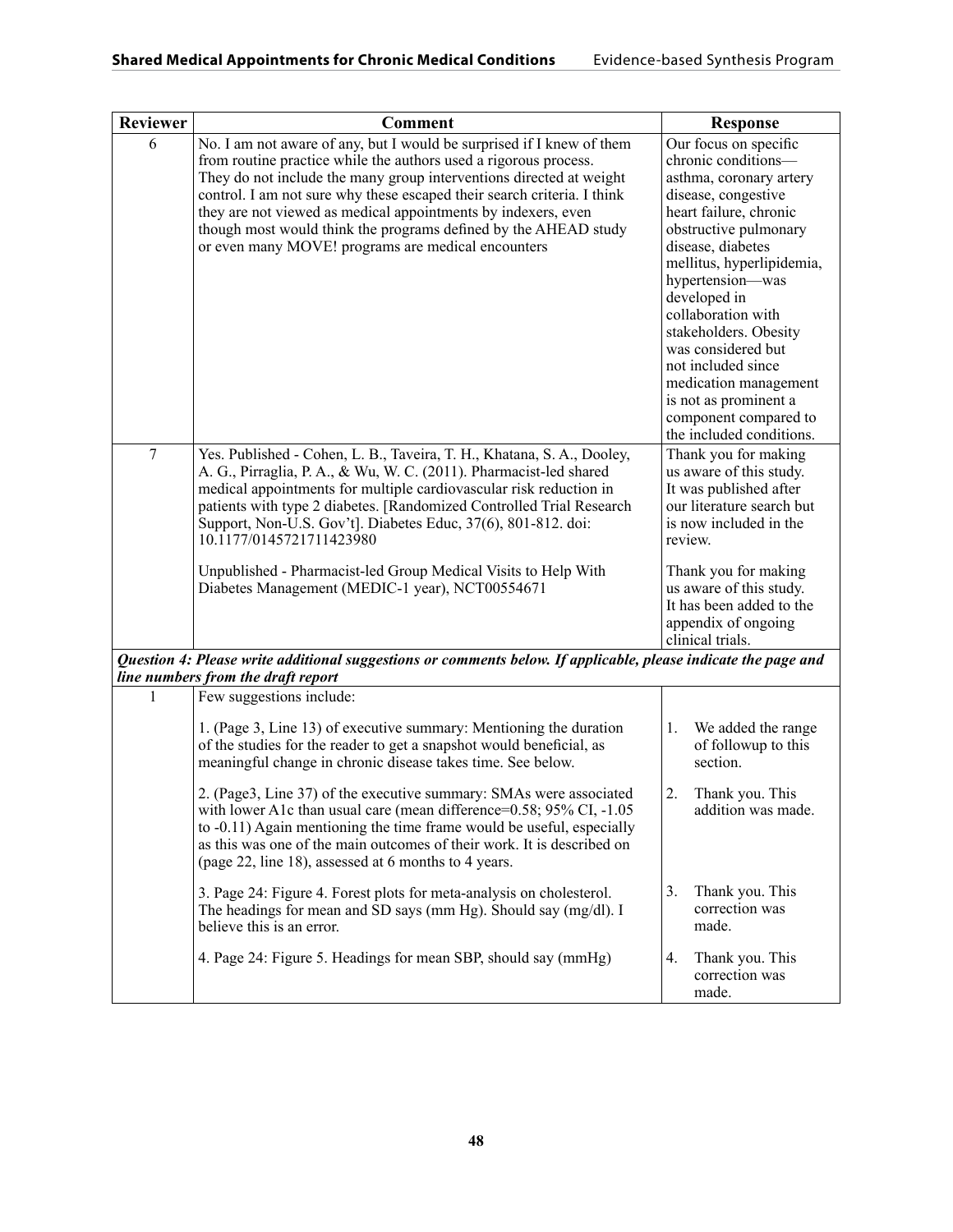| <b>Reviewer</b> | <b>Comment</b>                                                                                                                                                                                                                                                                                                                                                                                                                                                                                                                                                                                                                                            | <b>Response</b>                                                                                                                                                                                                                                                                                                                                                                                                             |
|-----------------|-----------------------------------------------------------------------------------------------------------------------------------------------------------------------------------------------------------------------------------------------------------------------------------------------------------------------------------------------------------------------------------------------------------------------------------------------------------------------------------------------------------------------------------------------------------------------------------------------------------------------------------------------------------|-----------------------------------------------------------------------------------------------------------------------------------------------------------------------------------------------------------------------------------------------------------------------------------------------------------------------------------------------------------------------------------------------------------------------------|
| 1 cont.         | I would like to commend the authors very highly for undertaking this<br>extensive review. There is certainly great need to recognize, investigate<br>and assess newer models of care for chronic illness in the 21 <sup>st</sup> century.<br>They present the current state of chronic illness care clearly, (page 8, line<br>22-26) which forms a nice background to the topic The methodology<br>used is described in great detail and clear. Their conclusion after an<br>extensive rigorous analysis of the literature highlights how complicated<br>and inter-linked management of chronic disease really is. Their<br>conclusion is not overstated. | Thank you.                                                                                                                                                                                                                                                                                                                                                                                                                  |
|                 | In the past decade, several breakthrough collaboratives introducing<br>quality improvement methodology, rather than RCT's have been<br>implemented in the US, mainly focusing on system improvements to<br>address some of the key questions cited by the authors and addressing<br>the six aims outlined by the Institute of medicine. This review did not<br>analyze them. Only 18 studies qualified for analysis by the methods<br>for SMA's being a newer model of care.                                                                                                                                                                              | We followed the Cochrane<br><b>Effective Practice and</b><br>Organization of Care guid-<br>ance, and included com-<br>parative patient or cluster<br>RCTs, nonrandomized<br>cluster controlled trials,<br>controlled before-and-after<br>studies, and interrupted<br>time series designs. Any<br>published breakthrough<br>collaborative studies meet-<br>ing these design specifica-<br>tions would have been<br>included. |
|                 | As several components are inter-linked that leads to improvement<br>in this model, it was hard to show significance with the rigor used in<br>RCT's, the gold standard, as seen in this review. So in terms of future<br>research, I am not convinced that large scale RCT's to address for e.g.<br>diabetes outcomes will be feasible and answer the question described<br>in (Table ES-2: evidence gaps and future research). One thought is to<br>look at different models of care scientifically, to identify best practices<br>and health systems with improved outcomes along with the economic<br>cost for chronic illness management.             | As stated above, we<br>included comparative<br>nonrandomized designs.<br>We have modified the<br>future research table<br>to include these study<br>design options.                                                                                                                                                                                                                                                         |
|                 | In conclusion, this paper has many strengths. (As cited by the<br>authors). It is well described, clear and thoughtful with an exhaustive<br>review and analysis of the literature. Going forward, it is an important<br>topic for discussion in primary care and I greatly appreciate the<br>opportunity to review this work.                                                                                                                                                                                                                                                                                                                            | Thank you.                                                                                                                                                                                                                                                                                                                                                                                                                  |
| $\overline{2}$  | On page 8 of the document (numbered as page 4), I noted in this<br>paragraph, there needs to be a change in this word (see below in<br>red). Put page/paragraph here                                                                                                                                                                                                                                                                                                                                                                                                                                                                                      | We have made this<br>change.                                                                                                                                                                                                                                                                                                                                                                                                |
|                 | All three studies showed fewer hospital admissions in<br>In addition, on page 13 under the table where there are words                                                                                                                                                                                                                                                                                                                                                                                                                                                                                                                                    | The typo "shower" was<br>changed to "showed."                                                                                                                                                                                                                                                                                                                                                                               |
|                 | describing what is meant by "provider", would you consider changing<br>advance nurse practitioner to this Advanced Practice Registered<br>Nurse (APRN) as this is the more correct term to describe the nurse<br>provider. Thank you.                                                                                                                                                                                                                                                                                                                                                                                                                     | We made the suggested<br>change.                                                                                                                                                                                                                                                                                                                                                                                            |
| $\mathfrak{Z}$  | No comment from reviewer 5.                                                                                                                                                                                                                                                                                                                                                                                                                                                                                                                                                                                                                               | Acknowledged                                                                                                                                                                                                                                                                                                                                                                                                                |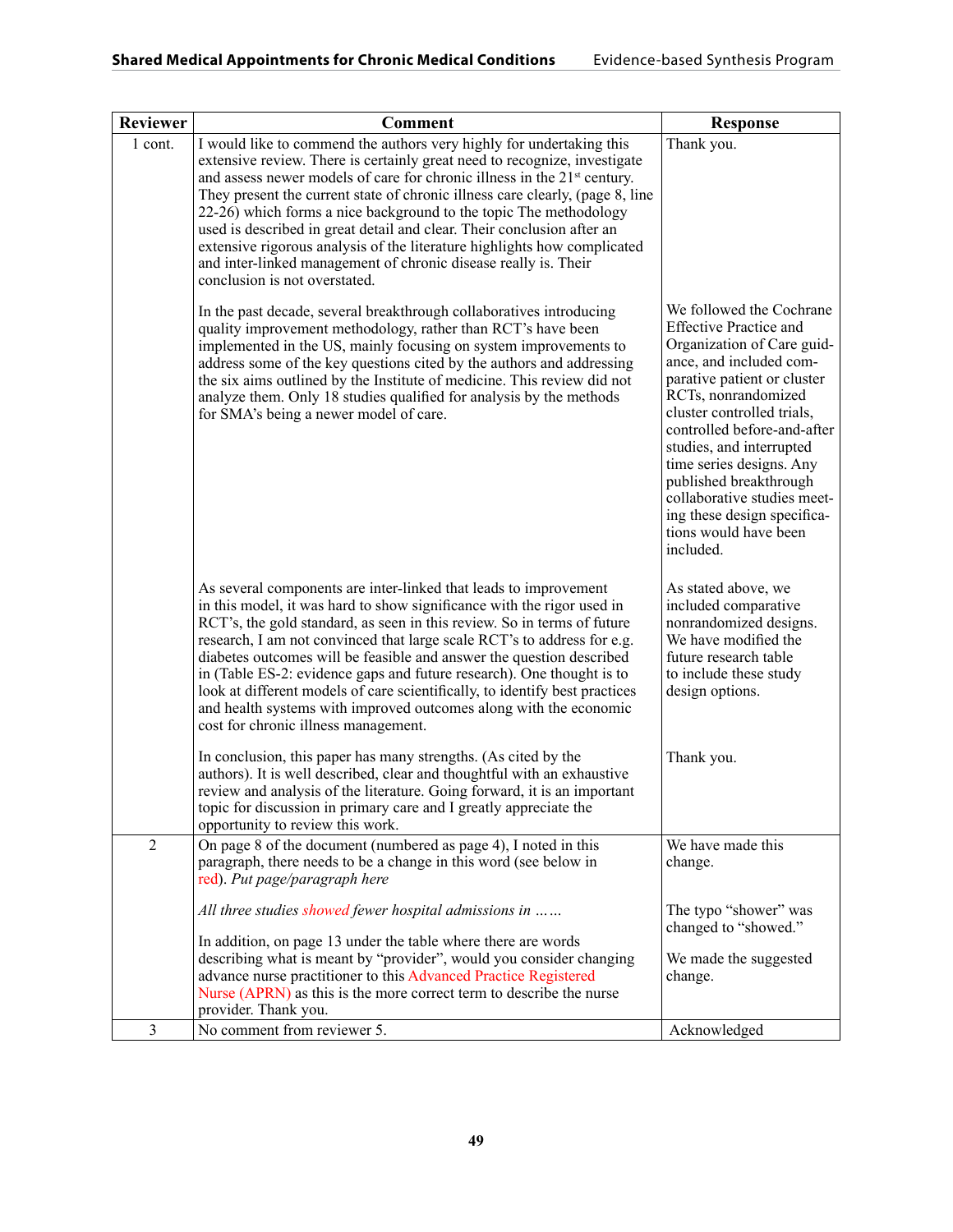| <b>Reviewer</b> | <b>Comment</b>                                                                                                                                                                                                                                                                                                                                                                                                                                                                                                                              | <b>Response</b>                                                                                                                                                                                                                                                                                                                                      |
|-----------------|---------------------------------------------------------------------------------------------------------------------------------------------------------------------------------------------------------------------------------------------------------------------------------------------------------------------------------------------------------------------------------------------------------------------------------------------------------------------------------------------------------------------------------------------|------------------------------------------------------------------------------------------------------------------------------------------------------------------------------------------------------------------------------------------------------------------------------------------------------------------------------------------------------|
| $\overline{4}$  | The scope of this data synthesis severely limited by limited number of<br>high quality studies. It would seem that sufficient studies of sufficient<br>design were not available to address KQ2 and KQ3. KQ1 of interest but<br>only addresses initial questions of SMA effectiveness, and then only in<br>diabetes. Some Tables not self-explanatory, such as Table ES-1 which<br>refers to consistency, directness and precision but the definitions and<br>measurement not clearly described.                                            | We reviewed all Tables<br>and edited or footnoted so<br>that tables will "stand on<br>their own."                                                                                                                                                                                                                                                    |
|                 | More analysis of issues raised in page 9 paragraph 2 would be helpful.<br>Most of the SMA intervention studies suggest deployment of significant<br>employee resources, sometimes on a limited number of patients in the<br>group visit. These additional resources may have been largely responsible<br>for the small improvement in intermediate outcomes seen in diabetes<br>SMA. Left unresolved is whether it is worthwhile for facilities to invest<br>these resources without clear return on investment. And for which<br>patients? | We agree that this is<br>a critical issue and<br>attempted to determine<br>factors associated with<br>effect. Given the limits on<br>intervention reporting and<br>relatively small number of<br>studies, our analysis did<br>not identify the critical<br>factors. For resource use,<br>we were limited to the<br>small amount of data<br>reported. |
| 5               | p.9 2 <sup>nd</sup> paragraph additional reasons for improved outcomes of SMA to<br>consider-interprofessional synergism and motivational interviewing that<br>goes on in the discussion section of SMA's.                                                                                                                                                                                                                                                                                                                                  | Thank you. These are<br>good points that have<br>been added to the<br>introduction.                                                                                                                                                                                                                                                                  |
|                 | p.33 Table 6 Implementation issues-not clear that MD was most prevalent<br>prescribing clinician if pharmacist $\&$ nurse practitioners listed with MD<br>or without an MD were mentioned 11 studies and MD prescribers only as<br>8 times -may want to say have a prescribing clinician present.                                                                                                                                                                                                                                           | We have attempted to<br>clarify by describing<br>the clinical leads and<br>team composition in<br>more detail (see KQ 3<br>results) and modifying the<br>implementation table to<br>reflect that a prescribing<br>clinical is needed, rather<br>than an MD.                                                                                          |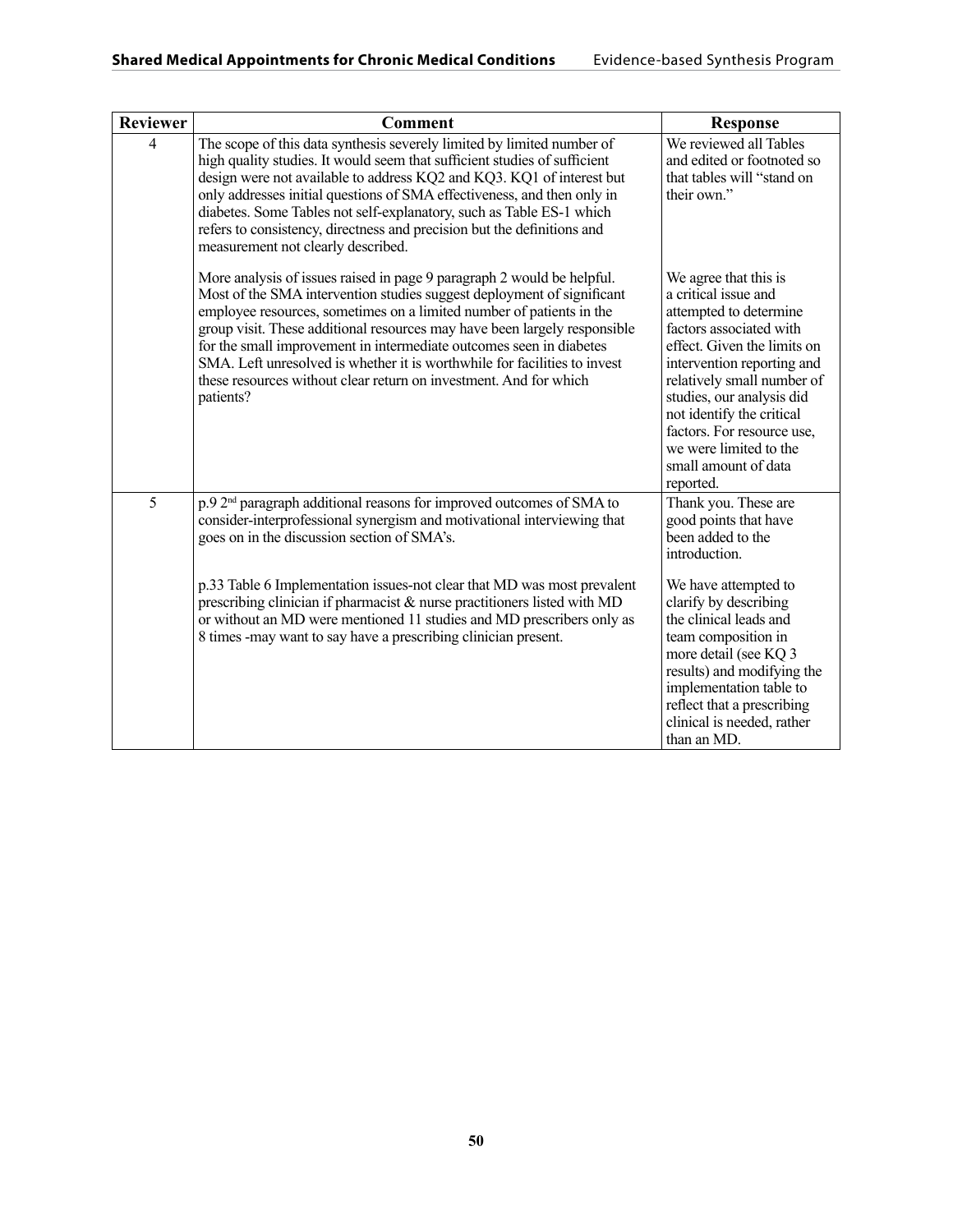| <b>Reviewer</b> | <b>Comment</b>                                                                                                                                                                                                                                                                                                                                                                                                                                                                                                                                                                                | <b>Response</b>                                                                                                                                                                                                                                                                                                    |
|-----------------|-----------------------------------------------------------------------------------------------------------------------------------------------------------------------------------------------------------------------------------------------------------------------------------------------------------------------------------------------------------------------------------------------------------------------------------------------------------------------------------------------------------------------------------------------------------------------------------------------|--------------------------------------------------------------------------------------------------------------------------------------------------------------------------------------------------------------------------------------------------------------------------------------------------------------------|
| 6               | RE: EXECUTIVE SUMMARY                                                                                                                                                                                                                                                                                                                                                                                                                                                                                                                                                                         |                                                                                                                                                                                                                                                                                                                    |
|                 | I note that the executive summary is readable in length and well<br>formatted. The writing is clear and crisp, which will be helpful to the<br>eventual consumer.                                                                                                                                                                                                                                                                                                                                                                                                                             | Thank you.                                                                                                                                                                                                                                                                                                         |
|                 | However, I am disappointed in several aspects of the presentation and<br>data selected for presentations:                                                                                                                                                                                                                                                                                                                                                                                                                                                                                     |                                                                                                                                                                                                                                                                                                                    |
|                 | The Executive Summary emphasizes quantitative over qualitative<br>commentary. There is very little discussion of the specific aspects of<br>the interventions that are studied; if the reader is not familiar with<br>what goes on in an SMA, then they won't know after reading this,<br>either. Similarly, one has very little information about what the usual<br>care control treatments are, or how one qualifies to get into the study.<br>There is no exploration of the mechanism of action.                                                                                          | Thank you. We added<br>a description of the<br>common intervention<br>components to the<br>executive summary and<br>the KQ 3 results. We have<br>also added a section on<br>the comparison condition<br>in the initial description of<br>the studies.                                                              |
|                 | Although I recognize that the summary must be brief, it is hard to<br>imagine that all the tables pointing out that it is not possible to draw<br>definitive conclusions based on a couple of studies of non-diabetic<br>high users, or draw conclusions about economic effects when most<br>studies did not report them.                                                                                                                                                                                                                                                                     | Results are briefly<br>summarized in text. The<br>table also summarizes<br>results but adds the<br>strength of evidence<br>(SOE). Unfortunately, the<br>SOE was insufficient for<br>many outcomes                                                                                                                  |
|                 | This is especially disappointing since the readers are not naïve $-$<br>they are likely to be aware of the literature suggesting a benefit<br>from SMA based on prominent studies, several in VA, that have had<br>this finding. What the reader needs is guidance regarding what one<br>should or should not do if one is attempting to be evidence based. I<br>think that requires description of commonalities in the study designs,<br>even if you can't comment on whether one aspect or another was<br>demonstrably better.                                                             | Unfortunately, the<br>literature does not<br>yet establish the<br>characteristics of SMA<br>associated with benefit.<br>However, in the KQ 3<br>results, we describe the<br>common features and<br>echo these findings in the<br>discussion.                                                                       |
|                 | Since the introduction suggests a couple mechanisms of action,<br>perhaps one could say whether the results say anything about these.<br>In the case of improved access, for example, I guess the answer is<br>that this is NOT the mechanism, since the control people would have<br>also benefited from the provider having more clinic slots. Similarly,<br>if the mechanism were expertise, I would like to see commentary on<br>the expertise of the providers who participated in the SMA – my sense<br>from the articles I have reviewed is that they are not content area<br>experts. | Thank you. This is<br>a good point, but<br>few studies reported<br>intermediate outcomes<br>(e.g., self-management<br>behaviors) or provider<br>training. We report the<br>available results and have<br>added to the discussion<br>the point that few studies<br>report on the potential<br>mechanisms of action. |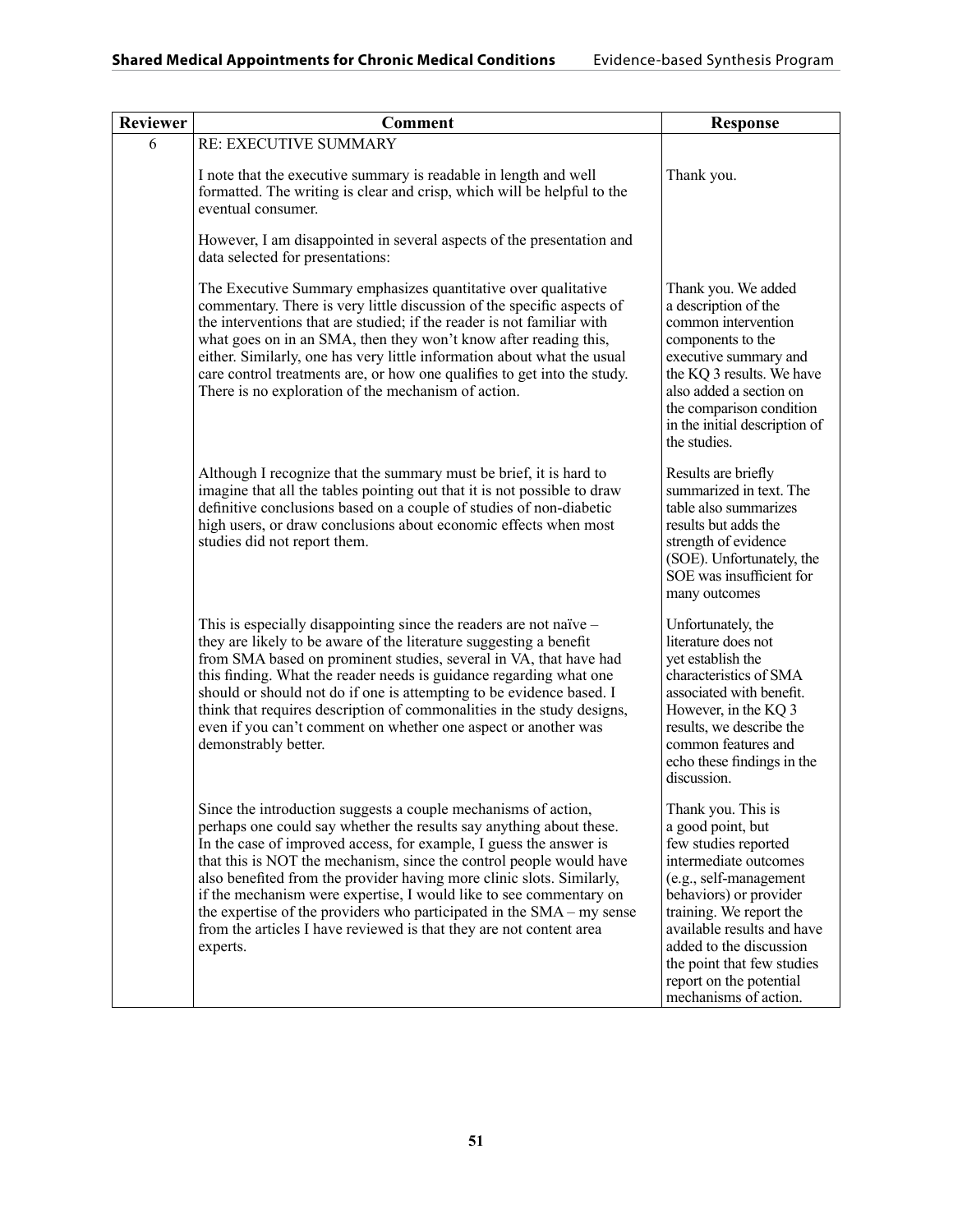| <b>Reviewer</b> | <b>Comment</b>                                                                                                                                                                                                                                                                                                                                                                                                                                                                                                                                                                                                                                                                                                                                                                                                     | <b>Response</b>                                                                                                                                                                                                                                                                                   |
|-----------------|--------------------------------------------------------------------------------------------------------------------------------------------------------------------------------------------------------------------------------------------------------------------------------------------------------------------------------------------------------------------------------------------------------------------------------------------------------------------------------------------------------------------------------------------------------------------------------------------------------------------------------------------------------------------------------------------------------------------------------------------------------------------------------------------------------------------|---------------------------------------------------------------------------------------------------------------------------------------------------------------------------------------------------------------------------------------------------------------------------------------------------|
| 6 cont.         | <b>RE: METHODS</b><br>I think that these are well described. But I wish that there was more<br>of a sense that clinical experts were doing the synthesis and they<br>were thinking about how they made sense. The AHRQ methodology<br>does not seem to exclude this. Moreover, I acknowledge it seems like<br>it is not very rigorous and might be open to bias on the part of the<br>reviewers. So I think that this is why you have people like me review<br>the opinion and offer a counterpoint. And I am confident that the<br>Durham VA and Duke has a lot of people who could offer opinions<br>and give the consumer confidence that the recommendations are in the<br>end based on opinion, but very well informed and vetted opinion.                                                                    | The research team<br>included physicians (one<br>who is expert in shared<br>medical appointments)<br>and psychologists. Our<br>goal was to summarize<br>the evidence so that<br>policy makers could<br>incorporate the best<br>available evidence into<br>decision making.                        |
|                 | Thus, I would like to see an attempt to present the rationale for why they<br>think they won't change their mind (i.e., strength of evidence "High")<br>or that they are not yet convinced. I would not want this to be devoid<br>of quantitative thinking, rather, I would like an exposition of why they<br>think what they think – this can be that it just does not make sense<br>or that it is very consistent with lots of less strong studies or that the<br>quantitative analysis is particularly convincing or is subject to error due<br>to some methodological consideration, despite a nominally significant<br>p value or important effect size (e.g., the condemnation of IMG carotid<br>endarterectomy complication rates based on a trivial number of cases -<br>Ann Intern Med 1990;113:747-753). | The approach to<br>assigning SOE is<br>summarized in the<br>methods section. The<br>summary table in the<br>discussion presents our<br>judgments about each<br>domain (study design,<br>risk of bias, consistency,<br>directness, precision)<br>that forms the foundation<br>for these judgments. |
|                 | <b>RE: RESULTS:</b><br>I am surprised that there is no description of the eligibility criterion.<br>Obviously, the DM trials required the patients to have DM, but there is<br>no information about whether this was to be poorly controlled or of a<br>certain duration, or if the patients had to have a stable medical regimen<br>or be taking or not taking insulin or ??                                                                                                                                                                                                                                                                                                                                                                                                                                      | Thank you. We have<br>added descriptions of the<br>eligibility criteria to the<br>results (see KQ 1).                                                                                                                                                                                             |
|                 | Outcomes are well reported in tabular form. Although there are no<br>statistically effects by study or patient characteristics, I would have<br>liked some exploration of individual examples with greater or smaller<br>effect size, and some assessment of why one had more effect than<br>another.                                                                                                                                                                                                                                                                                                                                                                                                                                                                                                              | Effects were consistent<br>for blood pressure<br>outcomes but varied<br>for glucose control<br>and HRQOL. We<br>explored three factors<br>hypothesized a priori<br>to be related to effect<br>size: baseline severity,<br>intervention robustness,<br>and study quality.                          |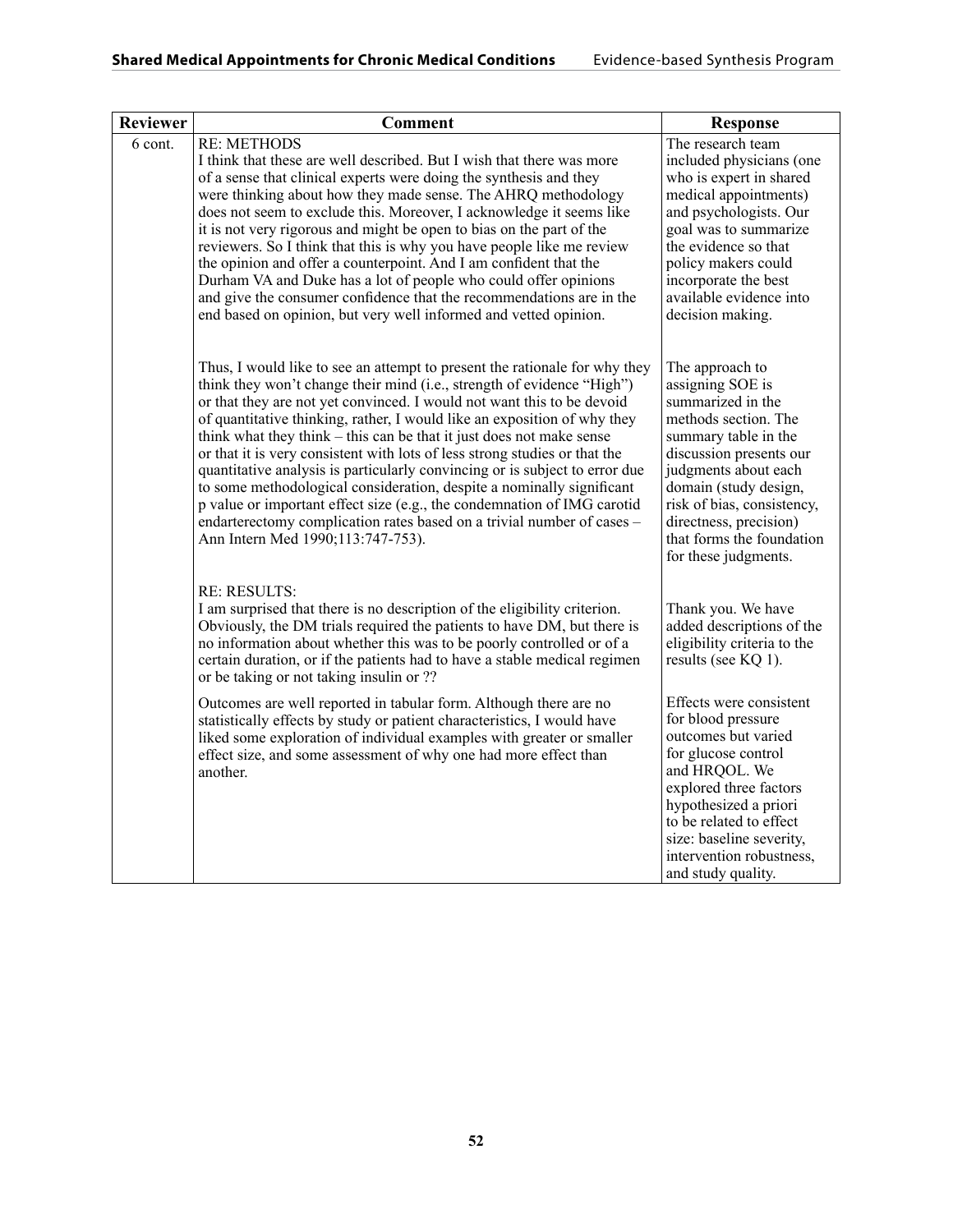| <b>Reviewer</b> | <b>Comment</b>                                                                                                                                                                                                                                                                                                                                                                                                                                                                                                                                                                                                                                                                                                                                                                                               | <b>Response</b>                                                                                                                                                                                                                                                                                                                              |
|-----------------|--------------------------------------------------------------------------------------------------------------------------------------------------------------------------------------------------------------------------------------------------------------------------------------------------------------------------------------------------------------------------------------------------------------------------------------------------------------------------------------------------------------------------------------------------------------------------------------------------------------------------------------------------------------------------------------------------------------------------------------------------------------------------------------------------------------|----------------------------------------------------------------------------------------------------------------------------------------------------------------------------------------------------------------------------------------------------------------------------------------------------------------------------------------------|
| 6 cont.         | It is presumably because the study authors did not include the<br>information, but one wonders if there are any process measures like<br>medication changes or behavior changes that could explain the change<br>in control. For example, with all the BP improvement, did this reflect a<br>drop in weight, a change in prescribed medication, a change in medication studies report effects<br>adherence, a change in physical activity or what? Or do we just not<br>know? It seems most likely that this reflects a medication effect, since<br>the effect on A1c, LDL and BP are all sensitive to this, and there is no<br>evidence of a change in weight - I assume this was examined and will be<br>reported in the revised version.                                                                  | The authors of the<br>individual studies did<br>not provide this data<br>consistently. A few<br>on self-management<br>behaviors and these results<br>are reported in KQ 1<br>"treatment experience and<br>adherence outcomes." We<br>also abstracted information<br>on medication changes and<br>report these results in the<br>same section |
|                 | <b>RE: DISCUSSION:</b><br>I love that there is an explicit paragraph labeled "Should SMAs be<br>Implemented?" But I am disappointed that it does not appear that they<br>answer this question. Since the VA in particular paid for this synthesis,<br>one would think there would at least be an answer for VA. It might be<br>something along the lines of "The evidence available suggests that the<br>VA should be implementing an SMA in all hospitals. This should be made<br>available for all patients who have inadequate control. However, one<br>should require referral by the primary care provider."<br>One would obviously provide caveats and nuance the presentation, but it<br>is unfortunate that when the explicit goal is to help policy makers change<br>policy, the guidance is vague. | Our goal is to synthesize<br>the evidence to inform<br>policymaking. Although<br>we try to describe some<br>of the considerations (in<br>addition to evidence of<br>intervention effect) that<br>might influence policy,<br>it is not our role to<br>prescribe policy.                                                                       |
|                 | RE: APPENDIX C - DATA ELEMENTS ABSTRACTED<br>Hard to imagine that weight was not abstracted from at least some of the<br>studies, given that all the disease specific studies were about diabetes.                                                                                                                                                                                                                                                                                                                                                                                                                                                                                                                                                                                                           | Weight was not specified<br>as an outcome of interest<br>by our study team or<br>stakeholders.                                                                                                                                                                                                                                               |
|                 | "Health professionals who conducted the educational session" is not<br>reported with much specificity – that is, we see only MD as the descriptor.<br>Is there evidence of specialists versus generalists? The same question<br>applies to the pharmacists. Or are they just people who are interested in<br>the area or researcher team members.                                                                                                                                                                                                                                                                                                                                                                                                                                                            | Specialty, training and<br>experience of the MD<br>professionals were almost<br>never described.                                                                                                                                                                                                                                             |
|                 | RE: APPENDIX G - Study characteristics of included studies<br>The column labeled "Target condition HBA1c % (for total population)"<br>appears to be mislabeled. The number in parentheses seems to be the standard<br>deviation, not the value of A1c for the total population. Or the percent of the<br>total population included $- I$ am not sure what they mean by this.                                                                                                                                                                                                                                                                                                                                                                                                                                 | Thank you. We relabeled<br>the column to improve<br>clarity.                                                                                                                                                                                                                                                                                 |
|                 | Usual care could have been described in more detail. Particularly in<br>situations where the DM control was poor at baseline, one would imagine<br>that the correct comparator would be some other, non-group approach to<br>improved control – probably as simple as having the prescribing provider<br>see the person for better control.                                                                                                                                                                                                                                                                                                                                                                                                                                                                  | We have added a<br>paragraph describing the<br>Comparison Conditions in<br>more detail in the "Study"<br>Characteristics" section of<br>the results.                                                                                                                                                                                         |
|                 | Since the introduction suggests that access to an expert provider might<br>be the mechanism of action, I wonder if there is information about the<br>training of the MD or pharmacist.                                                                                                                                                                                                                                                                                                                                                                                                                                                                                                                                                                                                                       | Unfortunately, information<br>about the specialty training<br>and experience of the<br>MD clinician or clinical<br>pharmacist was give rarely.                                                                                                                                                                                               |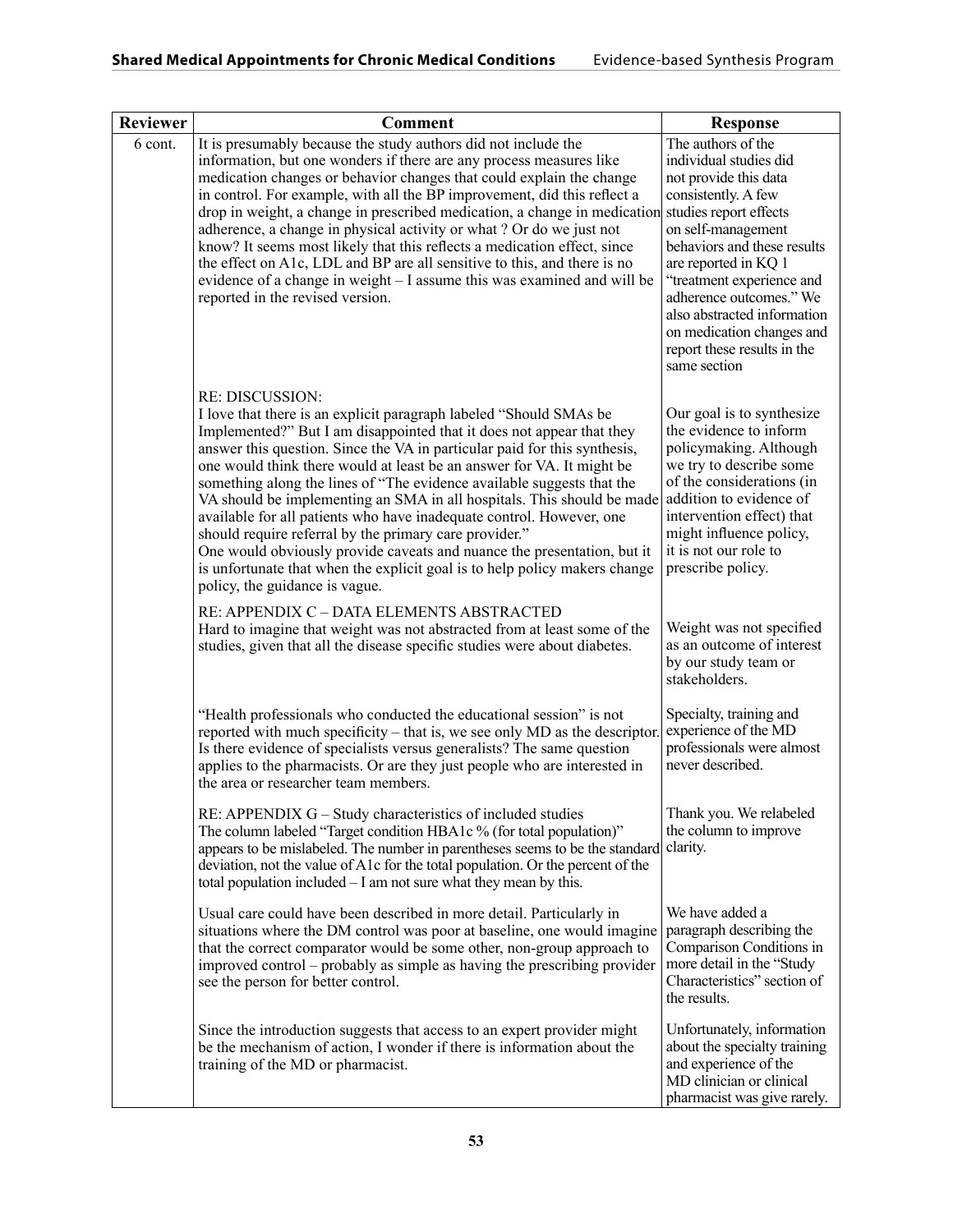| <b>Reviewer</b> | <b>Comment</b>                                                                                                                                                                                                                                                                                                                                                                                                                                                                                                                                                                                                                                                                                                                | <b>Response</b>                                                                                                                                                                                                                                                                                                                                          |
|-----------------|-------------------------------------------------------------------------------------------------------------------------------------------------------------------------------------------------------------------------------------------------------------------------------------------------------------------------------------------------------------------------------------------------------------------------------------------------------------------------------------------------------------------------------------------------------------------------------------------------------------------------------------------------------------------------------------------------------------------------------|----------------------------------------------------------------------------------------------------------------------------------------------------------------------------------------------------------------------------------------------------------------------------------------------------------------------------------------------------------|
| 7               | Other elements to assess in explaining heterogeneity of study results in<br>diabetes is the clinician expertise in diabetes and group management, e.g.<br>do the clinician(s) have training in diabetes or conduction of group visits<br>prior to starting the trial – such as being a certified diabetes educator, do<br>the clinician(s) manage diabetes in other settings $-$ such as individual<br>diabetes clinics, how many disciplines were in the team, etc.<br><b>Optional Dissemination and Implementation Questions</b>                                                                                                                                                                                            | Although this is a<br>good idea, and could<br>explain heterogeneity<br>in intervention effects,<br>clinician expertise and<br>certification as a diabetes<br>educator were not<br>described consistently<br>enough for analysis.                                                                                                                         |
|                 | Question 5: Are there any VA clinical performance measures, programs, quality improvement measures,<br>patient care services, or conferences that will be directly affected by this report? If so, please provide detail.                                                                                                                                                                                                                                                                                                                                                                                                                                                                                                     |                                                                                                                                                                                                                                                                                                                                                          |
| 1               | I do not work in the VA setting, so am unable to comment on this.                                                                                                                                                                                                                                                                                                                                                                                                                                                                                                                                                                                                                                                             | Acknowledged                                                                                                                                                                                                                                                                                                                                             |
| $\overline{2}$  | The Office of Nursing Service (ONS) conducts courses on EBP; use<br>of this document may enhance learning for the participants who would<br>attend this conference; given that the EBP course is for the properly<br>targeted audience.<br>The other group that could benefit is the Clinical Practice Portfolio of the<br>ONS as this ES is timely to impact recommendations for intervention for<br>both PACT and Specialty Care services. In addition, a presentation on the<br>findings would be beneficial for the Advanced Practice Nursing Advisory<br>Group as this group of providers would be influenced by these findings.                                                                                         | Acknowledged<br>Acknowledged                                                                                                                                                                                                                                                                                                                             |
| 3               | PACT compass, Office of Patient Care Service, Office of Nursing Service,<br>Office of Academic Affiliations: Centers of Excellence in Primary Care<br>Education                                                                                                                                                                                                                                                                                                                                                                                                                                                                                                                                                               | Acknowledged                                                                                                                                                                                                                                                                                                                                             |
| $\overline{4}$  | PACT implementation included an emphasis on SMA and group visits as<br>a means to enhance access and implement a chronic care model.<br>The ability to improve access is not addressed by this data synthesis. A<br>SMA of reasonable size might improve access by reducing reliance on<br>routine clinic visits. This hypothesis was not evaluated. A concern from<br>the perspective of PACT is that the SMA might adversely affect patient<br>continuity with their primary care provider. The information regarding<br>whether the intervention preserved patient continuity with the provider<br>or not is not provided. An evaluation of the benefits of SMA versus the<br>trade-offs might ultimately be very helpful. | Acknowledged<br>Most studies describe the<br>intervention as additional<br>care, rather than a<br>substitute for primary<br>care. We have added a<br>statement to this effect in<br>the discussion. No studies<br>reported access outcomes<br>directly or information on<br>continuity with their PCP.<br>Few reported effects on<br>patient experience. |
| 5               | PACT initiative in Primary Care is promoting SMA's.                                                                                                                                                                                                                                                                                                                                                                                                                                                                                                                                                                                                                                                                           | Acknowledged                                                                                                                                                                                                                                                                                                                                             |
| 6               | The authors are clear that there is not enough evidence that we can say<br>that use or non-use of SMA is a quality issue. I think there are a number<br>of conferences where the results will be of interest - certainly HSR and<br>QUERI and hopefully the leadership meetings.                                                                                                                                                                                                                                                                                                                                                                                                                                              | The results of this<br>review and a parallel<br>"realist" review are being<br>presented at the July 2012<br>HSR&D conference.                                                                                                                                                                                                                            |
| 7               | PACT compass that includes SMA as one of its components, in addition<br>to the traditional diabetes performance measures in Primary care                                                                                                                                                                                                                                                                                                                                                                                                                                                                                                                                                                                      | Acknowledged                                                                                                                                                                                                                                                                                                                                             |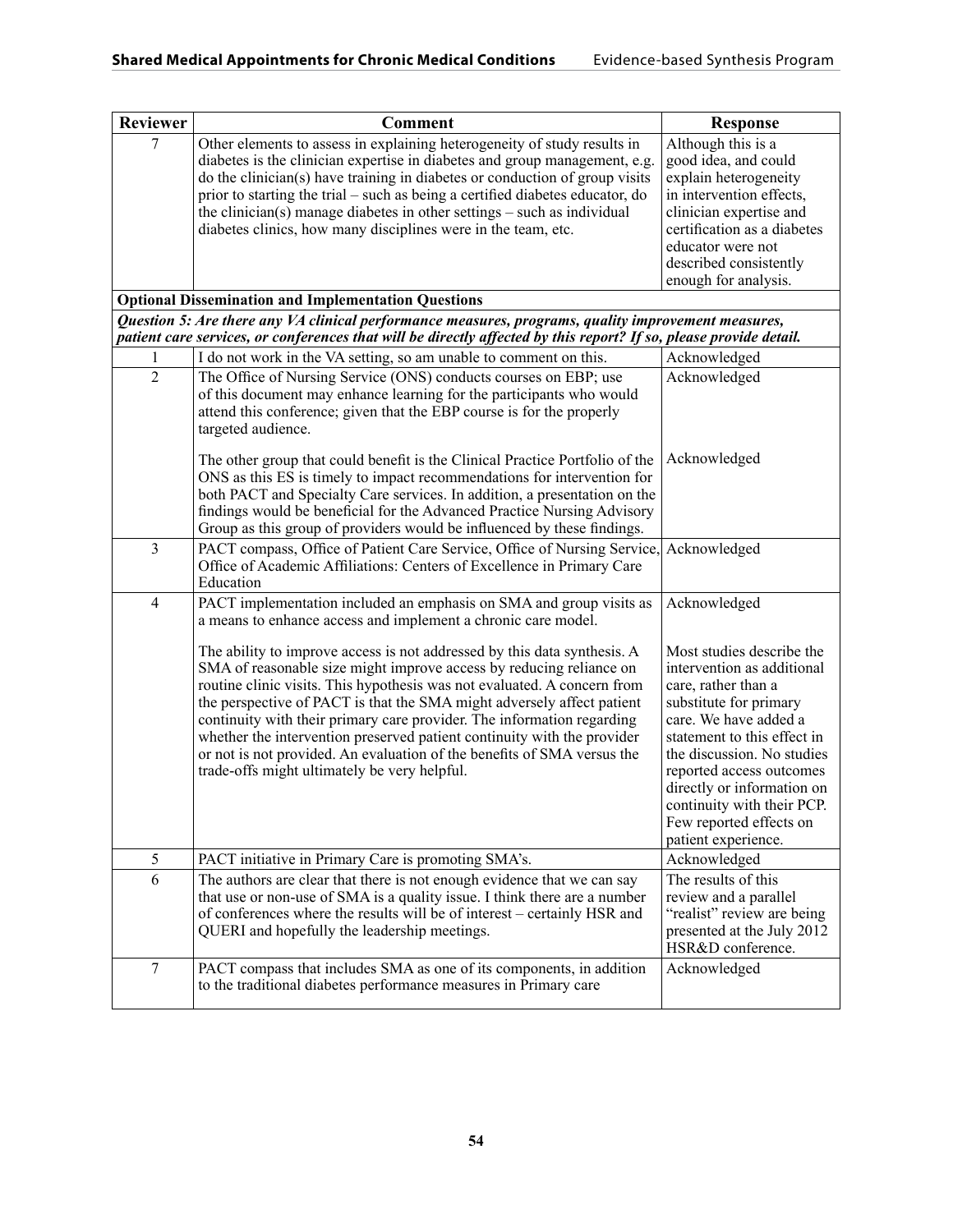| <b>Reviewer</b> | <b>Comment</b>                                                                                                                                                                                                                                                                      | <b>Response</b>                                                                                                                                                                            |
|-----------------|-------------------------------------------------------------------------------------------------------------------------------------------------------------------------------------------------------------------------------------------------------------------------------------|--------------------------------------------------------------------------------------------------------------------------------------------------------------------------------------------|
|                 | Question 6: Please provide any recommendations on how this report can be revised to more directly address or                                                                                                                                                                        |                                                                                                                                                                                            |
|                 | assist implementation needs.                                                                                                                                                                                                                                                        |                                                                                                                                                                                            |
| 1               | No comments by reviewer 2                                                                                                                                                                                                                                                           |                                                                                                                                                                                            |
| $\overline{2}$  | Report is very well done. Are companion presentations done in<br>conjunction with the report (PowerPoint, to be used for presenting to<br>interested groups)?                                                                                                                       | Thank you. There will be<br>a presentation at the July<br>2012 HSR&D/QUERI<br>meeting.                                                                                                     |
| 3               | Executive summary very direct and to the point. Recommendations for<br>future research offer usable directions                                                                                                                                                                      | Thank you.                                                                                                                                                                                 |
| $\overline{4}$  | More information about the intervention would have been helpful. Key<br>elements that may result in successful implementation are hinted at in<br>Table 6, but are not fully discussed. This table is also not self-explanatory:<br>for example what is meant by "Team continuity"? | We revised Table 6 and<br>footnoted other tables<br>to more improve clarity.<br>Detailed information<br>on the intervention is<br>presented in Appendix H<br>and summarized in Table<br>3. |
| 5               | A table of the roles of each providers (along with quality) in the studies<br>would help as sites try to implement SMA's                                                                                                                                                            | Although team<br>composition was<br>described, roles of<br>individual providers were<br>not described consistently<br>enough to develop the<br>requested table.                            |
| 6               | See response to #4                                                                                                                                                                                                                                                                  | Addressed above.                                                                                                                                                                           |
| 7               | I believe this report is an unbiased assessment and synthesis of current<br>literature and clearly points out the strengths and weaknesses of the<br>available data                                                                                                                 | Thank you.                                                                                                                                                                                 |
|                 | Question 7: Please provide us with contact details of any additional individuals/stakeholders who should be<br>made aware of this report.                                                                                                                                           |                                                                                                                                                                                            |
| 1               | No. No comment                                                                                                                                                                                                                                                                      | Acknowledged                                                                                                                                                                               |
| $\overline{c}$  | Once completed: Christine Engstrom, Anna Alt-White                                                                                                                                                                                                                                  | Acknowledged                                                                                                                                                                               |
| 3               | PACT e-mail group, Centers of Excellence in Primary Care Education                                                                                                                                                                                                                  | Acknowledged                                                                                                                                                                               |
| 4               | Richard Stark; Joanne Shear                                                                                                                                                                                                                                                         | Acknowledged                                                                                                                                                                               |
| 5               | No comment                                                                                                                                                                                                                                                                          | Acknowledged                                                                                                                                                                               |
| 6               | None in particular                                                                                                                                                                                                                                                                  | Acknowledged                                                                                                                                                                               |
| 7               | No comment                                                                                                                                                                                                                                                                          | Acknowledged                                                                                                                                                                               |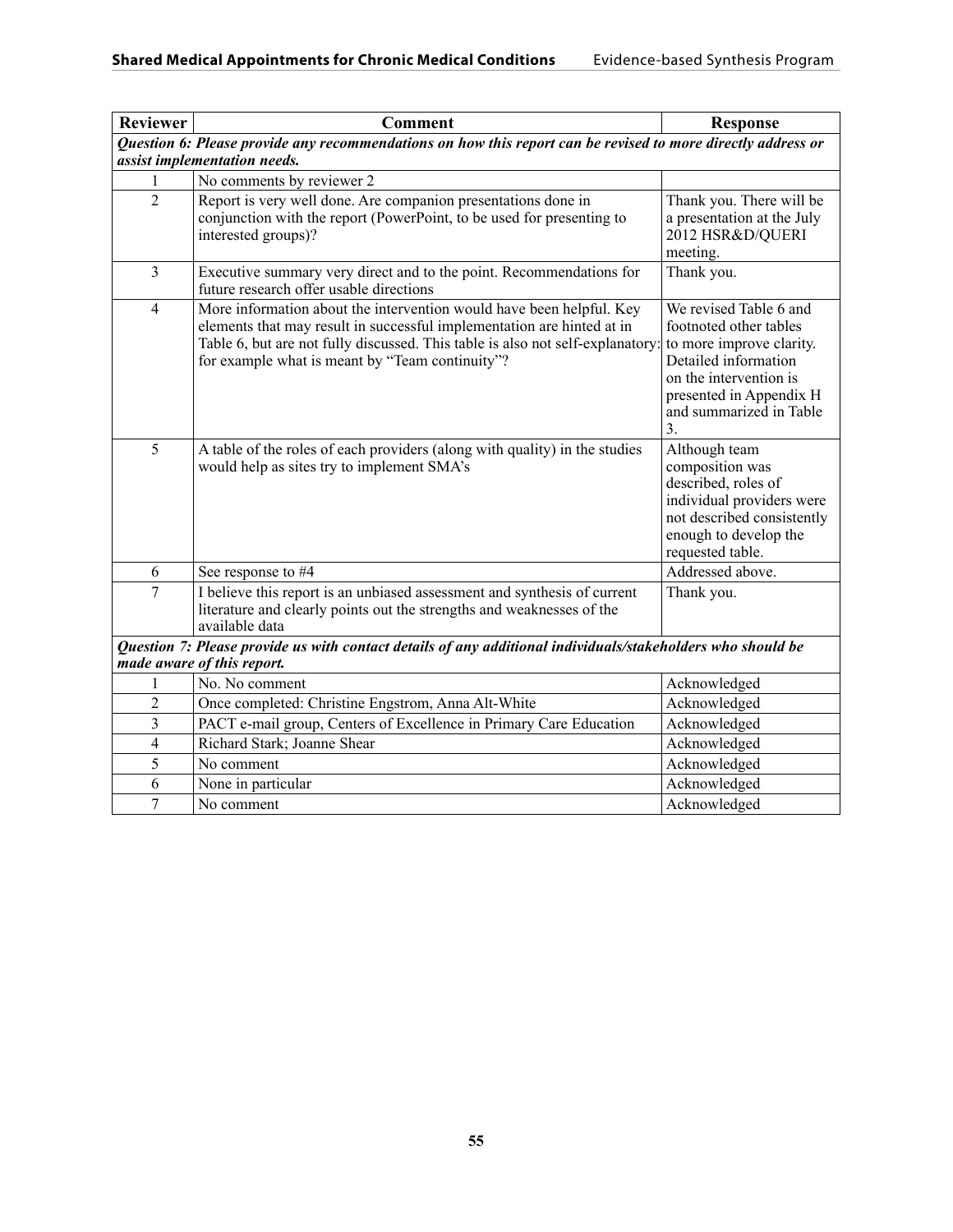# **APPENDIX F. ONGOING CLINICAL TRIALS**

## **Table F-1. Ongoing clinical trials**

| <b>Official study title</b>                                                                                  | Organization                     | <b>Intervention</b>                                                                        | Comparator                                                | Sponsor and<br><b>ClinicalTrials.gov ID</b>            | <b>Funding Start/Stop</b> | <b>Status</b>                                  |
|--------------------------------------------------------------------------------------------------------------|----------------------------------|--------------------------------------------------------------------------------------------|-----------------------------------------------------------|--------------------------------------------------------|---------------------------|------------------------------------------------|
| Interprofessional Training for<br>Improving Diabetes Care                                                    | Government                       | Shared medical<br>appointments to promote<br>establishing collaborative<br>teams (ReSPECT) | Traditional diabetes<br>education and<br>teleconsultation | Department of<br>Veterans Affairs<br>NCT00854594       | Sep 2010–Sep 2012         | Recruiting                                     |
| Initiating Diabetic Group Visits<br>in Newly Diagnosed Diabetics<br>in an Urban Academic Medical<br>Practice | University-<br>affiliated clinic | <b>Group Visit</b>                                                                         | Standard individual<br>medical appointment                | Oregon Health and<br>Science University<br>NCT01497301 | Feb 2012–Feb 2013         | Not yet open for<br>participation              |
| <b>Heart Failure Group</b><br><b>Clinic Appointments:</b><br>Rehospitalization                               | University-<br>affiliated clinic | Heart Failure Group Clinic<br>Appointments                                                 | Standard heart<br>failure education                       | Carol Smith, RN,<br>PhD, FAAN (NHLBI)<br>NCT00439842   | Mar 2007-Sep 2012         | Ongoing, but not<br>recruiting                 |
| Group Intervention for DM<br>Guideline Implementation                                                        | Government                       | Pharmacist-led group<br>medical visits for patients<br>with type 2 diabetes mellitus       | Usual care                                                | Department of<br>Veterans Affairs<br>NCT00554671       | May 2008-June 2012        | Ongoing, but<br>not recruiting<br>participants |

Abbreviations: DM=diabetes mellitus; NHLBI=National Heart, Lung, and Blood Institute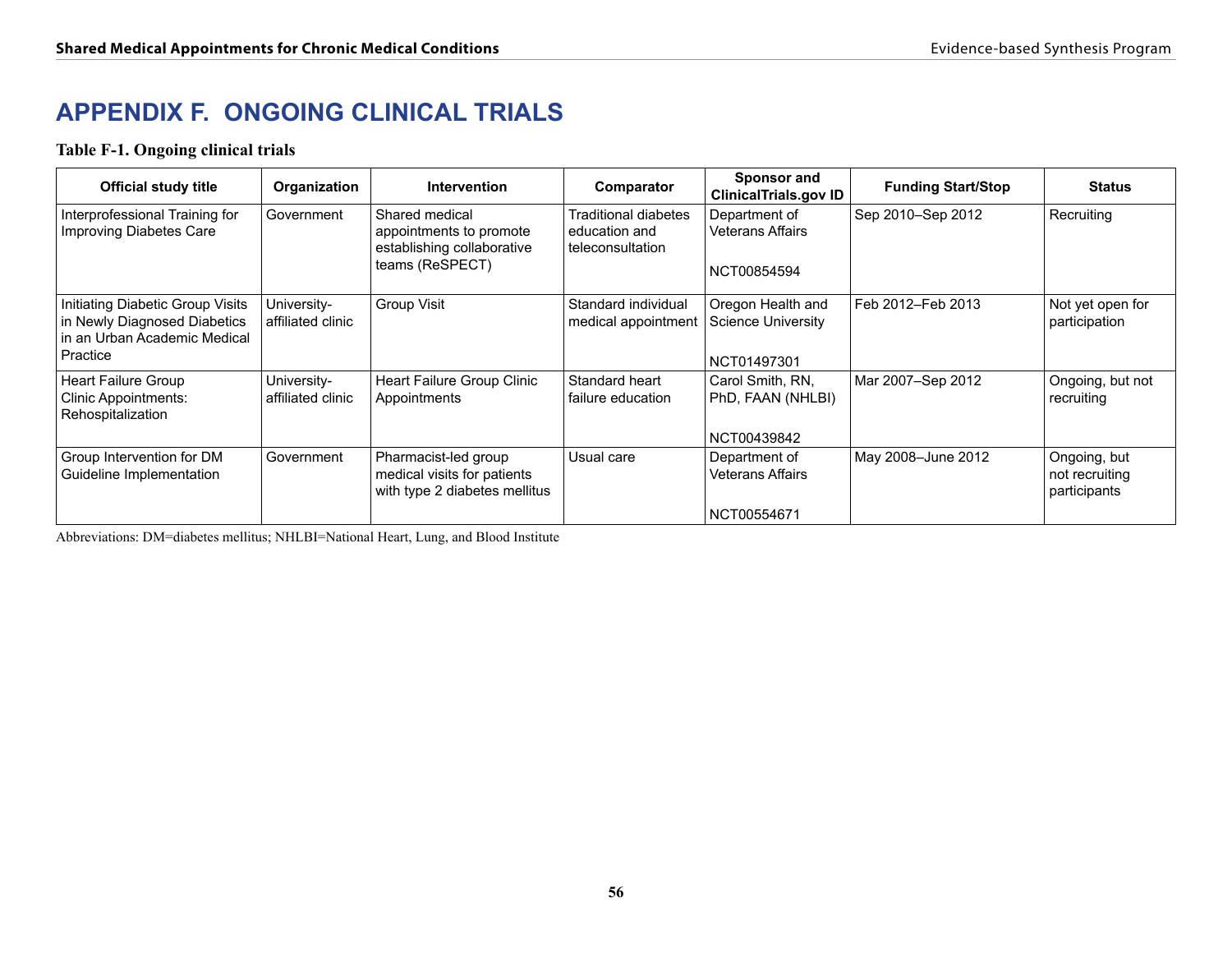# **APPENDIX G. SMA STUDY CHARACTERISTICS**

## **Table G-1. SMA study characteristics**

| <b>Study</b>           | Location<br><b>Setting</b><br>Organization<br><b>Total N</b>          | Age in Years (SD)<br>Sex (%)<br>Race/ethnicity (%) | <b>Target Condition</b><br>Mean Baseline HBA1c % (SD)<br>(for Diabetes Studies) | <b>SMA Planned Visits</b><br><b>Study Duration</b>       | Comparator | Quality |
|------------------------|-----------------------------------------------------------------------|----------------------------------------------------|---------------------------------------------------------------------------------|----------------------------------------------------------|------------|---------|
| Beck, 1997             | <b>US</b><br>Primary care<br><b>HMO</b><br>321                        | 73.5 (NR)<br>Male (34%)<br><b>NR</b>               | Chronically ill older adults<br>Not applicable                                  | 12<br>>12 months                                         | Usual care | Poor    |
| Bray, 2005             | <b>US</b><br>Primary care<br>University-affiliated clinic<br>160      | 59.4 (14.3)<br>Male (44%)<br><b>NR</b>             | Diabetes; hypertension<br>HBA1c: 8.2 (2.4)                                      | 4<br>12 months                                           | Usual care | Fair    |
| <b>Clancy, 2003</b>    | <b>US</b><br>Primary care<br>University-affiliated clinic<br>120      | 54.0 (NR)<br>Male (22%)<br>Black (77.5%)           | Type 2 diabetes<br>HBA1c: 10.4 (NR)                                             | 6<br>6 months                                            | Usual care | Good    |
| Clancy, 2007           | <b>US</b><br>Primary care<br>University-affiliated clinic<br>186      | 56.0 (NR)<br>Male (28%)<br>Black (83.3%)           | Type 2 diabetes<br>HBA1c: 9.1 (2.0)                                             | 12<br>12 months                                          | Usual care | Fair    |
| Cohen, 2011            | <b>US</b><br>Primary care<br>VA Health system<br>99                   | 69.8 (10.7)<br>Male (100%)<br>NR.                  | Type 2 diabetes<br>HbA1c: 7.8 (1.0)                                             | 4 once weekly + 5 monthly<br>booster session<br>6 months | Usual care | Fair    |
| Culhane-<br>Pera, 2005 | <b>US</b><br>Federally qualified health<br>center<br>Government<br>61 | 56.8 (NR)<br>Male (36%)<br><b>NR</b>               | Type 2 diabetes<br><b>HBA1c: 9.4 (NR)</b>                                       | 7 visits<br>28 months                                    | Usual care | Poor    |
| Edelman,<br>2010       | US<br>Primary care<br>VA Health system<br>239                         | 62.0(9.7)<br>Male (96%)<br>Black (59.0%)           | Diabetes; hypertension<br>HBA1c: 9.2 (1.4)                                      | 7 visits<br>12 months                                    | Usual care | Good    |
| Gutierrez,<br>2011     | <b>US</b><br>Primary care<br>University-affiliated clinic<br>103      | NR (NR)<br>Male (NR)<br>Hispanic (100%)            | Type 2 diabetes<br>HBA1c: NR (NR)                                               | 36 visits offered<br>17 months                           | Usual care | Poor    |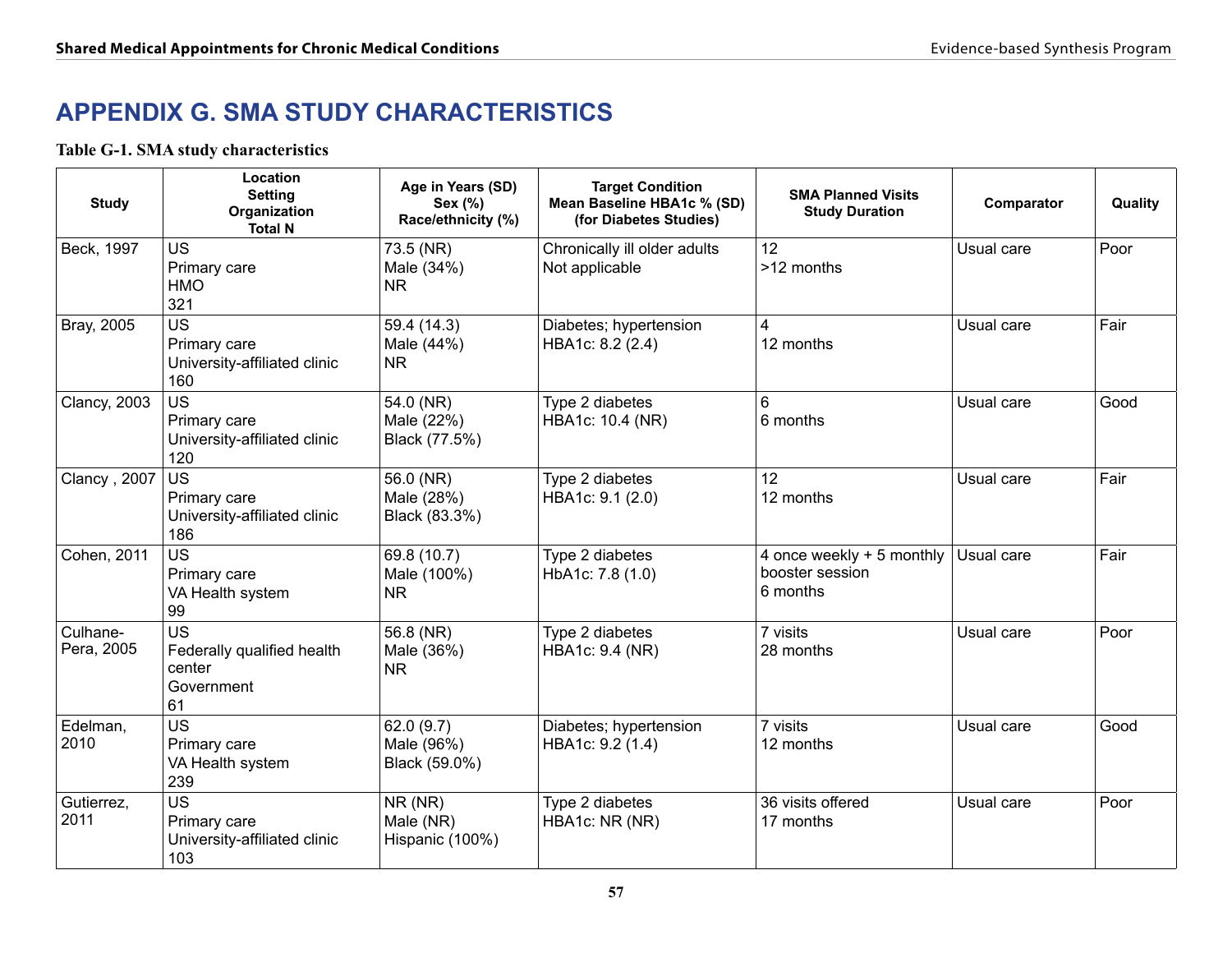| <b>Study</b>        | Location<br><b>Setting</b><br>Organization<br><b>Total N</b>    | Age in Years (SD)<br>Sex (%)<br>Race/ethnicity (%) | <b>Target Condition</b><br>Mean Baseline HBA1c % (SD)<br>(for Diabetes Studies) | <b>SMA Planned Visits</b><br><b>Study Duration</b>       | Comparator                                                                     | Quality |
|---------------------|-----------------------------------------------------------------|----------------------------------------------------|---------------------------------------------------------------------------------|----------------------------------------------------------|--------------------------------------------------------------------------------|---------|
| <b>Kirsh, 2007</b>  | <b>US</b><br>Primary care<br>VA Health system<br>79             | 61.0(9.9)<br>Male (NR)<br>NR.                      | Type 2 diabetes<br>HBA1c: 10.1 (NR)                                             | NA (drop-in)<br>4 months)                                | Usual care                                                                     | Fair    |
| Levine, 2010        | $\overline{US}$<br>Primary care<br><b>HMO</b><br>1236           | 78.2 (7.2)<br>Male (35%)<br><b>NR</b>              | High usage of clinic services<br>Not applicable                                 | 12 visits<br>12 months                                   | Usual care                                                                     | Fair    |
| Naik, 2011          | <b>US</b><br>Primary care<br>VA Health system<br>87             | 63.6 (7.9)<br>Male (NR)<br>Black (31.0%)           | Type 2 diabetes<br>HBA1c: 8.8 (1.3)                                             | 4 visits<br>3 months intervention; 12<br>months followup | Enhanced usual<br>care (2 required<br>diabetes group<br>education<br>sessions) | Good    |
| Sadur, 1999         | <b>US</b><br>Primary care<br><b>HMO</b><br>185                  | 56.0(9.1)<br>Male (57%)<br>White (74.6%)           | Types 1 and 2 diabetes<br>HBA1c: 9.7 (1.7)                                      | 6 visits<br>6 months                                     | Usual care                                                                     | Good    |
| Scott, 2004         | <b>US</b><br>Primary care<br><b>HMO</b><br>294                  | 74.1(7.5)<br>Male (41%)<br><b>NR</b>               | Older; high usage of clinic<br>services<br>Not applicable                       | 24 visits<br>24 months                                   | Usual care                                                                     | Fair    |
| Taveira, 2010       | $\overline{US}$<br>Primary care<br>VA Health system<br>118      | 64.4 (10.3)<br>Male (95%)<br>White (91.0%)         | Type 2 diabetes<br>HBA1c: 8.0 (1.3)                                             | 4 visits<br>1 month (outcomes<br>reported at 4 months)   | Usual care                                                                     | Fair    |
| Taveira, 2011       | <b>US</b><br>Primary care<br>VA Health system<br>88             | 60.8(9.6)<br>Male (98%<br>White (99%)              | Types 1 and 2 diabetes<br>HBA1c: 8.4 (1.8)                                      | 9 visits<br>6 months                                     | Usual care                                                                     | Good    |
| <b>Trento, 2001</b> | Italy<br>Diabetes clinic<br>University-affiliated clinic<br>112 | 61.5 (NR)<br>Male (54%)<br>NR.                     | Type 2 diabetes<br>HBA1c: 7.4 (1.4)                                             | 7-8 visits<br>24 months                                  | Usual care<br>plus individual<br>education sessions                            | Fair    |
| <b>Trento, 2005</b> | Italy<br>Diabetes clinic<br>University-affiliated clinic<br>62  | Median 27-31 (NR)<br>Male (60%)<br><b>NR</b>       | Type 1 diabetes<br>HBA1c: 8.7 (1.2)                                             | 15 visits<br>36 months                                   | Usual care<br>plus individual<br>education sessions                            | Fair    |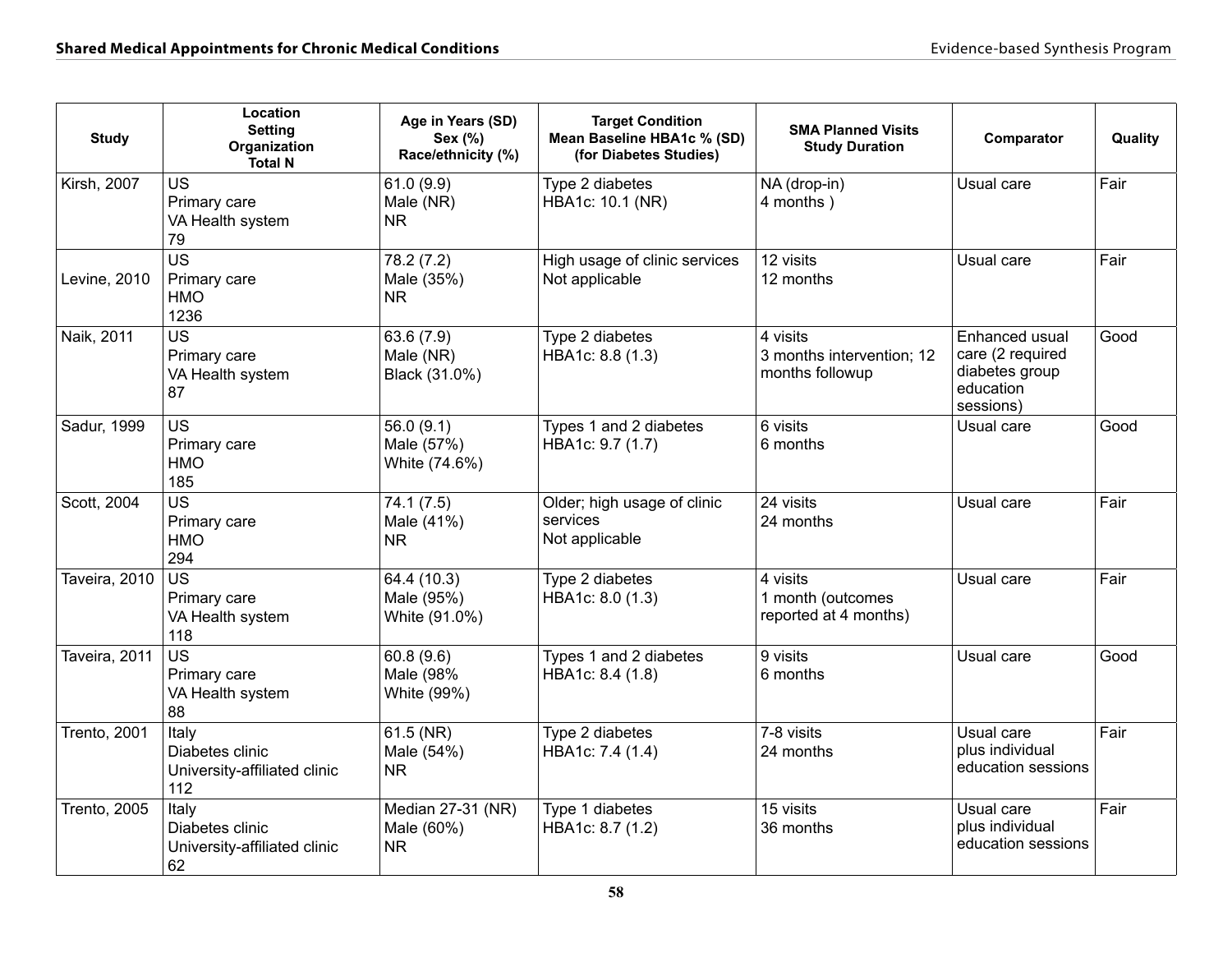| Study               | <b>Location</b><br><b>Setting</b><br>Organization<br>Total N    | Age in Years (SD)<br>Sex (%)<br>Race/ethnicity (%) | <b>Target Condition</b><br>Mean Baseline HBA1c % (SD)<br>(for Diabetes Studies) | <b>SMA Planned Visits</b><br><b>Study Duration</b> | Comparator                                          | Quality |
|---------------------|-----------------------------------------------------------------|----------------------------------------------------|---------------------------------------------------------------------------------|----------------------------------------------------|-----------------------------------------------------|---------|
| <b>Trento, 2010</b> | Italy<br>Diabetes clinic<br>University-affiliated clinic<br>815 | 69.3(8.4)<br>Male (51%)<br>N <sub>R</sub>          | Type 2 diabetes<br>HBA1c: 7.8 (1.6)                                             | 14 visits<br>48 months                             | Usual care;<br>followup scheduled<br>every 3 months | Good    |
| Wagner, 2001        | <b>US</b><br>Primary care<br><b>HMO</b><br>707                  | 60.7(NR)<br>Male (53%)<br>White (72.8%)            | Types 1 and 2 diabetes<br><b>HBA1c: 7.5 (NR)</b>                                | 8 visits<br>24 months                              | Usual care                                          | Fair    |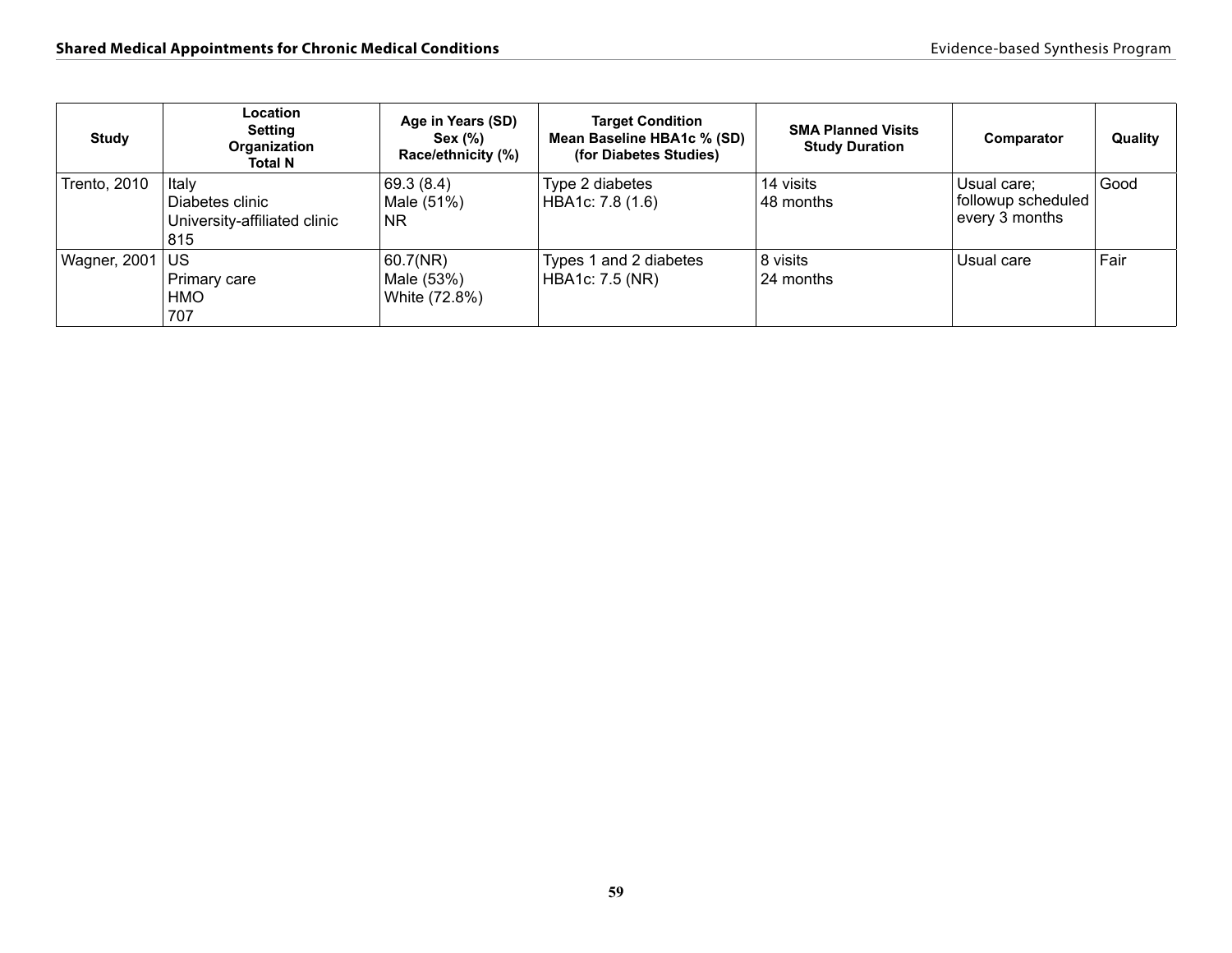# **APPENDIX H. SMA INTERVENTION COMPONENTS**

**Table H-1. SMA interventions: team and process components**

|                       | <b>Clinical Team</b>                                               |                                               |                              | Group                              | <b>Group Visit Processes</b> |                               |                                       |                               |
|-----------------------|--------------------------------------------------------------------|-----------------------------------------------|------------------------------|------------------------------------|------------------------------|-------------------------------|---------------------------------------|-------------------------------|
| <b>Study</b>          | <b>Clinical disciplines</b>                                        | <b>Team</b><br>continuity<br><b>Team size</b> | Closed?<br><b>Group size</b> | <b>Family or peers</b><br>allowed? | Individual<br>breakouts?     | <b>Medication</b><br>changes? | <b>Visit</b><br>duration<br>(minutes) | <b>Telephone</b><br>contacts? |
| Beck, 1997            | MD, RN, and psychologists (as<br>guest lecturers)                  | Specific group<br>but rotated<br>$\geq$ 2     | Yes<br>8 <sup>a</sup>        | Yes                                | Yes                          | Yes                           | 120                                   | Yes                           |
| Bray, 2005            | MD, RN, and/or others (type<br>NR)                                 | Yes<br>$\overline{2}$                         | Yes<br>$3 - 12$              | <b>NR</b>                          | Yes                          | Yes                           | 120                                   | ${\sf NR}$                    |
| <b>Clancy, 2003</b>   | MD, nurse practitioner, and<br>guest presenters                    | Yes<br>$2 - 3$                                | Yes<br>19-20                 | <b>NR</b>                          | Yes                          | Yes                           | 120                                   | No                            |
| <b>Clancy, 2007</b>   | MD and RN                                                          | Yes<br>2                                      | Yes<br>$6 - 7$               | <b>No</b>                          | Yes                          | Yes                           | 120                                   | <b>No</b>                     |
| Cohen, 2011           | Pharmacist, RN, physical<br>therapist and dietitian                | Yes<br>4                                      | Yes<br>$4-6$                 | Yes                                | ${\sf NR}$                   | Yes                           | 60                                    | No                            |
| Culhane-Pera,<br>2005 | Exercise specialist, MD, RN,<br>and social worker                  | Yes<br>$\overline{7}$                         | Yes<br>$10 - 16$             | Yes                                | <b>NR</b>                    | Yes                           | 210                                   | <b>NR</b>                     |
| Edelman, 2010         | Health educator, MD,<br>pharmacist, or RN                          | Yes<br>3                                      | Yes<br>$7 - 8$               | No                                 | Yes                          | Yes                           | 90-120                                | Yes                           |
| Gutierrez, 2011       | MD, pharmacist, RN, and<br>social worker                           | <b>NR</b><br>$\overline{7}$                   | No<br><b>NR</b>              | <b>NR</b>                          | <b>NR</b>                    | $NR^b$                        | <b>NR</b>                             | <b>NR</b>                     |
| <b>Kirsh, 2007</b>    | MD, nurse practitioner,<br>pharmacist, psychologist, and/<br>or RN | Yes<br>5                                      | No<br>$≤8$                   | <b>NR</b>                          | Yes                          | Yes                           | Varied<br>>60                         | <b>NR</b>                     |
| Levine, 2010          | MD and nurse practitioner                                          | Yes<br>3                                      | Yes<br>25                    | <b>NR</b>                          | Yes                          | Yes                           | 90                                    | NR/unclear                    |
| Naik, 2011            | <b>MD</b>                                                          | Yes<br>$\geq$ 2                               | Yes<br>$5-7$                 | No                                 | Yes                          | Yes                           | 120                                   | <b>No</b>                     |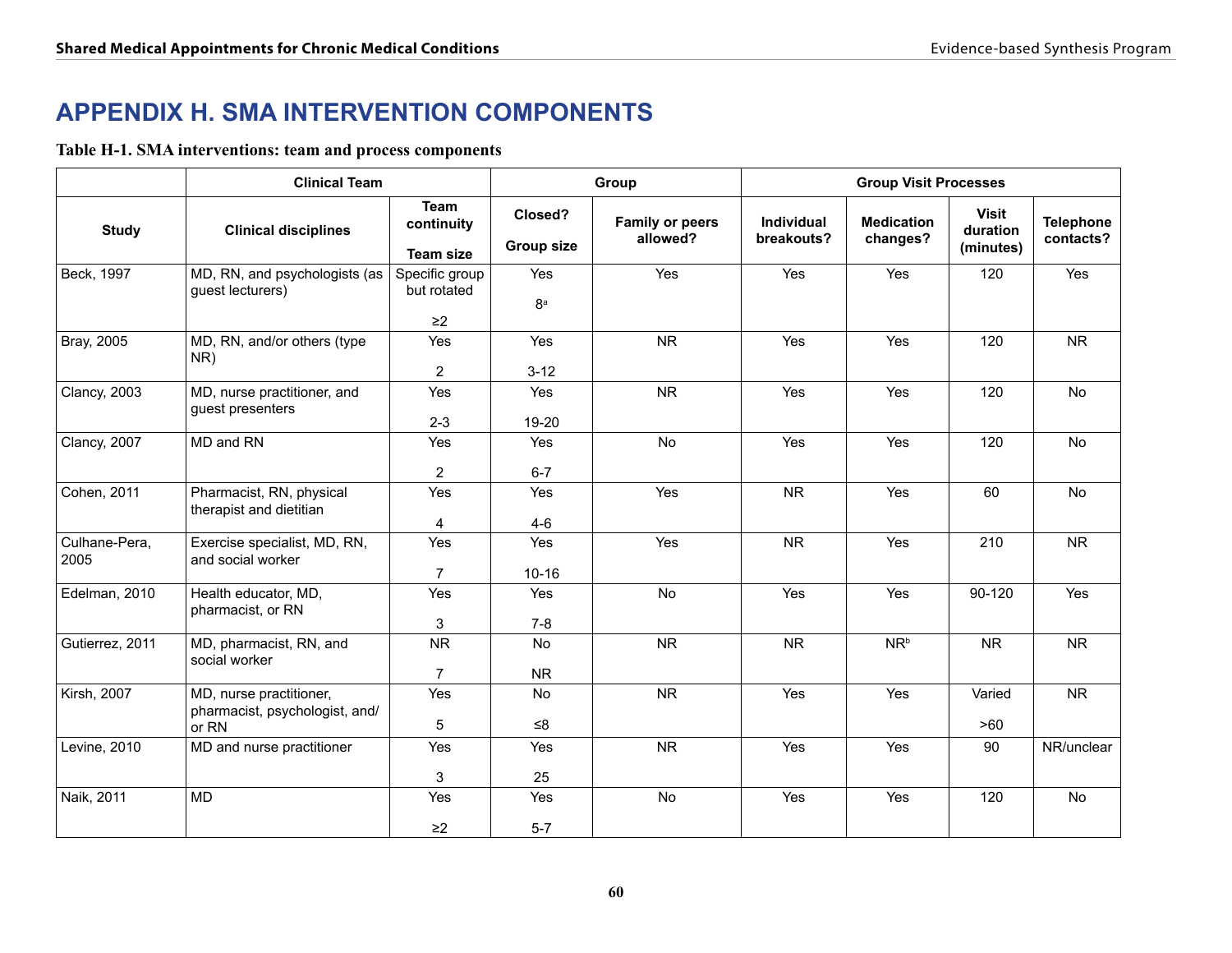|                     | <b>Clinical Team</b>                                                     | Group                                  |                               | <b>Group Visit Processes</b>       |                          |                               |                                       |                               |
|---------------------|--------------------------------------------------------------------------|----------------------------------------|-------------------------------|------------------------------------|--------------------------|-------------------------------|---------------------------------------|-------------------------------|
| <b>Study</b>        | <b>Clinical disciplines</b>                                              | Team<br>continuity<br><b>Team size</b> | Closed?<br><b>Group size</b>  | <b>Family or peers</b><br>allowed? | Individual<br>breakouts? | <b>Medication</b><br>changes? | <b>Visit</b><br>duration<br>(minutes) | <b>Telephone</b><br>contacts? |
| Sadur, 1999         | Behaviorist, dietician,<br>pharmacist, and RN                            | Yes<br>4                               | Yes<br>$10 - 18$              | No                                 | Yes                      | Yes                           | 120                                   | Yes                           |
| Scott, 2004         | MD, pharmacist, RN, physical<br>therapist, and occupational<br>therapist | Yes<br>$\geq$ 2                        | <b>No</b><br>7.7 <sup>a</sup> | Yes                                | Yes                      | Yes                           | 120                                   | No                            |
| Taveira, 2010       | Dietician, pharmacist, physical<br>therapist, and RN                     | Yes<br>Unclear                         | <b>Yes</b><br>$4 - 8$         | Yes                                | <b>NR</b>                | Yes                           | 120                                   | No                            |
| Taveira, 2011       | Pharmacist and RN                                                        | Yes<br>Unclear                         | No<br>$4-6$                   | Yes                                | No                       | Yes                           | 120                                   | No                            |
| Trento, 2001        | Health educator and MD                                                   | Partial <sup>c</sup><br>$2 - 3$        | <b>Yes</b><br>$9 - 10$        | Yes                                | Yes                      | Yes                           | 50-80                                 | No                            |
| <b>Trento, 2005</b> | MD and psychopedagogist                                                  | Partial <sup>c</sup><br>$\overline{2}$ | Yes<br>$6 - 7$                | <b>Yes</b>                         | Yes                      | Yes                           | 40-80                                 | <b>No</b>                     |
| Trento, 2010        | Health educator and MD                                                   | Partial <sup>c</sup><br>2              | Yes<br>$9 - 10$               | Yes                                | Yes                      | Yes                           | 60                                    | <b>No</b>                     |
| Wagner, 2001        | MD, pharmacist, and RN                                                   | Yes<br>3                               | <b>Yes</b><br>$6 - 10$        | <b>NR</b>                          | Yes                      | <b>NR</b>                     | 60                                    | No                            |

<sup>a</sup>Group size: In these cases, a mean value rather than a range is reported in the article.

<sup>b</sup>Medication changes: This article did not clearly report whether medication changes were made as part of the group process; however, it is implied in that an MD and a pharmacist were usually present, and the intervention group both lowered their HbA1c and started taking more aspirin than the control group.

<sup>c</sup>Trento studies: The investigators relied on a pool of health providers for group intervention, which may provide patients with the possibility to see the same provider more than once—hence, team continuity is partially present.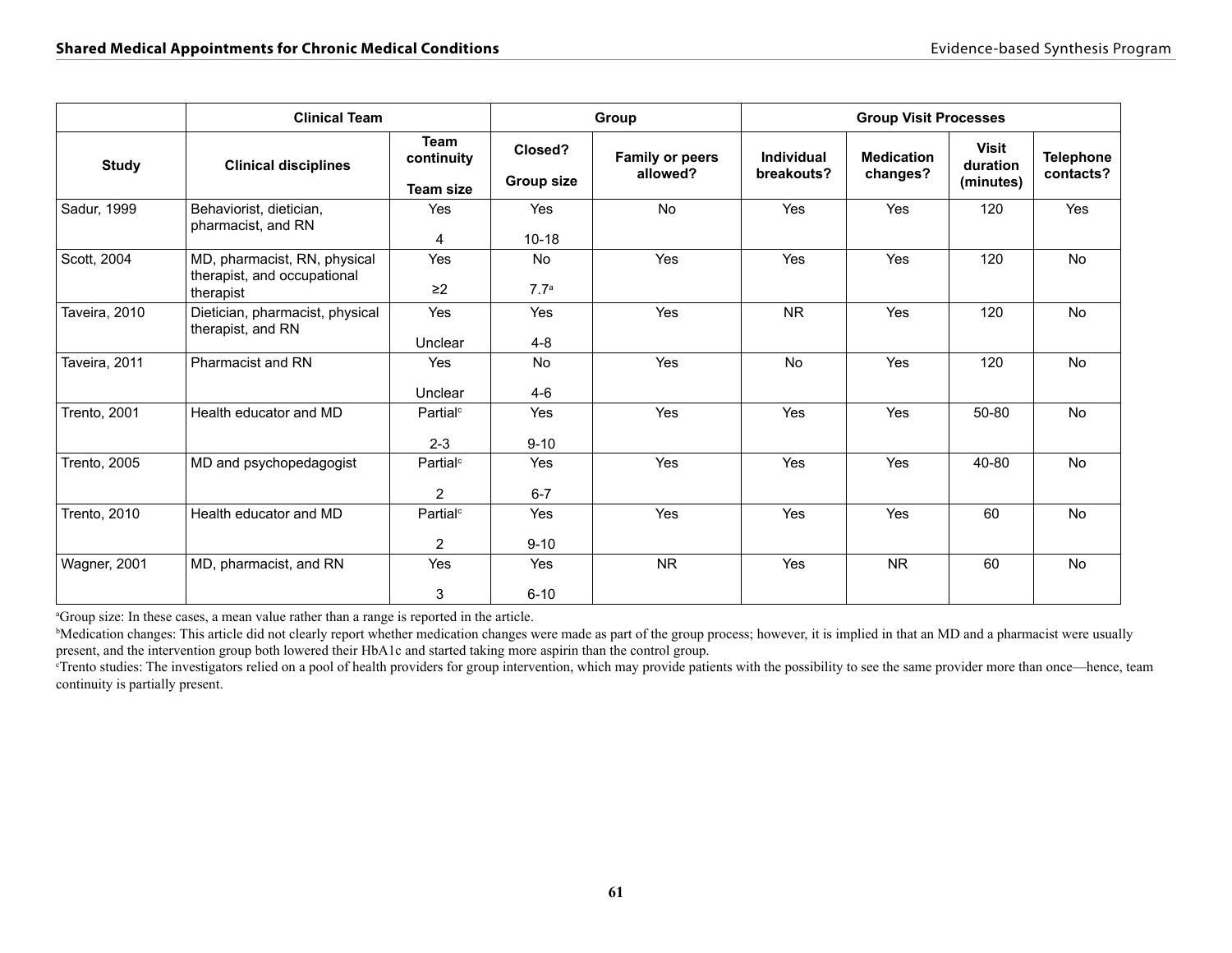| <b>Study</b>       | Leader(s) of Educational<br><b>Session</b>                                 | <b>Behavioral</b><br>Approach | <b>Patients Input</b><br>on Topics? | <b>Topics</b>                                                                                            | <b>Behavioral</b><br><b>Strategies</b>                                                  | <b>Print Material?</b> |
|--------------------|----------------------------------------------------------------------------|-------------------------------|-------------------------------------|----------------------------------------------------------------------------------------------------------|-----------------------------------------------------------------------------------------|------------------------|
| Beck, 1997         | MD, pharmacist, RN, or other<br>team member                                | <b>NR</b>                     | No                                  | Medication management, nutrition,<br>physical activity                                                   | <b>NR</b>                                                                               | Yes, generic           |
| Bray, 2005         | RN or other team member                                                    | <b>NR</b>                     | <b>NR</b>                           | Disease-specific education,<br>medication management, nutrition                                          | Goal-setting,<br>personalized plan                                                      | <b>NR</b>              |
| Clancy, 2003       | MD, RN, or guest lecturers                                                 | <b>NR</b>                     | Yes                                 | Disease-specific education,<br>medication management, nutrition,<br>physical activity                    | <b>NR</b>                                                                               | <b>NR</b>              |
| Clancy, 2007       | <b>MD</b>                                                                  | <b>NR</b>                     | Yes                                 | Disease-specific education,<br>medication management, nutrition,<br>physical activity                    | ${\sf NR}$                                                                              | <b>NR</b>              |
| Cohen, 2011        | Pharmacist                                                                 | <b>NR</b>                     | No                                  | Disease specific education,<br>medication management, nutrition,<br>physical activity                    | Goal-setting,<br>homework<br>assignments,<br>personalized care<br>plan, self-monitoring | Yes                    |
| Culhane-Pera, 2005 | <b>RN</b>                                                                  | <b>NR</b>                     | No                                  | Disease-specific education,<br>medication management, nutrition,<br>physical activity                    | Goal-setting,<br>problem-solving<br>skills                                              | <b>NR</b>              |
| Edelman, 2005      | Health educator or RN                                                      | <b>NR</b>                     | Yes                                 | Disease-specific education,<br>medication management, nutrition,<br>physical activity                    | Personalized care<br>plan                                                               | Yes, generic           |
| Gutierrez, 2011    | Social worker                                                              | <b>NR</b>                     | <b>NR</b>                           | <b>NR</b>                                                                                                | <b>NR</b>                                                                               | <b>NR</b>              |
| Kirsh, 2007        | Health psychologist                                                        | <b>NR</b>                     | <b>NR</b>                           | Disease-specific education<br>nutrition, smoking cessation                                               | Personalized plan                                                                       | Yes, generic           |
| Levine, 2010       | MD or RN                                                                   | <b>NR</b>                     | Yes                                 | Medication management, nutrition,<br>physical activity                                                   | <b>NR</b>                                                                               | Yes, generic           |
| Naik, 2011         | Study clinician                                                            | <b>NR</b>                     | <b>No</b>                           | Disease-specific education,<br>medication management                                                     | Goal-setting,<br>personalized plan,<br>problem-solving<br>skills, self- monitoring      | Yes, tailored          |
| Sadur, 1999        | Dietician, health behavior<br>specialist, pharmacist,<br>podiatrist, or RN | <b>NR</b>                     | Yes                                 | Disease-specific education,<br>physical activity                                                         | Personalized plan                                                                       | <b>NR</b>              |
| Scott, 2004        | Dietician, MD, pharmacist,<br>physical therapist, or RN                    | <b>NR</b>                     | Yes                                 | Disease-specific education,<br>medication management, nutrition,<br>physical activity                    | <b>NR</b>                                                                               | Yes tailored           |
| Taveira, 2010      | Dietician, pharmacist, physical<br>therapist, or RN                        | Stages of change              | <b>No</b>                           | Disease-specific education,<br>medication management, nutrition,<br>physical activity, smoking cessation | NR                                                                                      | Yes, tailored          |

#### **Table H-2: SMA interventions: educational and behavioral components**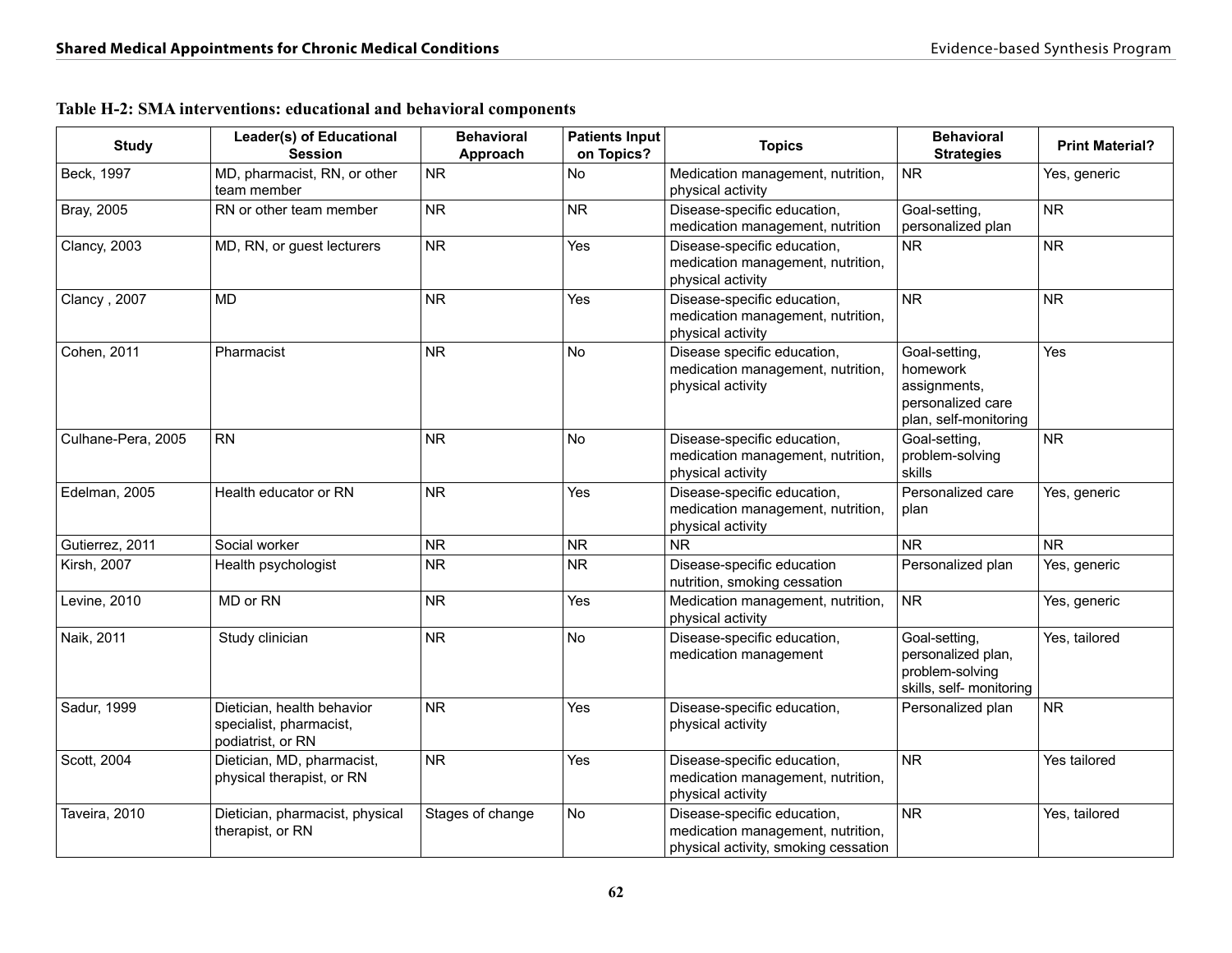| <b>Study</b>        | Leader(s) of Educational<br>Session | <b>Behavioral</b><br>Approach      | Patients Input<br>on Topics? | <b>Topics</b>                                                                                            | <b>Behavioral</b><br><b>Strategies</b>                                | <b>Print Material?</b> |
|---------------------|-------------------------------------|------------------------------------|------------------------------|----------------------------------------------------------------------------------------------------------|-----------------------------------------------------------------------|------------------------|
| Taveira, 2011       | Nutritionist, pharmacist, or RN     | Stages of change                   | No.                          | Disease-specific education,<br>medication management, nutrition,<br>physical activity, smoking cessation | <b>NR</b>                                                             | Yes, tailored          |
| Trento, 2001        | MD or health educator               | Patient-centered<br>adult learning | No                           | Disease-specific education,<br>medication management, nutrition,<br>physical activity, smoking cessation | Homework<br>assignment,<br>problem-solving<br>skills, self-monitoring | Yes, tailored          |
| <b>Trento, 2005</b> | MD or health educator               | Patient-centered<br>adult learning | Yes                          | Disease-specific education,<br>medication management, nutrition,<br>physical activity, self-care         | Homework<br>assignment,<br>problem-solving<br>skills, self-monitoring | Yes, tailored          |
| <b>Trento, 2010</b> | MD or health educator               | Patient-centered<br>adult learning | <b>No</b>                    | Disease-specific education,<br>medication management, nutrition,<br>physical activity, smoking cessation | Homework<br>assignment,<br>problem-solving<br>skills, self-monitoring | Yes, tailored          |
| <b>Wagner, 2001</b> | RN or other health professional     | <b>NR</b>                          | No                           | Disease-specific education                                                                               | Self-monitoring                                                       | Yes, generic           |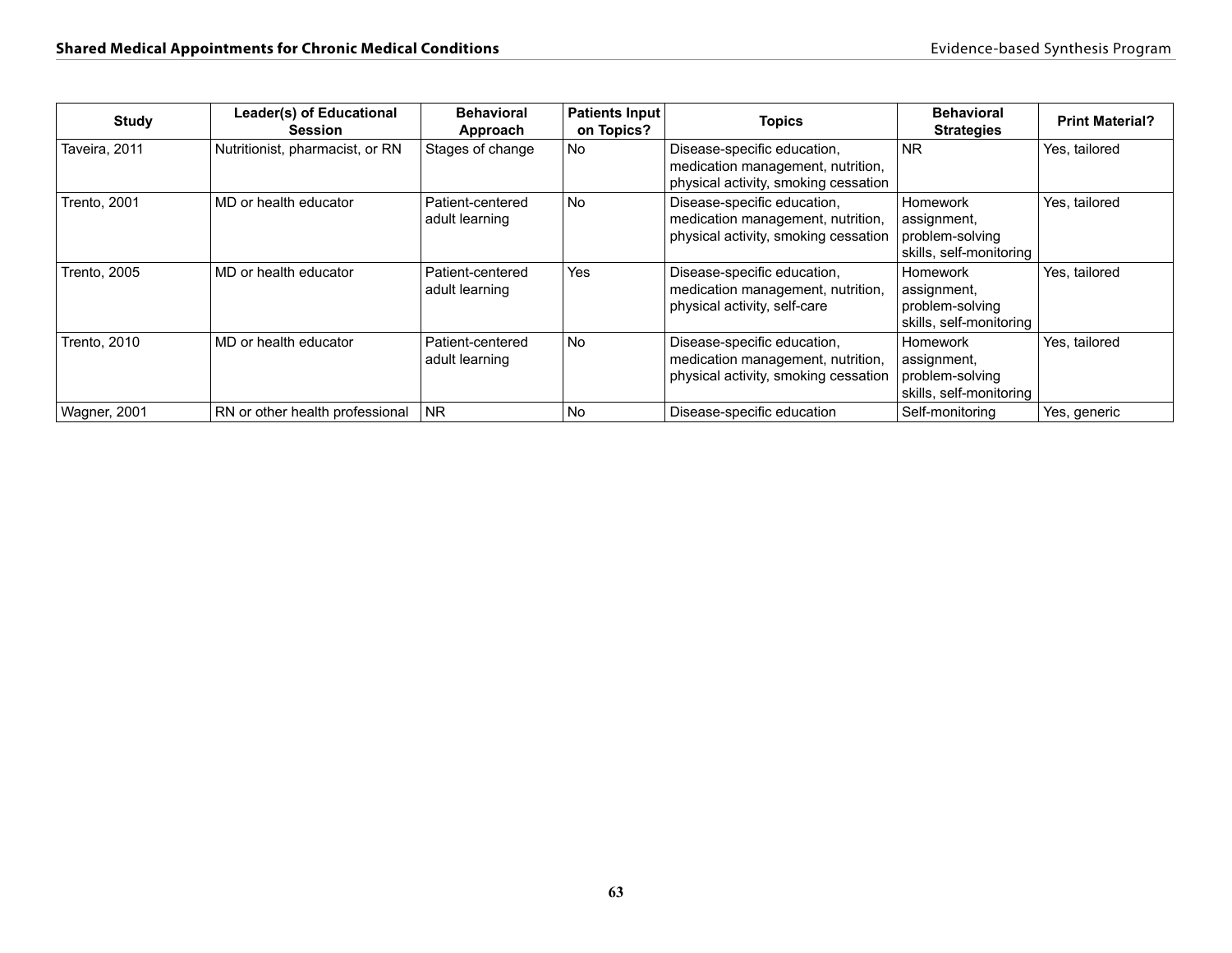# **APPENDIX I. GLOSSARY**

## **Abstract screening**

The stage in a systematic review during which titles and abstracts of articles identified in the literature search are screened for inclusion or exclusion based on established criteria. Articles that pass the abstract screening stage are promoted to the full-text review stage.

## **Allocation concealment**

The method by which randomization assignment is concealed from participants and investigators before and during the enrollment process. Common processes are central allocation (telephone or web-based, pharmacy or off-site statistician controlled randomization sequence generation and sequentially numbered, opaque, sealed envelopes. Allocation concealment concentrates on preventing selection and confounding biases, safeguards the assignment sequence *before and until* allocation, and can always be successfully implemented

# **Area under the curve (AUC)**

The area under the receiver operating characteristic (ROC) curve. The summary receiver operator characteristic (SROC) curve and the AUC have been proposed as a way to assess diagnostic data in the context of a meta-analysis. The accuracy of a diagnostic test depends on how well the test separates the group being tested into those with and without the condition in question.

## **Case-control study**

A retrospective, analytical, observational study often based on secondary data in which the proportion of cases with a potential risk factor are compared to the proportion of controls (individuals without the disease or condition) with the same risk factor. The common association measure for a case-control study is the odds ratio. These studies are commonly used for initial, inexpensive evaluation of risk factors and are particularly useful for rare conditions or for risk factors with long induction periods. Unfortunately, due to the potential for many forms of bias in this study type, case control studies provide relatively weak empirical evidence even when properly executed.

## **Case report**

A description of a single case, typically describing the manifestations, clinical course, and prognosis of that case. Due to the wide range of natural biologic variability in these aspects, a single case report provides little empirical evidence to the clinician. A case report does describe how others diagnosed and treated the condition and what the clinical outcome was.

## **Case series**

A descriptive, observational study of a series of cases, typically describing the manifestations, clinical course, and prognosis of a condition. A case series provides weak empirical evidence because of the lack of comparability unless the findings are dramatically different from expectations. Case series are best used as a source of hypotheses for investigation by stronger study designs, leading some to suggest that the case series should be regarded as clinicians talking to researchers. Unfortunately, the case series is the most common study type in the clinical literature.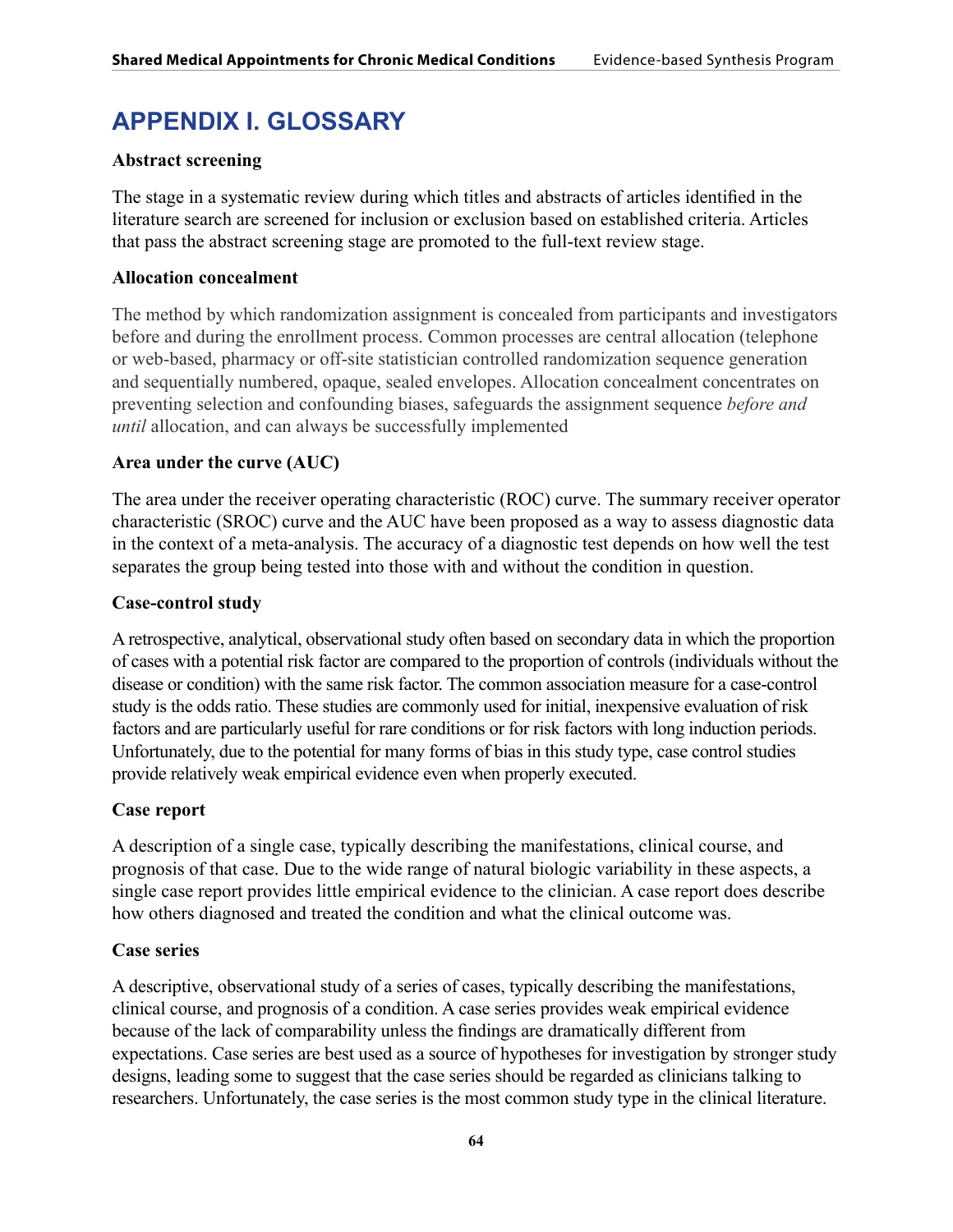## **ClinicalTrials.gov**

A registry and results database of federally and privately supported clinical trials conducted in the United States and around the world. ClinicalTrials.gov provides information about a trial's purpose, location, participant characteristics, among other details.

## **Cochrane Database of Systematic Reviews**

A bibliographic database of peer-reviewed systematic reviews and protocols prepared by the Cochrane Review Groups in The Cochrane Collaboration.

# **Cochran's Q test**

A nonparametric statistic to test for differences in intervention effects between studies. Because the test statistic is often underpowered, the threshold for statistically significant differences in intervention effects is often set at p<0.10.

# **Cohort study**

A prospective, analytical, observational study based on data, usually primary, from a followup period of a group in which some have had, have, or will have the exposure of interest, to determine the association between that exposure and an outcome. Cohort studies are susceptible to bias by differential loss to followup, the lack of control over risk assignment, and the potential for zero time bias when the cohort is assembled. Because of their prospective nature, cohort studies are stronger than case-control studies when well executed, but they also are more expensive. Because of their observational nature, cohort studies do not provide empirical evidence that is as strong as that provided by properly executed randomized controlled clinical trials.

# **Companion article**

A publication from a trial that is not the article containing the main results of that trial. It may be a methods paper, a report of subgroup analyses, a report of combined analyses, or other auxiliary topic that adds information to the interpretation of the main publication.

# **Confidence interval (CI)**

The range in which a particular result (such as a laboratory test) is likely to occur for everyone in the population of interest a specified percentage of the time known as the confidence level or confidence coefficient. It is an interval calculated from a study's observations used to estimate the reliability of the estimate of a parameter. The most common confidence level is 95%. For example, a confidence interval with a 95% confidence level is intended to give the assurance that, if the statistical model is correct, then taken over all the data that *might* have been obtained, the true value of the parameter will be found within the given interval 95% of the time.

# **Consistency**

Extent to which effect size and direction vary within and across studies; inconsistency may be due to heterogeneity across PICOTS.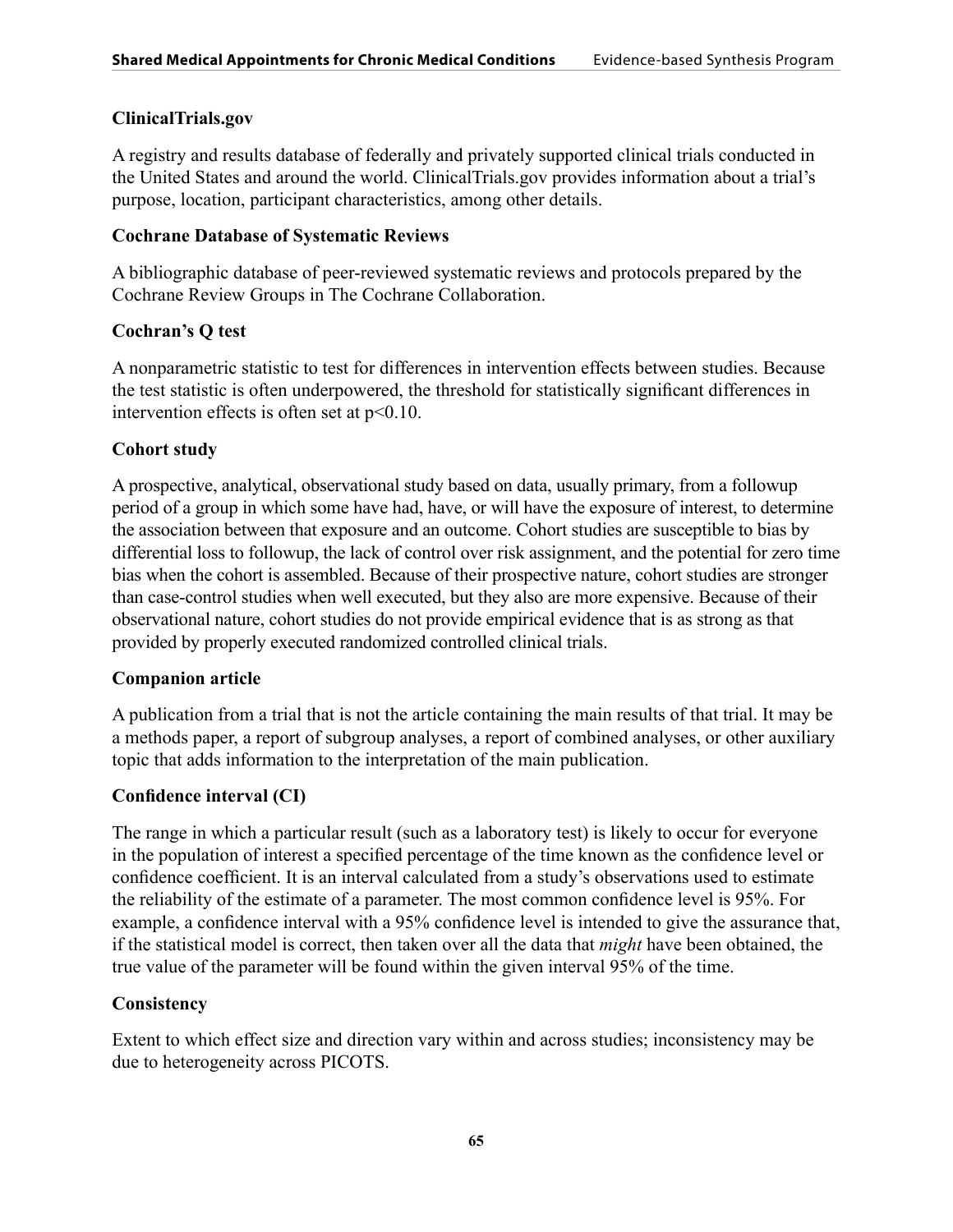## **Cumulative Index to Nursing and Allied Health Literature (CINAHL)**

A collection of medical databases of nursing and allied health literature.

#### **Data abstraction**

The stage of a systematic review that involves a pair of trained researchers extracting reported findings specific to the research questions from the full-text articles that met the established inclusion criteria. These data form the basis of the evidence synthesis.

#### **Directness**

Degree to which outcomes that are important to users of the comparative effectiveness review (patients, clinicians, or policymakers) are encompassed by trial data.

#### **Embase**

A database containing bibliographic records with citations, abstracts, and indexing derived from biomedical and pharmacological articles in peer-reviewed journals.

## **Exclusion criteria**

The criteria, or standards, set out before a study or review. Exclusion criteria are used to determine whether a person should participate in a research study or whether an individual study should be excluded in a systematic review. Exclusion criteria may include age, previous treatments, and other medical conditions.

## **External validity**

The extent to which clinical research studies apply to broader populations. A research study has external validity if its results can be generalized to the larger population.

## **Forest plot**

A visual display of information from individual studies in a meta-analysis. A forest plot shows the amount of variation between the results of the studies as well as an estimate of the overall result of all the studies together. A horizontal line represents the 95% confidence interval (CI) of the "effect" observed in the studies.

## **Full-text review**

The stage of a systematic review in which a pair of trained researches evaluates the full-text of study articles for potential inclusion in the review.

## **GRADE**

Grading of Recommendations Assessment, Development and Evaluation (GRADE), a systematic approach to evaluating the overall body of research evidence and rating the quality of medical evidence and the strength of clinical recommendations.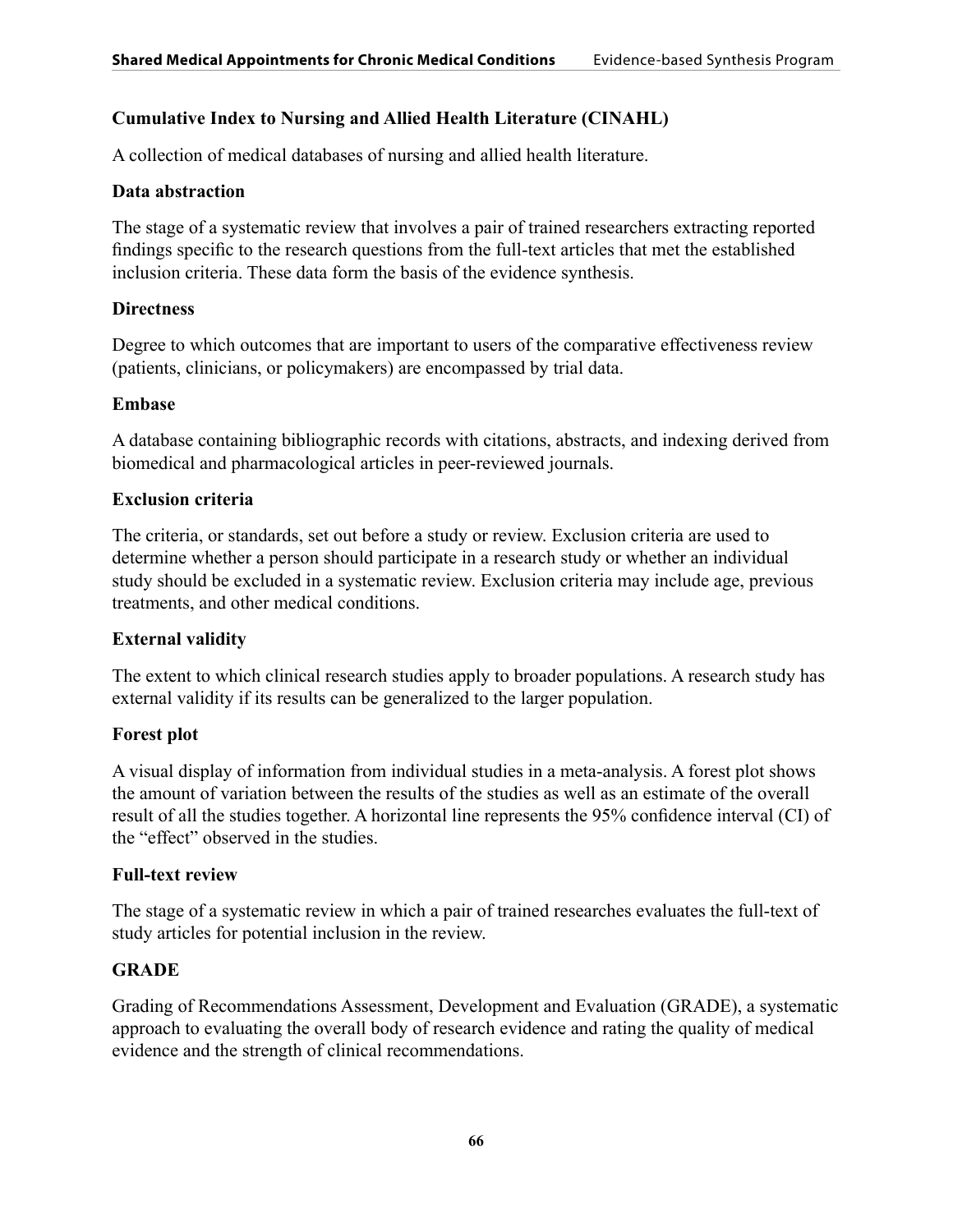# **Health-related quality of life (HRQOL)**

Aspects of overall quality of life that can be clearly shown to affect health—either physical or mental health.

# *I2*

A statistic that describes the percentage (range from 0-100%) of total variation across studies due to heterogeneity between study characteristics rather than due to chance. Heterogeneity is categorized as low, moderate or high based on  $I^2$  values of 25, 50 or 75%, respectively. It is considered an indication of consistency or inconsistency across studies in a meta-analysis.

# **Inclusion criteria**

The criteria, or standards, set out before the systematic review. Inclusion criteria are used to determine whether an individual study can be included in a systematic review. Inclusion criteria may include population, study design, gender, age, type of disease being treated, previous treatments, and other medical conditions.

# **Intent-to-treat analysis**

A method of analyzing results of a randomized controlled trial that includes in the analysis all cases that should have received a treatment regimen but for some reason did not. All cases allocated to each arm of the trial are analyzed together as representing that treatment arm, regardless of whether they received or completed the prescribed regimen.

# **Interquartile range (IQR)**

A measure of the spread of or dispersion within a data set. The IQR is the width of an interval that contains the middle 50 percent of the sample, so it is smaller than the range and its value is less affected by outliers.

# **Meta-analysis**

A way of combining data from many different research studies. A meta-analysis is a statistical process that combines the findings from individual studies.

# **Meta-regression analyses**

An extension of meta-analysis to subgroups that allows the effect of continuous, as well as categorical, characteristics to be investigated if sufficient studies examining the same characteristics may be compared. In principle, it allows the effect of multiple factors to be investigated simultaneously. In meta-regression, the outcome variable is the effect estimate (e.g., a mean difference, etc.). The explanatory variables are characteristics of studies that might influence the size of the intervention effect.

# **Mixed effects**

Statistical models that include both fixed (nonrandom) and random effects.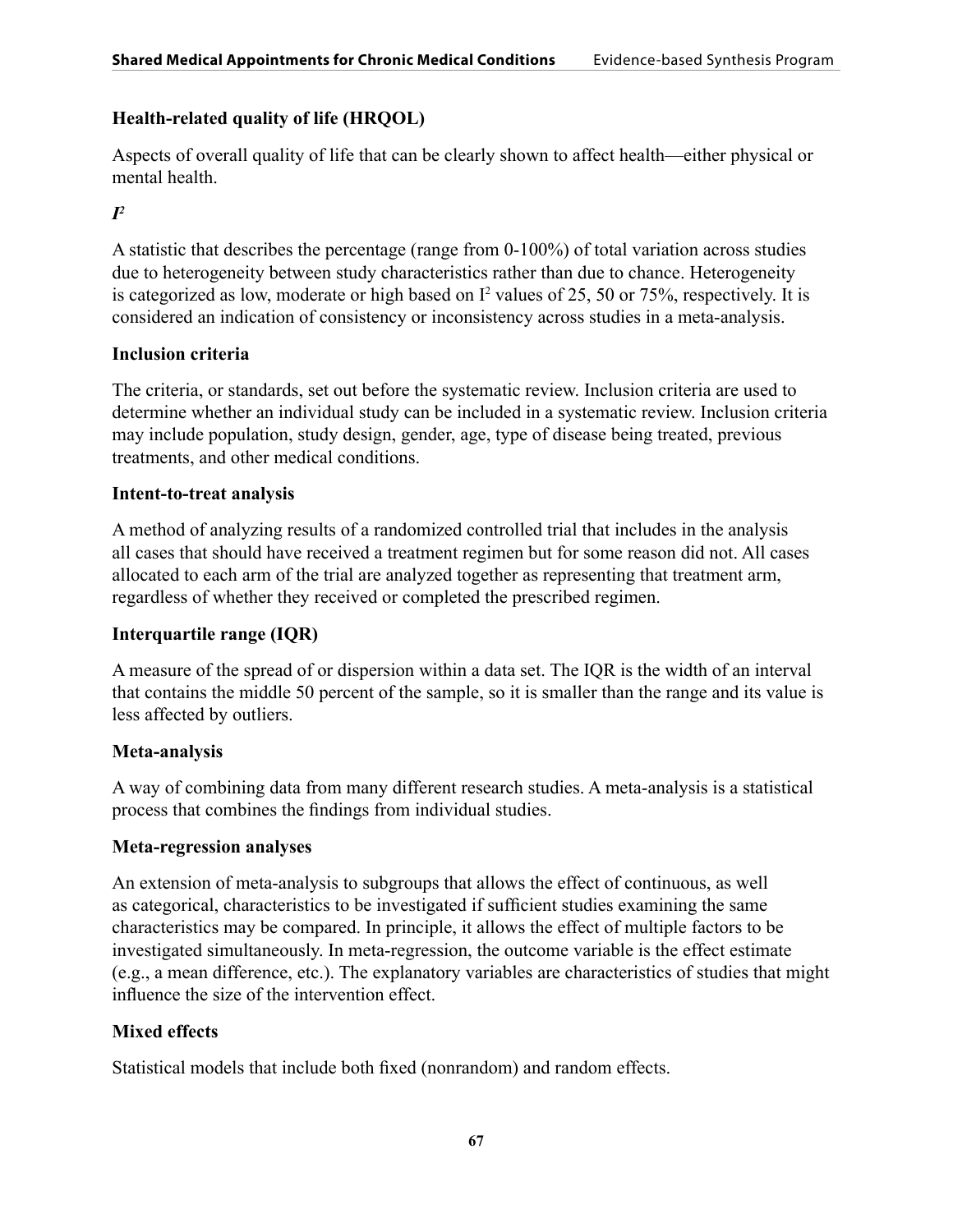# **National Committee for Quality Assurance (NCQA)**

A nonprofit organization dedicated to improving health care quality.

# **National Quality Forum (NQF)**

A nonprofit organization that promotes change through development and implementation of a national strategy for health care quality measurement and reporting.

# **Negative predictive value (NPV)**

The likelihood that people with a negative test result would not have a condition. The higher the value of the negative predictive value (for example, 99 percent would usually be considered a high value), the more useful the test is for predicting that people do not have the condition.

# **Nonrandomized study**

Any quantitative study estimating the effectiveness of an intervention (harm or benefit) that does not use randomization to allocate units to comparison groups (including studies where "allocation" occurs in the course of usual treatment decisions or peoples' choices; i.e., studies usually called "observational"). There are many possible types of nonrandomized intervention studies, including cohort studies, case-control studies, controlled before-and-after studies, interrupted-time-series studies, and controlled trials that do not use appropriate randomization strategies (sometimes called quasi-randomized studies).

# **Observational study**

A study in which the investigators do not seek to intervene but simply observe the course of events. Changes or differences in one characteristic (e.g., whether or not people received the intervention of interest) are studied in relation to changes or differences in other characteristics (e.g., whether or not they died), without action by the investigator. Observational studies provide weaker empirical evidence than do experimental studies because of the potential for large confounding biases to be present when there is an unknown association between a factor and an outcome.

# **Odds ratio**

A ratio of the odds of having the outcome of interest in a group with a particular exposure, symptom, or characteristic of interest, to the odds of outcome in a group that does not have the exposure/symptom/characteristic. An odds ratio of 1 indicates that the outcome is equally likely to occur in both groups. An odds ratio of 4 indicates that the outcome is 4 times more likely to be present in the group that has the symptom or characteristic of interest, compared with the group that does not have this symptom. When outcomes are infrequent, the odds ratio is a good approximation of the risk ratio.

# **Outlier**

An observation in a data set that is far removed in value from the others in the data set. It is an unusually large or an unusually small value compared to the others.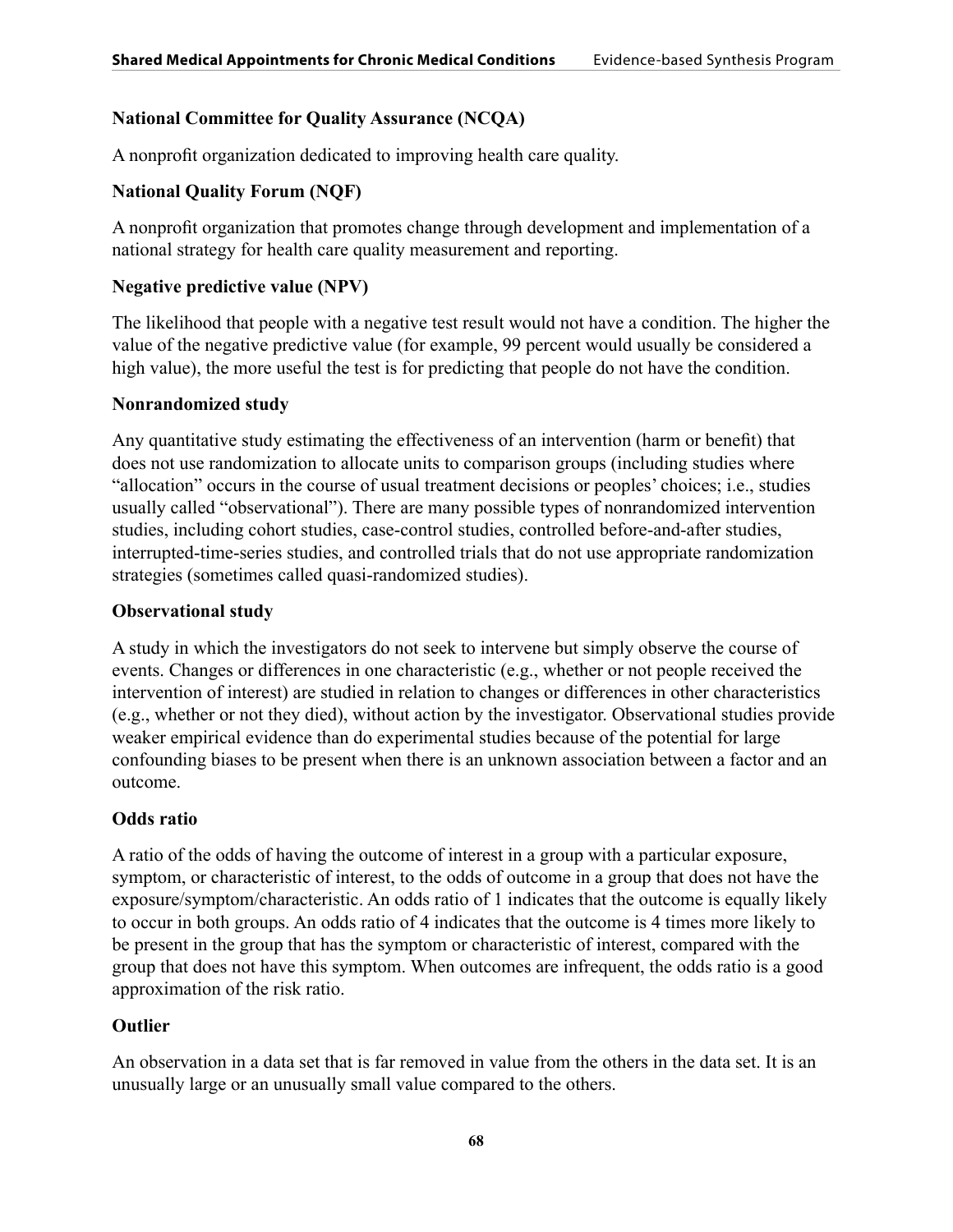## **Patient-centered adult learning**

An approach used in the professional–patient interaction. Common elements are empathic communication, acknowledgement, realistic expectations, goal negotiation, guided problemsolving, individualized strategies, and ongoing support.

## **PICOTS**

Population, intervention, comparator, outcome, timing, setting.

## **Positive predictive value (PPV)**

Indicates the likelihood that a person with a positive test result would actually have the condition for which the test is used. The higher the value of the positive predictive value (for example, 90 percent would be considered a high value), the more useful the test is for predicting that the person has the condition.

## **Precision**

The degree of certainty for estimate of effect with respect to a specific outcome.

## **Preferred Reporting Items of Systematic Reviews and Meta-Analyses (PRISMA)**

An evidence-based minimum set of items for reporting in systematic reviews and meta-analyses.

#### **Probability**

The likelihood (or chance) that an event will occur. In a clinical research study, it is the number of times a condition or event occurs in a study group divided by the number of people being studied.

#### **Process of care or performance measure**

Quality measures used to gauge how well an entity provides care to its patients. Measures are based on scientific evidence and usually reflected in guidelines, standards of care or practice parameters.

#### **Prospective observational study**

A clinical research study in which people who presently have a certain condition or receive a particular treatment are followed over time and compared with another group of people who are not affected by the condition.

## **PsycINFO**

An abstracting and indexing database of peer-reviewed literature in the behavioral sciences and mental health.

## **Publication bias**

The tendency of researchers to publish experimental findings that have a positive result, while not publishing the findings when the results are negative or inconclusive. The effect of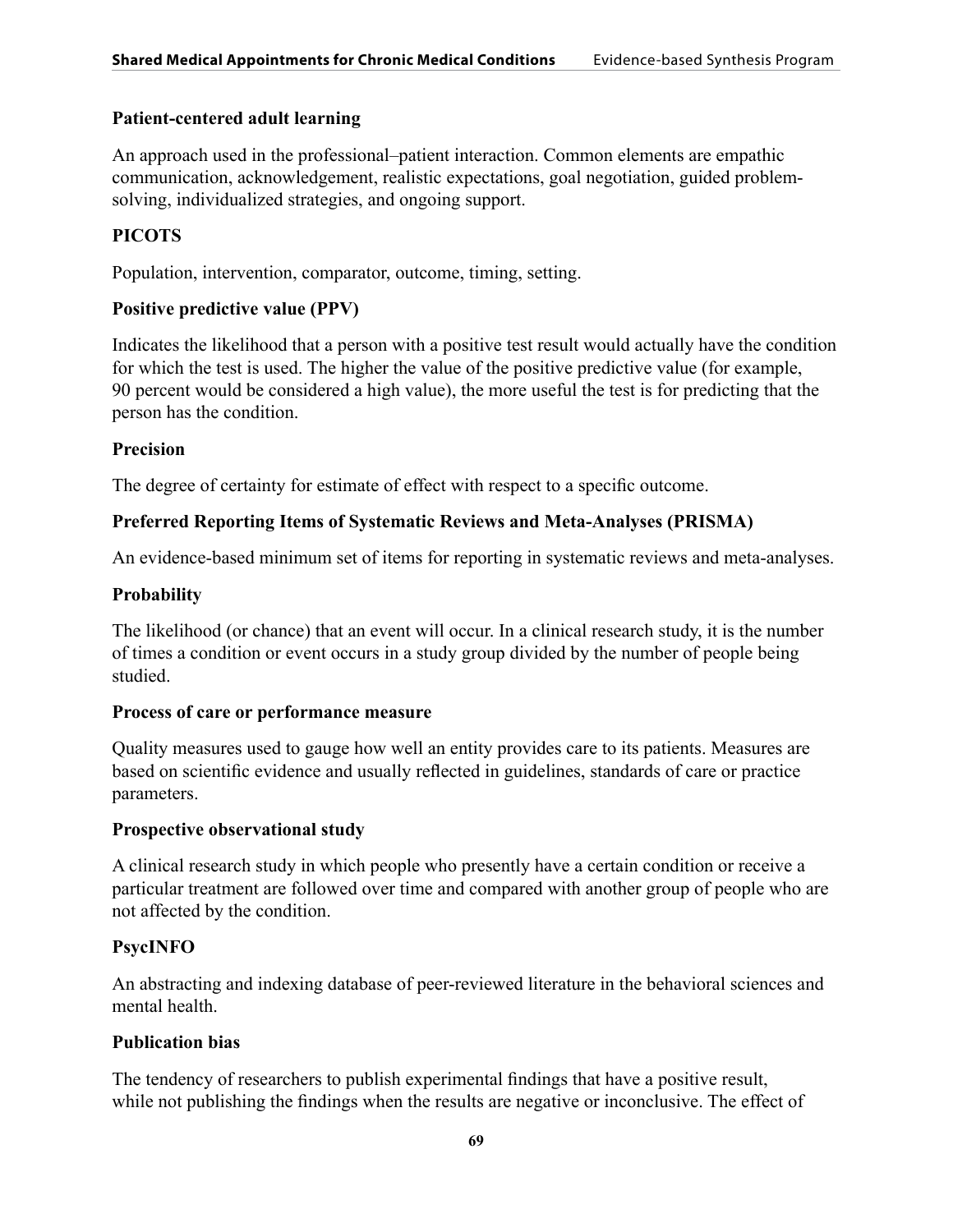publication bias is that published studies may be misleading. When information that differs from that of the published study is not known, people are able to draw conclusions using only information from the published studies.

# **PubMed**

A database of citations for biomedical literature from MEDLINE, life science journals, and online books in the fields of medicine, nursing, dentistry, veterinary medicine, the health care system, and preclinical sciences.

# **QUADAS**

Quality Assessment of the Diagnostic Accuracy Studies, a tool that uses a standard methodology to judge the quality of individual studies in a systematic review.

# **Quasi-experimental study**

 A quasi-experimental study manipulates a variable between two or more groups, but participants are not randomly assigned to groups. Quasi-experimental study designs, such as nonrandomized pre-post studies, are frequently used when it is not logistically feasible or ethical to conduct a randomized controlled trial.

# **Quasi-random allocation**

Methods of allocating people to a trial that are not random but were intended to produce similar groups when used to allocate participants. Quasi-random methods include allocation by the person's date of birth, by the day of the week or month of the year, by a person's medical record number, or just allocating every alternate person. In practice, these methods of allocation are relatively easy to manipulate, introducing selection bias.

# **Randomized controlled trial**

A prospective, analytical, experimental study using primary data generated in the clinical environment. Individuals similar at the beginning of the trial are randomly allocated to two or more treatment groups and the outcomes the groups are compared after sufficient followup time. Properly executed, the RCT is the strongest evidence of the clinical efficacy of preventive and therapeutic procedures in the clinical setting.

# **Relative risk (RR)**

A comparison of the risk of a particular event for different groups of people. Relative risk is usually used to estimate exposure to something that could affect health. In a clinical research study, the experimental group is exposed to a particular drug or treatment. The control group is not. The number of events in each group is compared to determine relative risk.

# **Reporting bias**

A bias caused by only a subset of all the relevant data being available. The publication of research can depend on the nature and direction of the study results. Studies in which an intervention is not found to be effective are sometimes not published. Because of this,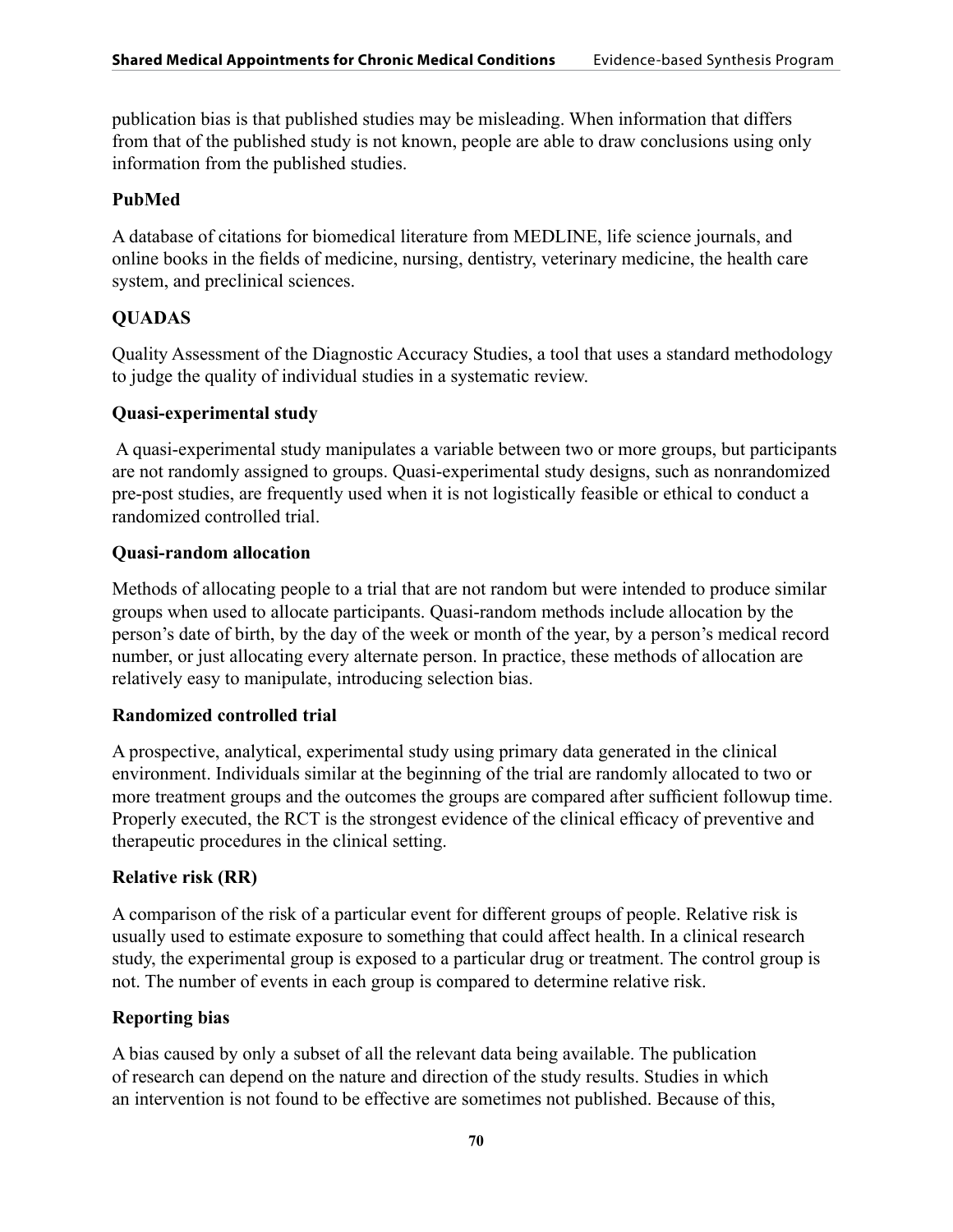systematic reviews that fail to include unpublished studies may overestimate the true effect of an intervention. In addition, a published report might present a biased set of results (e.g., only outcomes or subgroups where a statistically significant difference was found).

## **Risk**

A way of expressing the chance that something will happen. It is a measure of the association between exposure to something and what happens (the outcome). Risk is the same as probability, but it usually is used to describe the probability of an adverse event. It is the rate of events (such as breast cancer) in the total population of people who could have the event (such as women of a certain age).

## **Robustness score**

A score developed to indicate the number of intervention components hypothesized to be associated with greater treatment effects.

# **Sensitivity**

The ability of a test to identify correctly people with a condition. A test with high sensitivity will nearly always be positive for people who have the condition (the test has a low rate of falsenegative results). Sensitivity is also known as the true-positive rate.

## **Shared medical appointment (SMA)**

A group visit where multiple patients are seen together for followup or routine care.

## **Spearman's correlation**

A rank correlation coefficient that is usually calculated on occasions when it is not convenient, economical, or even possible to give actual values to variables but only to assign a rank order to instances of each variable. It may also be a better indicator that a relationship exists between two variables when the relationship is nonlinear.

# **Specificity**

The ability of a test to identify correctly people without a condition. A test with high specificity will rarely be wrong about who *does not* have the condition (the test has a low rate of falsepositive results). Specificity is also known as the true-negative rate.

## **Stages-of-change model**

A common health behavioral model consisting of these components: precontemplation, contemplation, preparation, action, and maintenance.

# **Standard error**

The standard deviation of the sampling distribution of a statistic. Measurements taken from a sample of the population will vary from sample to sample. The standard error is a measure of the variation in the sample statistic over all possible samples of the same size. The standard error decreases as the sample size increases.